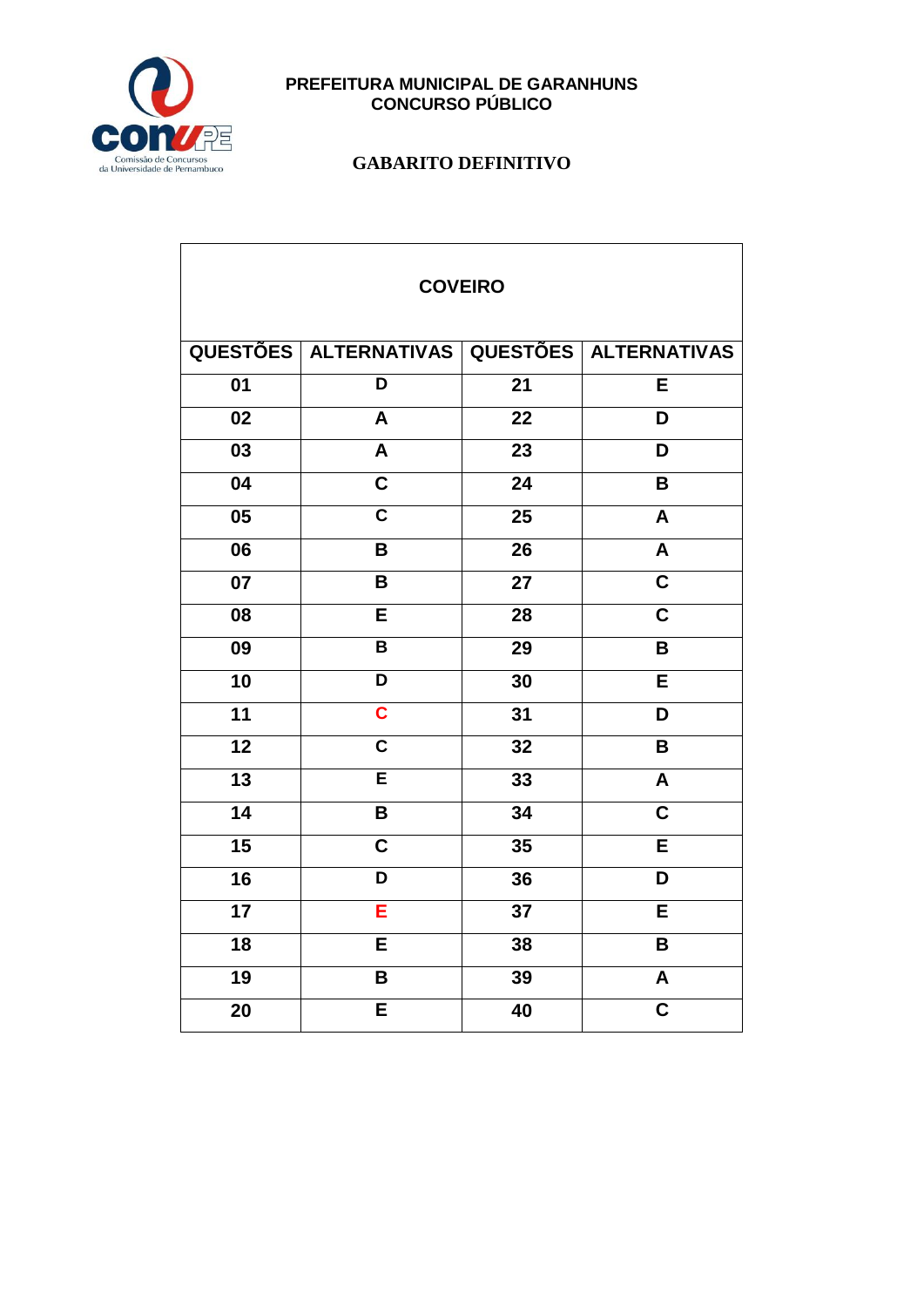

## **MANHÃ**

### FUNDAMENTAL COMPLETO

| AGENTE COMUNITÁRIO DE SAÚDE |                           |    |                              |
|-----------------------------|---------------------------|----|------------------------------|
|                             | QUESTÕES   ALTERNATIVAS   |    | <b>QUESTÕES ALTERNATIVAS</b> |
| 01                          | E                         | 21 | B                            |
| 02                          | D                         | 22 | D                            |
| 03                          | E                         | 23 | D                            |
| 04                          | B                         | 24 | B                            |
| 05                          | $\boldsymbol{A}$          | 25 | B                            |
| 06                          | D                         | 26 | A                            |
| 07                          | E                         | 27 | $\boldsymbol{A}$             |
| 08                          | B                         | 28 | D                            |
| 09                          | B                         | 29 | $\overline{\mathbf{c}}$      |
| 10                          | <b>NULA</b>               | 30 | B                            |
| 11                          | <b>NULA</b>               | 31 | <b>NULA</b>                  |
| 12                          | D                         | 32 | A                            |
| 13                          | $\overline{\mathbf{B}}$   | 33 | $\overline{\mathbf{B}}$      |
| 14                          | B                         | 34 | $\overline{\mathbf{C}}$      |
| $15\,$                      | D                         | 35 | A                            |
| 16                          | $\boldsymbol{\mathsf{A}}$ | 36 | B                            |
| 17                          | $\boldsymbol{\mathsf{A}}$ | 37 | D                            |
| 18                          | D                         | 38 | $\overline{E}$               |
| 19                          | E                         | 39 | E                            |
| 20                          | Е                         | 40 | B                            |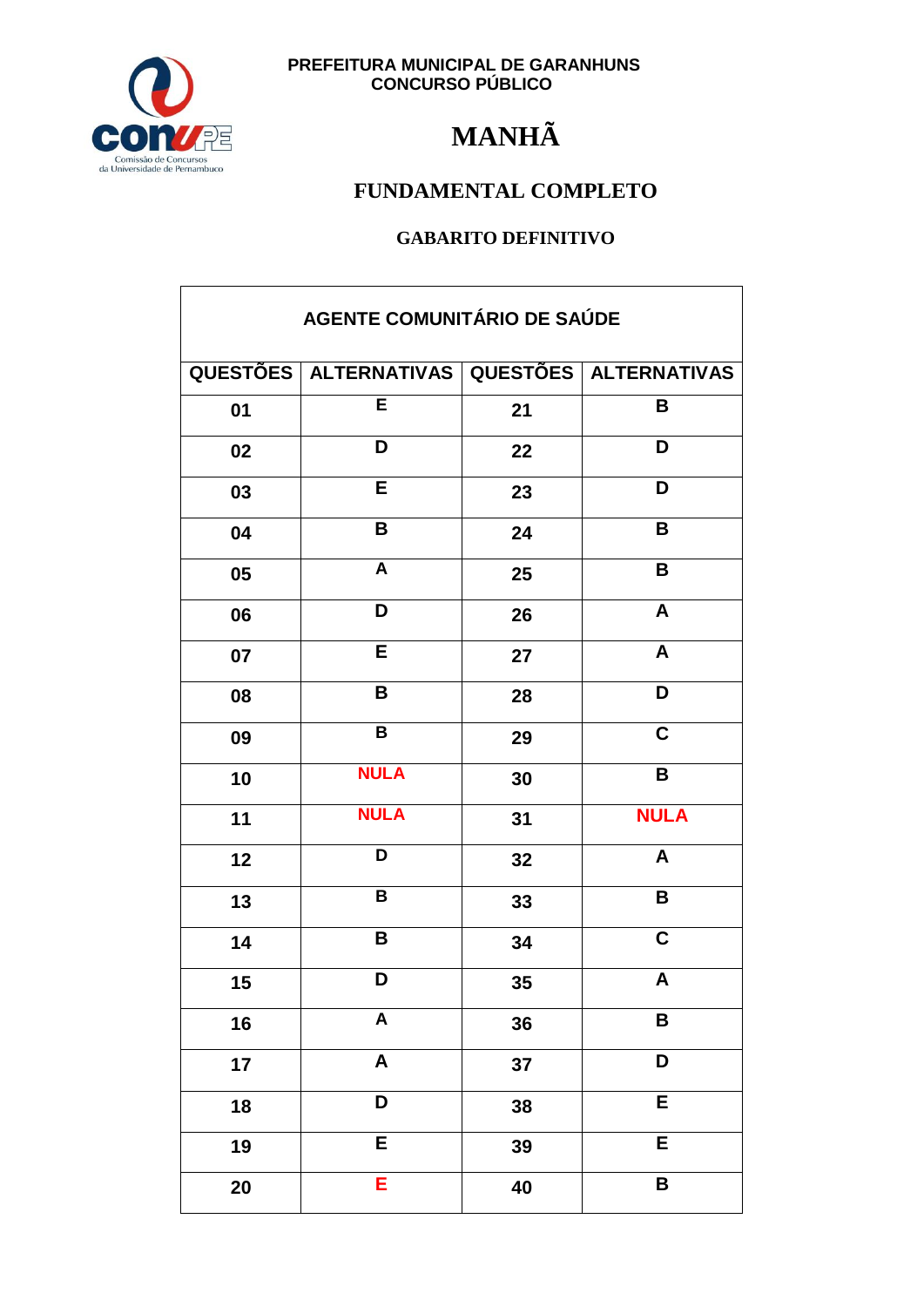

## **MANHÃ**

### FUNDAMENTAL COMPLETO

| <b>AGENTE DE DISCIPLINA</b> |                         |    |                         |
|-----------------------------|-------------------------|----|-------------------------|
|                             | QUESTÕES   ALTERNATIVAS |    | QUESTÕES   ALTERNATIVAS |
| 01                          | E                       | 21 | $\mathbf C$             |
| 02                          | D                       | 22 | D                       |
| 03                          | E                       | 23 | $\boldsymbol{A}$        |
| 04                          | B                       | 24 | $\mathbf{A}$            |
| 05                          | $\overline{A}$          | 25 | <b>NULA</b>             |
| 06                          | D                       | 26 | D                       |
| 07                          | E                       | 27 | <b>NULA</b>             |
| 08                          | B                       | 28 | E                       |
| 09                          | $\, {\bf B}$            | 29 | D                       |
| 10                          | <b>NULA</b>             | 30 | $\overline{E}$          |
| 11                          | $\overline{\mathsf{A}}$ | 31 | $\mathbf C$             |
| 12                          | D                       | 32 | B                       |
| 13                          | $\mathbf B$             | 33 | E                       |
| 14                          | B                       | 34 | E                       |
| $15\,$                      | D                       | 35 | B                       |
| 16                          | $\overline{\mathsf{A}}$ | 36 | $\overline{\mathbf{C}}$ |
| 17                          | $\overline{\mathsf{A}}$ | 37 | $\pmb{\mathsf{B}}$      |
| 18                          | D                       | 38 | $\overline{E}$          |
| 19                          | $\overline{E}$          | 39 | $\pmb{\mathsf{A}}$      |
| 20                          | $\pmb{\mathsf{B}}$      | 40 | E                       |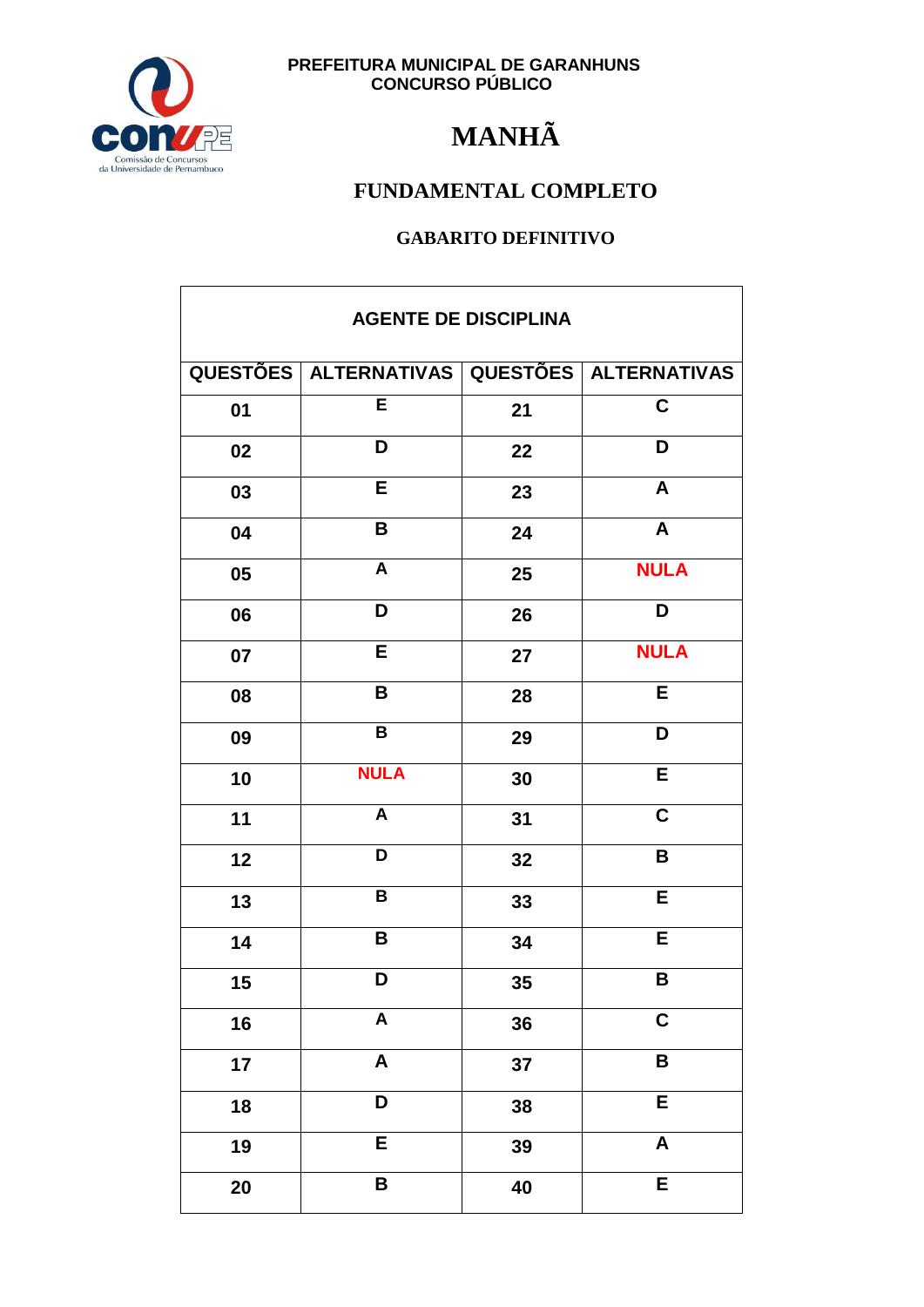

## **MANHÃ**

### FUNDAMENTAL COMPLETO

| <b>AGENTE DE ENDEMIAS</b> |                                             |    |                           |
|---------------------------|---------------------------------------------|----|---------------------------|
|                           | QUESTÕES ALTERNATIVAS QUESTÕES ALTERNATIVAS |    |                           |
| 01                        | $\overline{\mathsf{E}}$                     | 21 | $\overline{\mathbf{C}}$   |
| 02                        | D                                           | 22 | B                         |
| 03                        | E                                           | 23 | A                         |
| 04                        | $\pmb{\mathsf{B}}$                          | 24 | $\boldsymbol{A}$          |
| 05                        | $\overline{\mathsf{A}}$                     | 25 | E                         |
| 06                        | D                                           | 26 | B                         |
| 07                        | E                                           | 27 | $\mathbf C$               |
| 08                        | B                                           | 28 | A                         |
| 09                        | $\, {\bf B}$                                | 29 | $\boldsymbol{A}$          |
| 10                        | <b>NULA</b>                                 | 30 | $\overline{A}$            |
| 11                        | $\mathsf{A}$                                | 31 | $\overline{\mathbf{C}}$   |
| 12                        | D                                           | 32 | A                         |
| 13                        | $\overline{\mathsf{B}}$                     | 33 | E                         |
| 14                        | B                                           | 34 | D                         |
| 15                        | D.                                          | 35 | D                         |
| 16                        | $\overline{\mathsf{A}}$                     | 36 | D                         |
| 17                        | $\overline{\mathsf{A}}$                     | 37 | $\boldsymbol{\mathsf{A}}$ |
| 18                        | D                                           | 38 | B                         |
| 19                        | E                                           | 39 | B                         |
| 20                        | B                                           | 40 | E                         |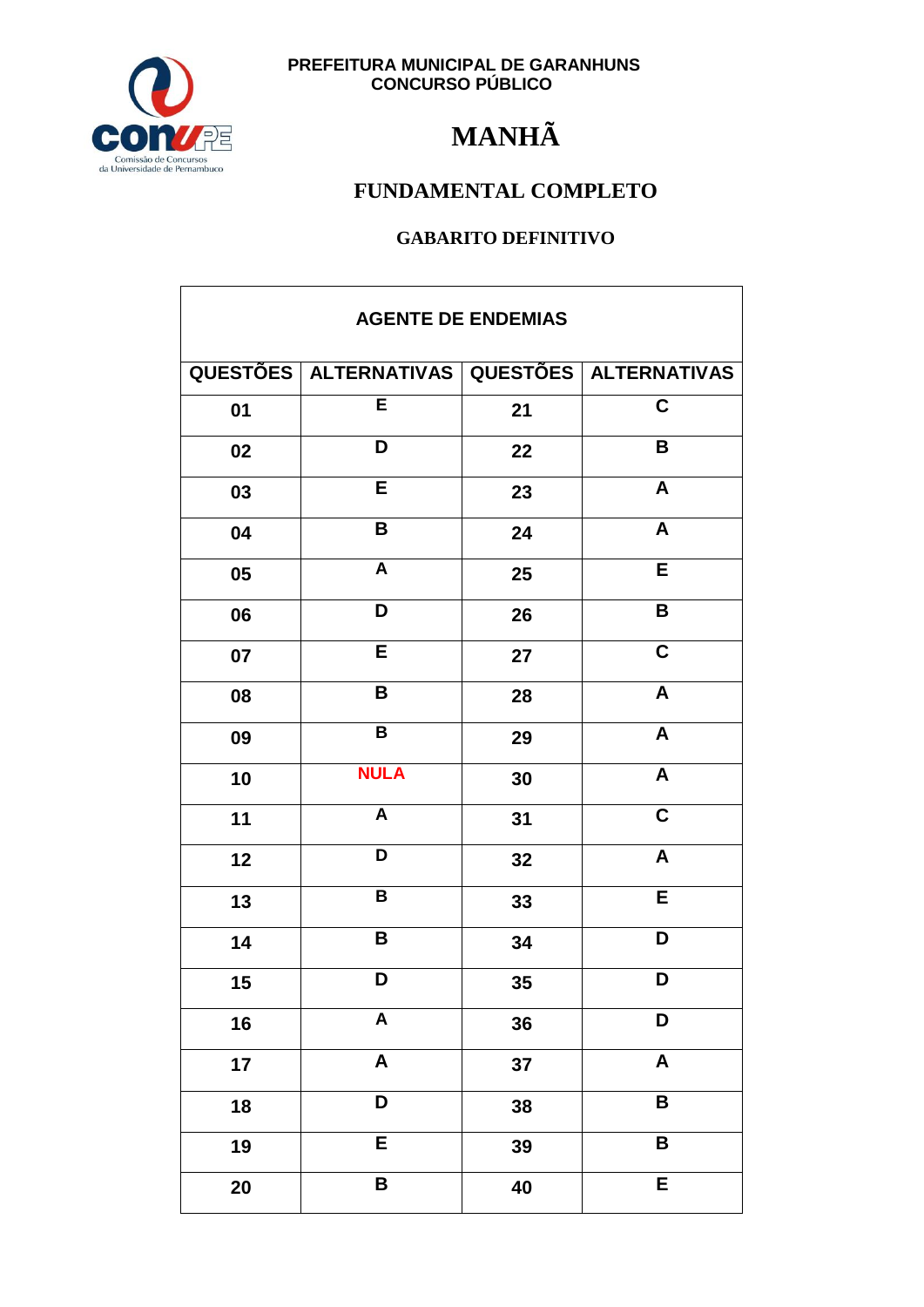

## **MANHÃ**

### FUNDAMENTAL COMPLETO

| <b>JARDINEIRO</b> |                                             |    |                           |
|-------------------|---------------------------------------------|----|---------------------------|
|                   | QUESTÕES ALTERNATIVAS QUESTÕES ALTERNATIVAS |    |                           |
| 01                | E                                           | 21 | E                         |
| 02                | D                                           | 22 | D                         |
| 03                | E                                           | 23 | $\overline{\mathbf{C}}$   |
| 04                | $\pmb{\mathsf{B}}$                          | 24 | D                         |
| 05                | $\boldsymbol{\mathsf{A}}$                   | 25 | E                         |
| 06                | D                                           | 26 | $\mathbf C$               |
| 07                | E                                           | 27 | B                         |
| 08                | B                                           | 28 | $\overline{\mathbf{B}}$   |
| 09                | $\overline{\mathsf{B}}$                     | 29 | $\boldsymbol{\mathsf{A}}$ |
| 10                | <b>NULA</b>                                 | 30 | $\mathbf C$               |
| 11                | $\mathsf{A}$                                | 31 | E                         |
| 12                | D                                           | 32 | E                         |
| 13                | $\overline{\mathbf{B}}$                     | 33 | D                         |
| 14                | B                                           | 34 | $\overline{\mathbf{B}}$   |
| $15\,$            | D                                           | 35 | A                         |
| 16                | $\overline{A}$                              | 36 | $\pmb{\mathsf{A}}$        |
| 17                | $\overline{\mathsf{A}}$                     | 37 | $\overline{\mathbf{B}}$   |
| 18                | $\overline{\mathsf{D}}$                     | 38 | $\overline{A}$            |
| 19                | E                                           | 39 | $\overline{\mathbf{C}}$   |
| 20                | B                                           | 40 | D                         |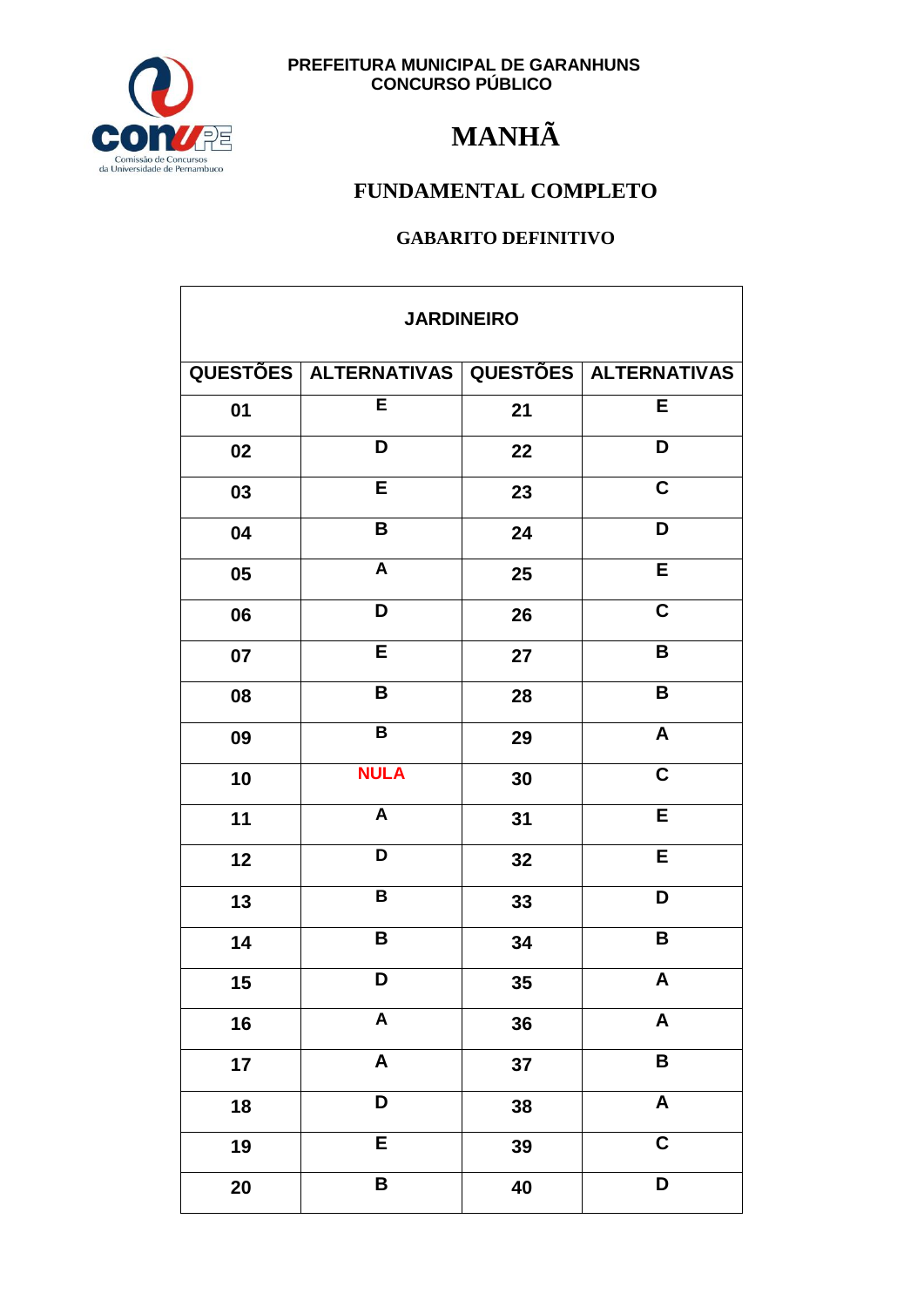

## **MANHÃ**

### FUNDAMENTAL COMPLETO

| <b>MARCENEIRO</b> |                                                   |    |                           |
|-------------------|---------------------------------------------------|----|---------------------------|
|                   | QUESTÕES   ALTERNATIVAS   QUESTÕES   ALTERNATIVAS |    |                           |
| 01                | E                                                 | 21 | D                         |
| 02                | D                                                 | 22 | E                         |
| 03                | E                                                 | 23 | $\boldsymbol{\mathsf{A}}$ |
| 04                | B                                                 | 24 | B                         |
| 05                | $\boldsymbol{A}$                                  | 25 | $\overline{\mathbf{C}}$   |
| 06                | D                                                 | 26 | $\mathbf B$               |
| 07                | E                                                 | 27 | $\boldsymbol{\mathsf{A}}$ |
| 08                | B                                                 | 28 | $\mathbf C$               |
| 09                | $\, {\bf B}$                                      | 29 | D                         |
| 10                | <b>NULA</b>                                       | 30 | E                         |
| 11                | $\overline{A}$                                    | 31 | $\boldsymbol{\mathsf{A}}$ |
| 12                | D                                                 | 32 | B                         |
| 13                | B                                                 | 33 | $\mathbf C$               |
| 14                | $\mathbf B$                                       | 34 | E                         |
| 15                | D                                                 | 35 | D                         |
| 16                | $\overline{\mathsf{A}}$                           | 36 | $\pmb{\mathsf{A}}$        |
| 17                | $\boldsymbol{\mathsf{A}}$                         | 37 | $\pmb{\mathsf{A}}$        |
| 18                | D                                                 | 38 | $\overline{\mathbf{C}}$   |
| 19                | E                                                 | 39 | D                         |
| 20                | $\overline{\mathbf{B}}$                           | 40 | $\overline{E}$            |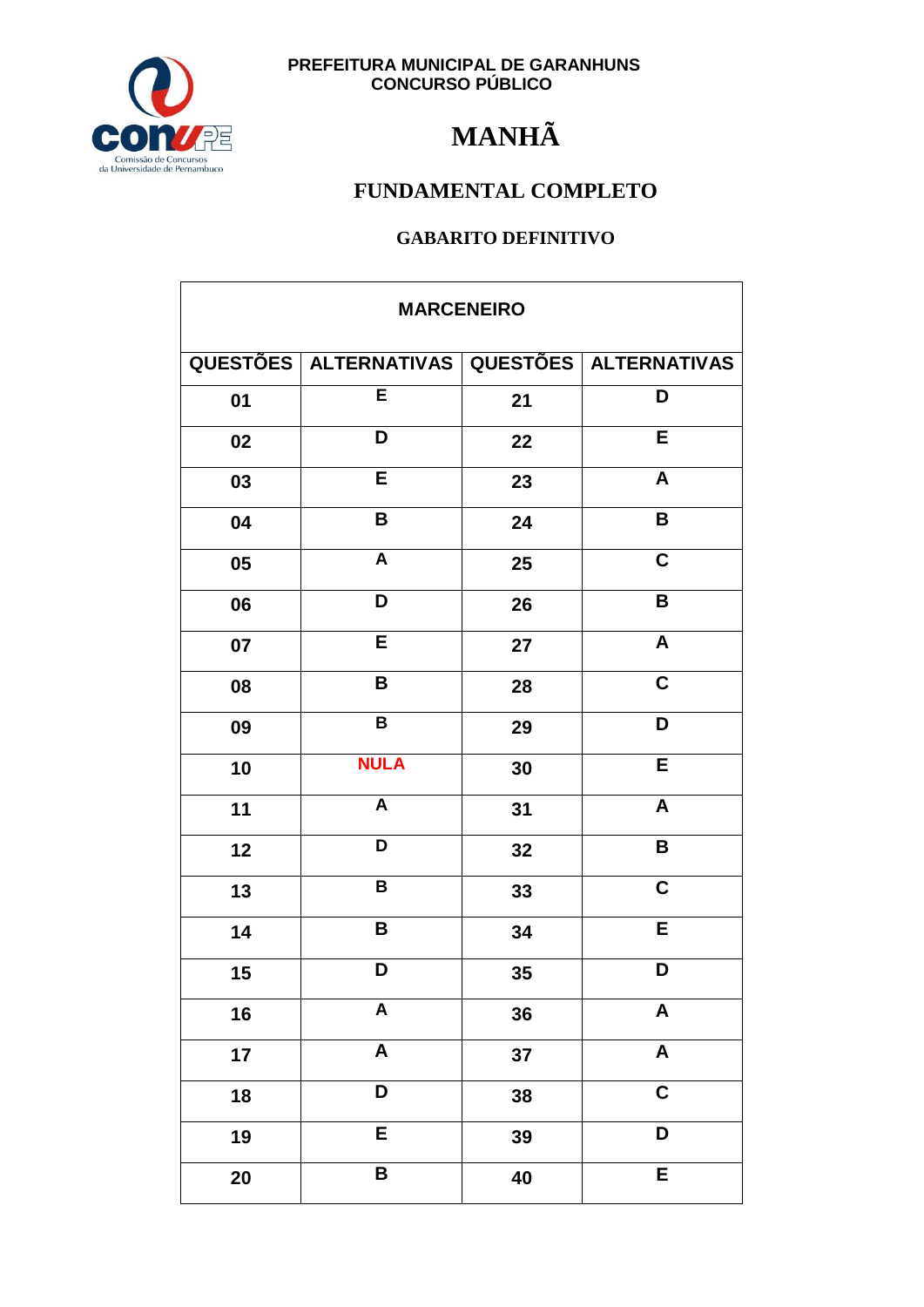

## **TARDE**

### NÍVEL MÉDIO

| <b>AGENTE ADMINISTRATIVO</b> |                                             |    |                           |  |
|------------------------------|---------------------------------------------|----|---------------------------|--|
|                              | QUESTÕES ALTERNATIVAS QUESTÕES ALTERNATIVAS |    |                           |  |
| 01                           | $\overline{\mathsf{c}}$                     | 21 | B                         |  |
| 02                           | B                                           | 22 | $\mathbf C$               |  |
| 03                           | C                                           | 23 | E                         |  |
| 04                           | D                                           | 24 | E                         |  |
| 05                           | Ē                                           | 25 | $\overline{\mathbf{A}}$   |  |
| 06                           | D                                           | 26 | D                         |  |
| 07                           | A                                           | 27 | $\overline{\mathbf{C}}$   |  |
| 08                           | B                                           | 28 | E                         |  |
| 09                           | D                                           | 29 | $\mathbf C$               |  |
| 10                           | $\overline{\mathsf{c}}$                     | 30 | B                         |  |
| 11                           | <b>NULA</b>                                 | 31 | $\mathbf{A}$              |  |
| 12                           | A                                           | 32 | A                         |  |
| 13                           | $\pmb{\mathsf{B}}$                          | 33 | $\boldsymbol{A}$          |  |
| 14                           | $\boldsymbol{\mathsf{A}}$                   | 34 | D                         |  |
| 15                           | A                                           | 35 | B                         |  |
| 16                           | $\overline{\mathsf{A}}$                     | 36 | $\mathbf C$               |  |
| 17                           | D                                           | 37 | $\boldsymbol{\mathsf{A}}$ |  |
| 18                           | D                                           | 38 | D                         |  |
| 19                           | $\boldsymbol{\mathsf{A}}$                   | 39 | E                         |  |
| 20                           | E                                           | 40 | B                         |  |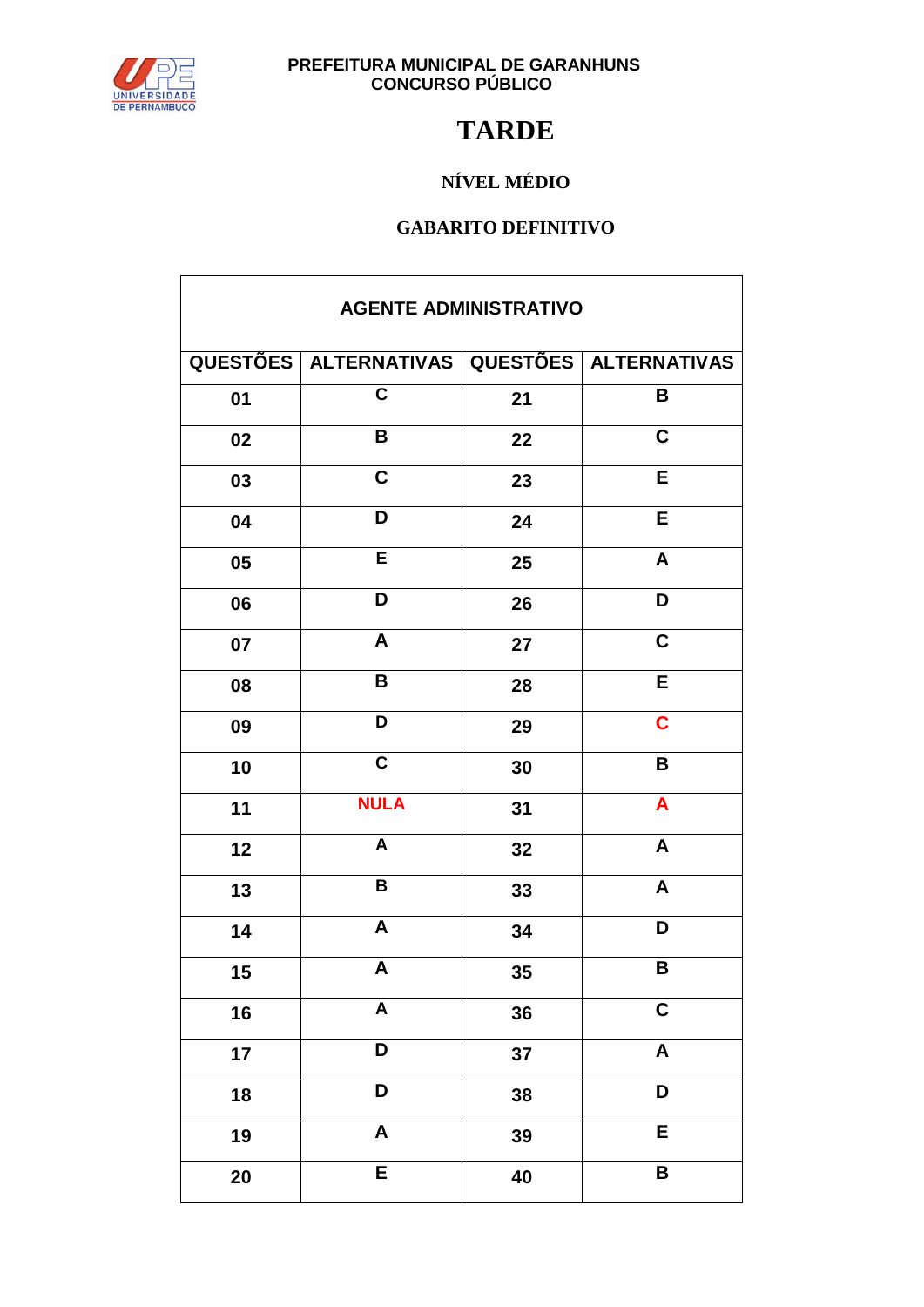

 $\mathsf{r}$ 

# **PREFEITURA MUNICIPAL DE GARANHUNS<br>CONCURSO PÚBLICO**

### **TARDE**

### NÍVEL MÉDIO

| <b>FISCAL DE ABASTECIMENTO</b> |                                             |    |                         |  |
|--------------------------------|---------------------------------------------|----|-------------------------|--|
|                                | QUESTÕES ALTERNATIVAS QUESTÕES ALTERNATIVAS |    |                         |  |
| 01                             | $\overline{\mathsf{c}}$                     | 21 | B                       |  |
| 02                             | B                                           | 22 | $\overline{\mathsf{c}}$ |  |
| 03                             | $\overline{\mathbf{c}}$                     | 23 | A                       |  |
| 04                             | D                                           | 24 | A                       |  |
| 05                             | E                                           | 25 | D                       |  |
| 06                             | D                                           | 26 | B                       |  |
| 07                             | A                                           | 27 | D                       |  |
| 08                             | B                                           | 28 | A                       |  |
| 09                             | D                                           | 29 | D                       |  |
| 10                             | $\overline{\mathsf{c}}$                     | 30 | E                       |  |
| 11                             | <b>NULA</b>                                 | 31 | D                       |  |
| 12                             | A                                           | 32 | $\overline{\mathsf{c}}$ |  |
| 13                             | $\overline{\mathbf{B}}$                     | 33 | D                       |  |
| 14                             | A                                           | 34 | $\overline{\mathsf{c}}$ |  |
| 15                             | A                                           | 35 | B                       |  |
| 16                             | A                                           | 36 | A                       |  |
| 17                             | D                                           | 37 | Ē                       |  |
| 18                             | D                                           | 38 | $\overline{\mathsf{E}}$ |  |
| 19                             | A                                           | 39 | $\overline{\mathsf{c}}$ |  |
| 20                             | E                                           | 40 | B                       |  |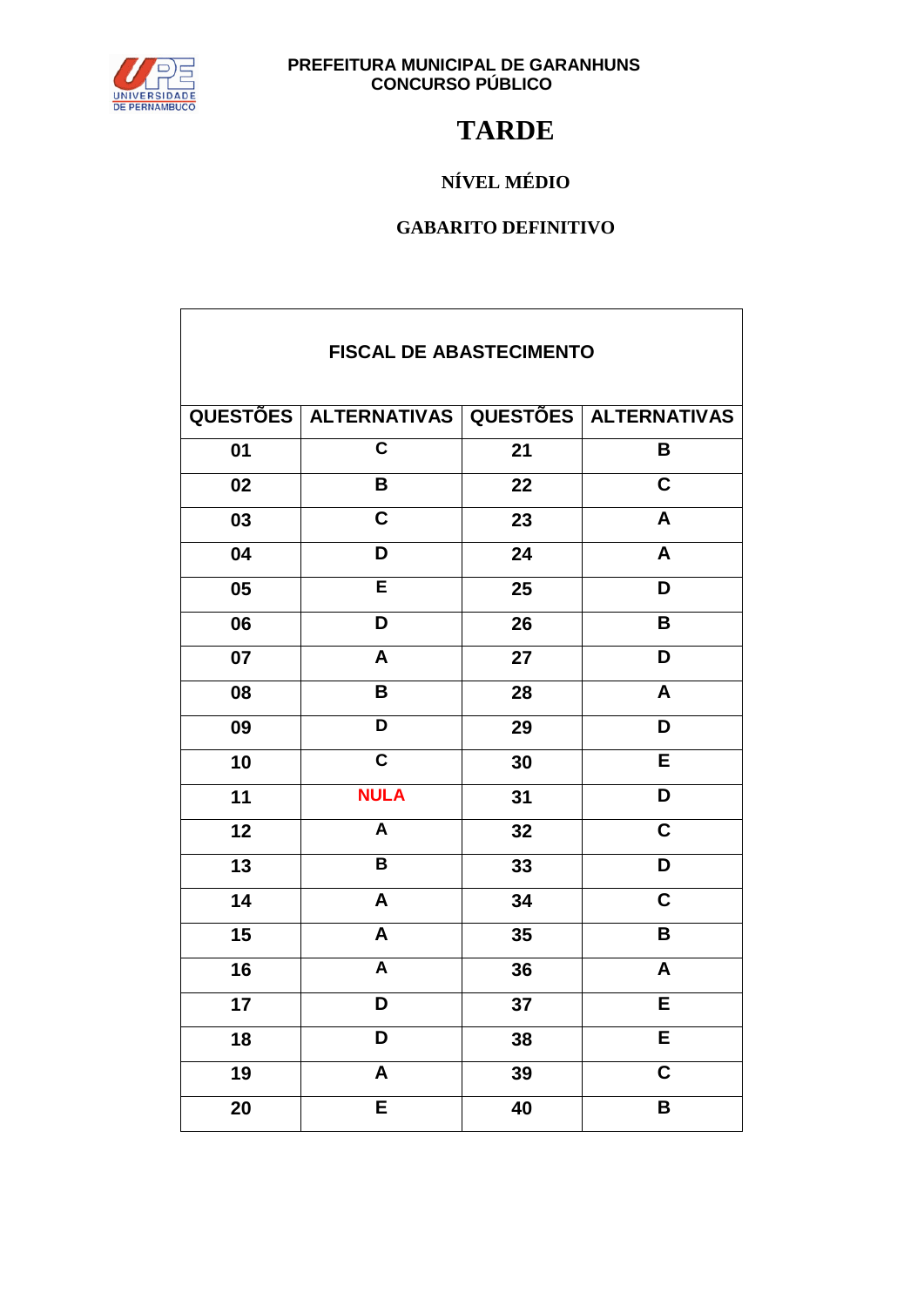

 $\mathbf{r}$ 

# **PREFEITURA MUNICIPAL DE GARANHUNS<br>CONCURSO PÚBLICO**

### **TARDE**

### NÍVEL MÉDIO

| <b>FISCAL DE OBRAS</b> |                                             |                 |                         |  |
|------------------------|---------------------------------------------|-----------------|-------------------------|--|
|                        | QUESTÕES ALTERNATIVAS QUESTÕES ALTERNATIVAS |                 |                         |  |
| $\overline{01}$        | $\overline{\mathsf{c}}$                     | $\overline{21}$ | B                       |  |
| $\overline{02}$        | B                                           | 22              | $\overline{\mathsf{c}}$ |  |
| $\overline{03}$        | $\overline{\mathbf{c}}$                     | 23              | A                       |  |
| 04                     | D                                           | 24              | D                       |  |
| 05                     | E                                           | 25              | E                       |  |
| 06                     | D                                           | 26              | A                       |  |
| 07                     | A                                           | 27              | E                       |  |
| 08                     | B                                           | 28              | $\mathbf C$             |  |
| 09                     | D                                           | 29              | D                       |  |
| $\overline{10}$        | $\overline{\mathsf{c}}$                     | 30              | B                       |  |
| 11                     | <b>NULA</b>                                 | 31              | D                       |  |
| $\overline{12}$        | $\overline{A}$                              | $\overline{32}$ | E                       |  |
| 13                     | B                                           | 33              | A                       |  |
| $\overline{14}$        | A                                           | 34              | $\overline{\mathsf{c}}$ |  |
| 15                     | A                                           | 35              | B                       |  |
| 16                     | A                                           | 36              | E                       |  |
| 17                     | D                                           | 37              | A                       |  |
| 18                     | D                                           | 38              | B                       |  |
| 19                     | A                                           | 39              | $\overline{\mathsf{c}}$ |  |
| 20                     | E                                           | 40              | D                       |  |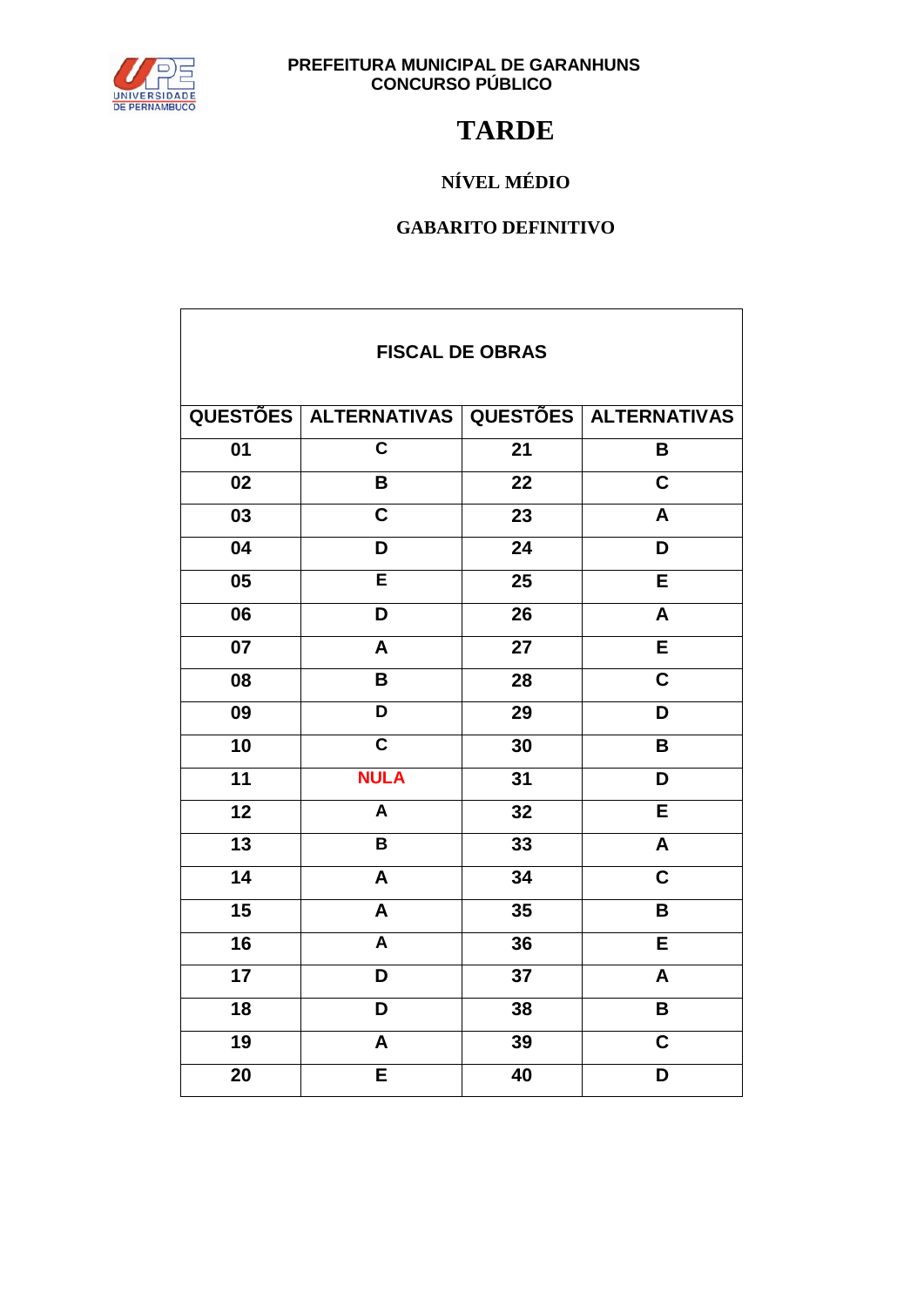

 $\mathbf{r}$ 

# **PREFEITURA MUNICIPAL DE GARANHUNS<br>CONCURSO PÚBLICO**

### **TARDE**

### NÍVEL MÉDIO

| <b>GUARDA MUNICIPAL</b> |                         |    |                         |  |
|-------------------------|-------------------------|----|-------------------------|--|
|                         | QUESTÕES   ALTERNATIVAS |    | QUESTÕES   ALTERNATIVAS |  |
| 01                      | $\overline{\mathsf{c}}$ | 21 | A                       |  |
| 02                      | B                       | 22 | $\mathbf C$             |  |
| 03                      | $\overline{C}$          | 23 | D                       |  |
| 04                      | D                       | 24 | B                       |  |
| 05                      | E                       | 25 | B                       |  |
| 06                      | D                       | 26 | $\overline{\mathsf{A}}$ |  |
| 07                      | A                       | 27 | B                       |  |
| 08                      | B                       | 28 | $\overline{\mathsf{c}}$ |  |
| 09                      | D                       | 29 | E                       |  |
| 10                      | $\overline{\mathsf{c}}$ | 30 | A                       |  |
| 11                      | <b>NULA</b>             | 31 | A                       |  |
| 12                      | B                       | 32 | $\mathbf C$             |  |
| 13                      | A                       | 33 | B                       |  |
| 14                      | B                       | 34 | B                       |  |
| 15                      | B                       | 35 | $\overline{c}$          |  |
| 16                      | $\overline{\mathsf{c}}$ | 36 | D                       |  |
| 17                      | D                       | 37 | $\overline{\mathsf{A}}$ |  |
| 18                      | E                       | 38 | E                       |  |
| 19                      | A                       | 39 | $\overline{\mathsf{c}}$ |  |
| 20                      | B                       | 40 | E                       |  |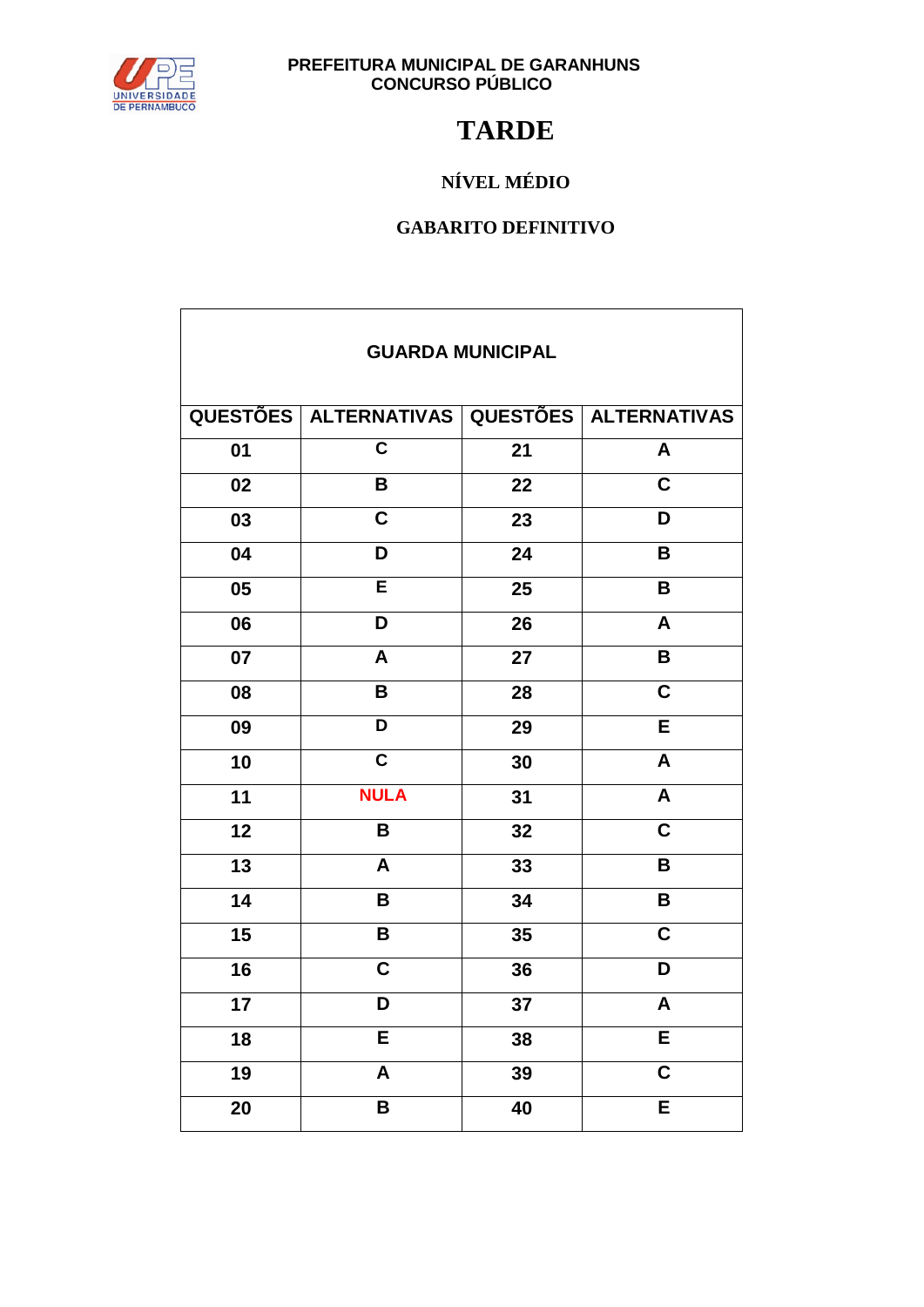

### **TARDE**

### NÍVEL MÉDIO

| <b>PROFESSOR I (MÉDIO E SUPERIOR)</b> |                                             |    |                           |  |
|---------------------------------------|---------------------------------------------|----|---------------------------|--|
|                                       | QUESTÕES ALTERNATIVAS QUESTÕES ALTERNATIVAS |    |                           |  |
| 01                                    | C                                           | 21 | C                         |  |
| 02                                    | B                                           | 22 | A                         |  |
| 03                                    | $\mathbf C$                                 | 23 | D                         |  |
| 04                                    | D                                           | 24 | $\overline{E}$            |  |
| 05                                    | E                                           | 25 | <b>NULA</b>               |  |
| 06                                    | D                                           | 26 | $\overline{\mathsf{C}}$   |  |
| 07                                    | A                                           | 27 | $\mathbf C$               |  |
| 08                                    | B                                           | 28 | A                         |  |
| 09                                    | D                                           | 29 | B                         |  |
| 10                                    | $\overline{\mathsf{c}}$                     | 30 | D                         |  |
| 11                                    | <b>NULA</b>                                 | 31 | D                         |  |
| 12                                    | A                                           | 32 | B                         |  |
| 13                                    | B                                           | 33 | D                         |  |
| 14                                    | $\boldsymbol{A}$                            | 34 | $\mathsf{A}$              |  |
| 15                                    | A                                           | 35 | E                         |  |
| 16                                    | A                                           | 36 | B                         |  |
| 17                                    | D                                           | 37 | E                         |  |
| 18                                    | D                                           | 38 | $\mathbf C$               |  |
| 19                                    | A                                           | 39 | B                         |  |
| 20                                    | E                                           | 40 | $\boldsymbol{\mathsf{A}}$ |  |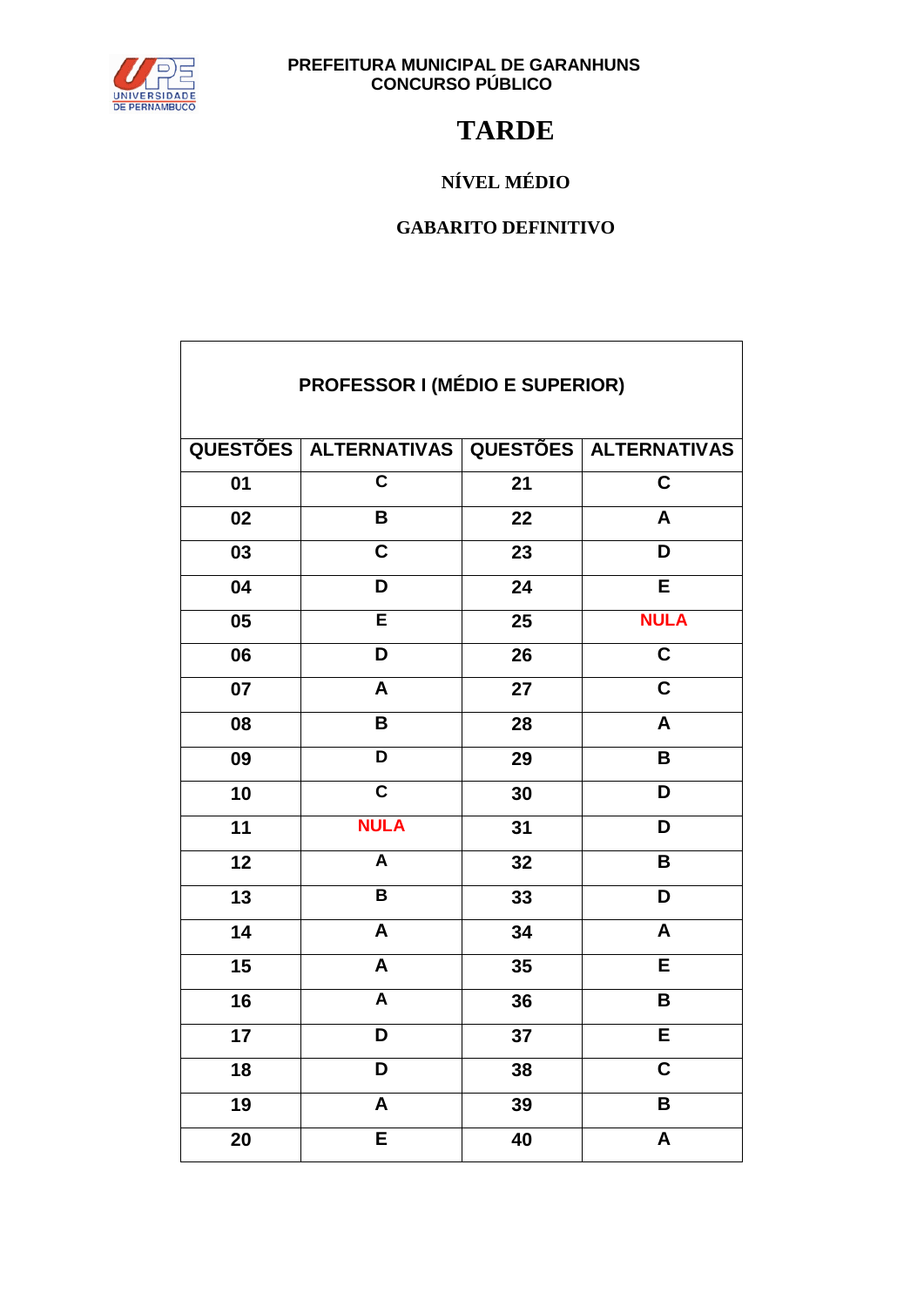

## **TARDE**

### NÍVEL MÉDIO

| PROFESSOR I BRAILLISTA |                                                    |    |                         |  |
|------------------------|----------------------------------------------------|----|-------------------------|--|
|                        | QUESTÕES   ALTERN'ATIVAS   QUESTÕES   ALTERNATIVAS |    |                         |  |
| 01                     | $\overline{\mathsf{c}}$                            | 21 | $\overline{\mathsf{c}}$ |  |
| 02                     | B                                                  | 22 | E                       |  |
| 03                     | $\mathbf C$                                        | 23 | A                       |  |
| 04                     | D                                                  | 24 | D                       |  |
| 05                     | Ē                                                  | 25 | $\overline{E}$          |  |
| 06                     | D                                                  | 26 | B                       |  |
| 07                     | $\boldsymbol{\mathsf{A}}$                          | 27 | $\overline{C}$          |  |
| 08                     | B                                                  | 28 | $\boldsymbol{A}$        |  |
| 09                     | D                                                  | 29 | $\pmb{\mathsf{A}}$      |  |
| 10                     | $\overline{\mathsf{c}}$                            | 30 | B                       |  |
| 11                     | <b>NULA</b>                                        | 31 | $\overline{\mathsf{B}}$ |  |
| 12                     | A                                                  | 32 | D                       |  |
| 13                     | B                                                  | 33 | $\mathbf C$             |  |
| 14                     | A                                                  | 34 | $\overline{\mathbf{C}}$ |  |
| $15\,$                 | A                                                  | 35 | $\mathbf C$             |  |
| 16                     | $\overline{\mathsf{A}}$                            | 36 | D                       |  |
| 17                     | D                                                  | 37 | $\overline{\mathbf{C}}$ |  |
| 18                     | D                                                  | 38 | $\overline{\mathsf{C}}$ |  |
| 19                     | $\boldsymbol{\mathsf{A}}$                          | 39 | $\mathbf C$             |  |
| 20                     | E                                                  | 40 | $\overline{E}$          |  |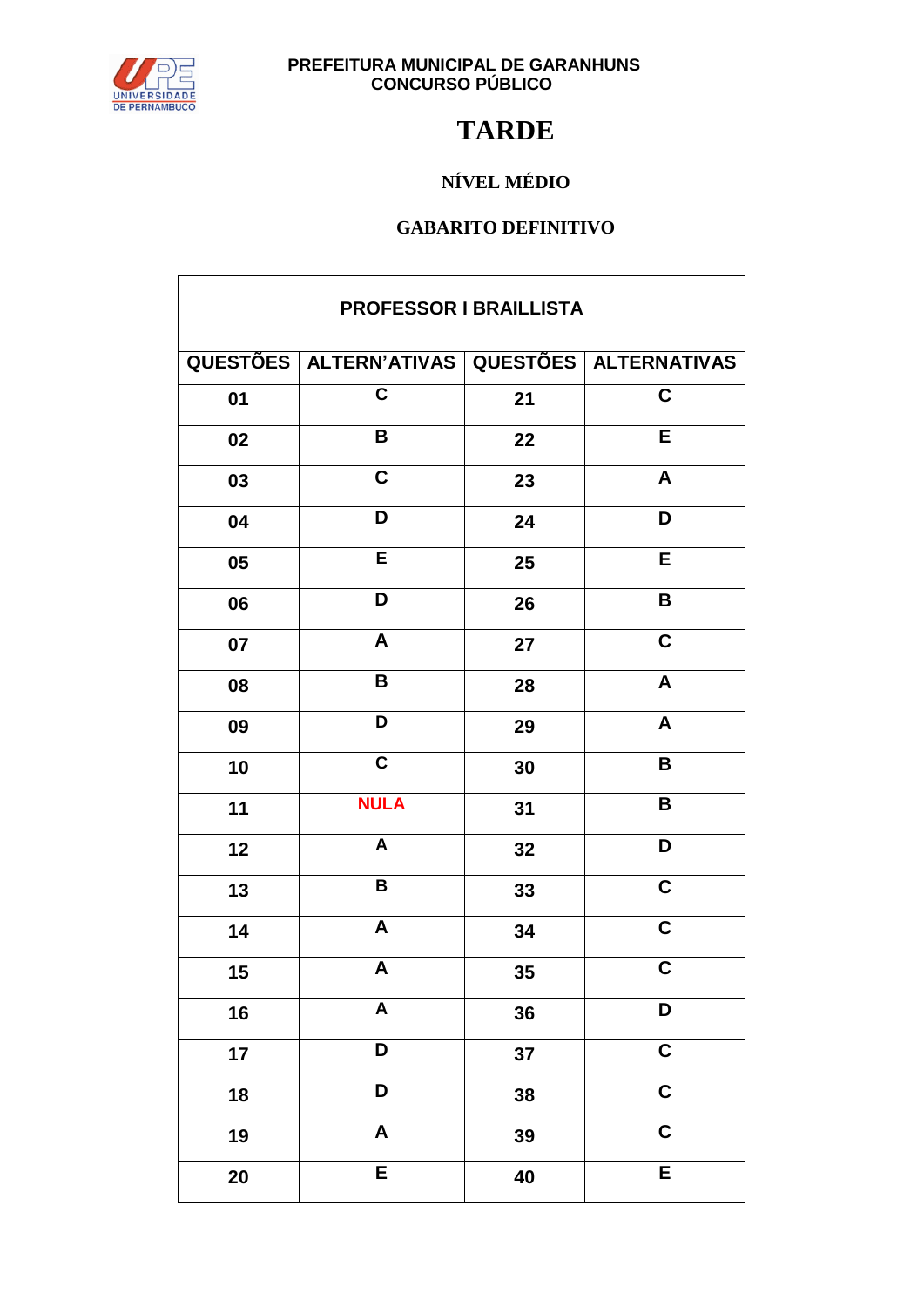

## **TARDE**

### NÍVEL MÉDIO

### **GABARITO DEFINITIVO**

| PROFESSOR I (INTÉRPRETE DE SINAIS) |                                             |                 |                         |  |
|------------------------------------|---------------------------------------------|-----------------|-------------------------|--|
|                                    | QUESTÕES ALTERNATIVAS QUESTÕES ALTERNATIVAS |                 |                         |  |
| $\overline{01}$                    | $\overline{\mathsf{c}}$                     | 21              | B                       |  |
| 02                                 | B                                           | 22              | $\mathbf C$             |  |
| $\overline{03}$                    | $\overline{\mathsf{c}}$                     | $\overline{23}$ | B                       |  |
| $\overline{04}$                    | D                                           | 24              | D                       |  |
| $\overline{05}$                    | E                                           | 25              | D                       |  |
| 06                                 | D                                           | 26              | D                       |  |
| 07                                 | A                                           | 27              | A                       |  |
| 08                                 | B                                           | 28              | B                       |  |
| $\overline{09}$                    | $\overline{\mathsf{D}}$                     | 29              | D                       |  |
| $\overline{10}$                    | $\overline{\mathsf{c}}$                     | 30              | Ē                       |  |
| $\overline{11}$                    | <b>NULA</b>                                 | 31              | A                       |  |
| $\overline{12}$                    | $\overline{\mathsf{A}}$                     | $\overline{32}$ | $\overline{\mathsf{c}}$ |  |
| $\overline{13}$                    | B                                           | 33              | E                       |  |
| $\overline{14}$                    | A                                           | $\overline{34}$ | Ē                       |  |
| $\overline{15}$                    | A                                           | 35              | B                       |  |
| $\overline{16}$                    | A                                           | 36              | Ē                       |  |
| $\overline{17}$                    | D                                           | $\overline{37}$ | $\overline{\mathsf{c}}$ |  |
| $\overline{18}$                    | D                                           | 38              | D                       |  |
| $\overline{19}$                    | A                                           | 39              | $\overline{\mathsf{D}}$ |  |
| 20                                 | $\overline{\sf E}$                          | 40              | Ē                       |  |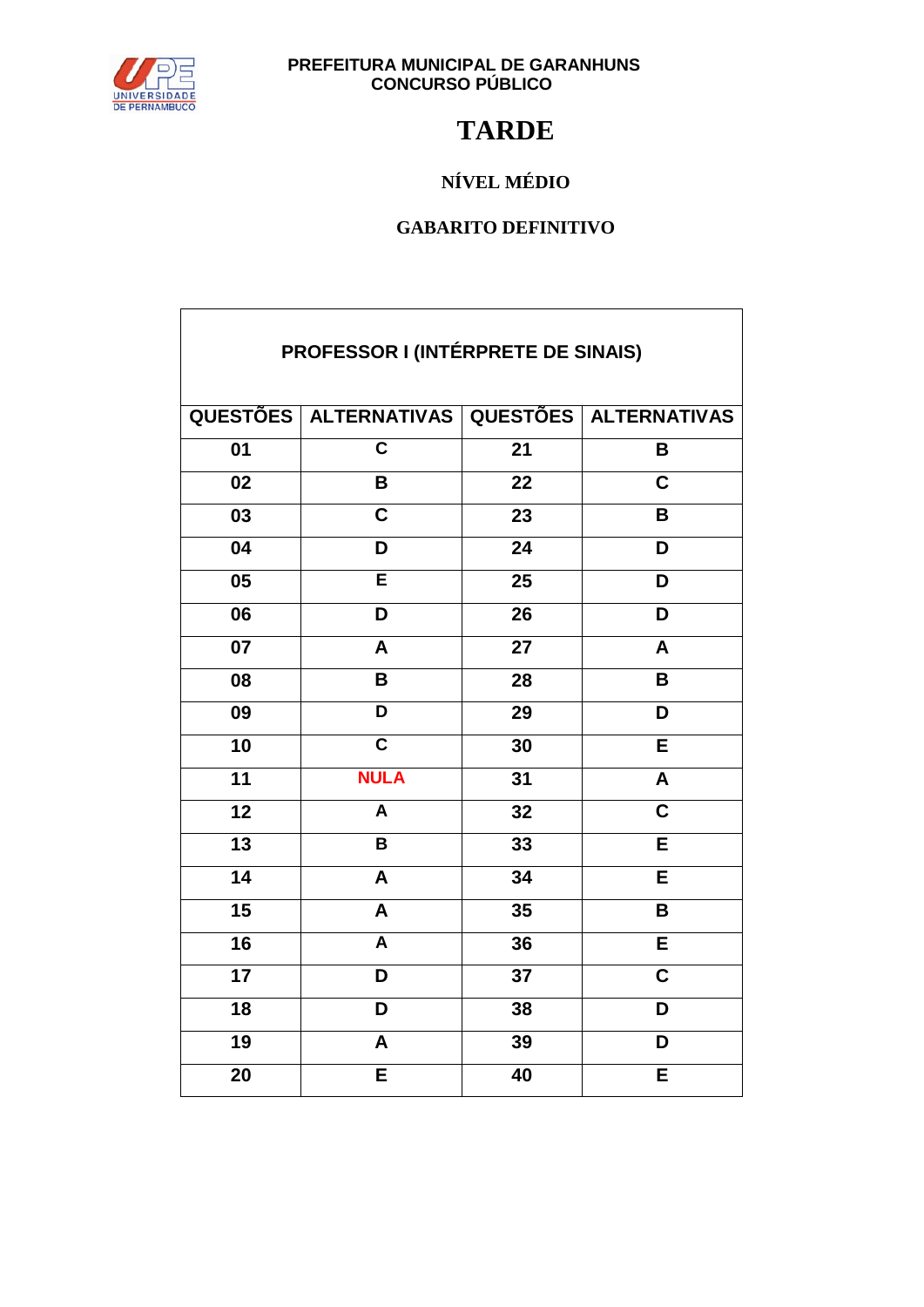

## **TARDE**

### NÍVEL MÉDIO

| TÉCNICO EM SEGURANÇA DO TRABALHO |                                             |    |                           |  |
|----------------------------------|---------------------------------------------|----|---------------------------|--|
|                                  | QUESTÕES ALTERNATIVAS QUESTÕES ALTERNATIVAS |    |                           |  |
| 01                               | $\overline{\mathbf{c}}$                     | 21 | $\mathbf C$               |  |
| 02                               | B                                           | 22 | B                         |  |
| 03                               | $\overline{\mathbf{C}}$                     | 23 | D                         |  |
| 04                               | D                                           | 24 | A                         |  |
| 05                               | E                                           | 25 | E                         |  |
| 06                               | D                                           | 26 | D                         |  |
| 07                               | $\boldsymbol{A}$                            | 27 | $\pmb{\mathsf{A}}$        |  |
| 08                               | $\pmb{\mathsf{B}}$                          | 28 | <b>NULA</b>               |  |
| 09                               | D                                           | 29 | E                         |  |
| 10                               | $\overline{\mathbf{c}}$                     | 30 | B                         |  |
| 11                               | <b>NULA</b>                                 | 31 | $\pmb{\mathsf{A}}$        |  |
| 12                               | $\mathsf{A}$                                | 32 | E                         |  |
| 13                               | $\overline{\mathbf{B}}$                     | 33 | B                         |  |
| 14                               | $\pmb{\mathsf{A}}$                          | 34 | $\boldsymbol{\mathsf{A}}$ |  |
| 15                               | A                                           | 35 | $\overline{\mathbf{C}}$   |  |
| 16                               | $\mathsf{A}$                                | 36 | E                         |  |
| 17                               | D                                           | 37 | B                         |  |
| 18                               | D                                           | 38 | $\pmb{\mathsf{A}}$        |  |
| 19                               | $\pmb{\mathsf{A}}$                          | 39 | E                         |  |
| 20                               | $\overline{E}$                              | 40 | B                         |  |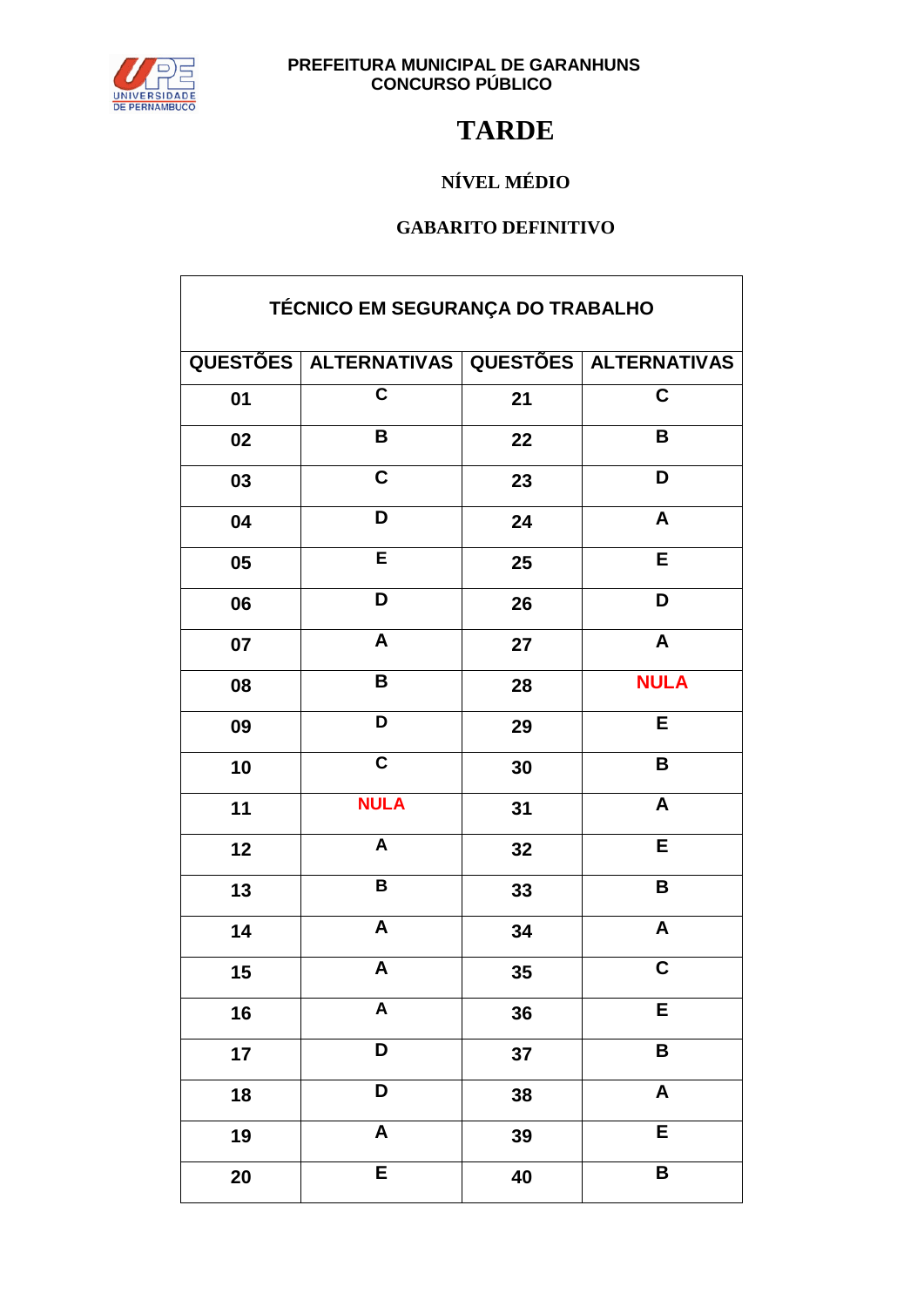

### **TARDE**

### NÍVEL MÉDIO

| <b>TOPÓGRAFO</b> |                                             |    |                         |  |
|------------------|---------------------------------------------|----|-------------------------|--|
|                  | QUESTÕES ALTERNATIVAS QUESTÕES ALTERNATIVAS |    |                         |  |
| 01               | $\overline{\mathsf{c}}$                     | 21 | E                       |  |
| 02               | B                                           | 22 | $\overline{\mathsf{c}}$ |  |
| 03               | $\overline{\mathbf{c}}$                     | 23 | $\overline{\mathsf{c}}$ |  |
| 04               | D                                           | 24 | $\overline{\mathbf{c}}$ |  |
| 05               | Ē                                           | 25 | $\overline{\mathsf{A}}$ |  |
| 06               | D                                           | 26 | D                       |  |
| 07               | $\overline{A}$                              | 27 | $\overline{\mathsf{A}}$ |  |
| 08               | B                                           | 28 | A                       |  |
| 09               | $\overline{\mathsf{D}}$                     | 29 | B                       |  |
| 10               | $\overline{\mathsf{c}}$                     | 30 | $\overline{\mathsf{c}}$ |  |
| 11               | <b>NULA</b>                                 | 31 | $\overline{\mathsf{E}}$ |  |
| 12               | $\overline{\mathsf{A}}$                     | 32 | $\overline{\mathsf{A}}$ |  |
| $\overline{13}$  | $\overline{\mathsf{B}}$                     | 33 | D                       |  |
| $\overline{14}$  | A                                           | 34 | B                       |  |
| 15               | A                                           | 35 | D                       |  |
| 16               | A                                           | 36 | $\mathbf C$             |  |
| 17               | D                                           | 37 | $\overline{\mathsf{A}}$ |  |
| 18               | D                                           | 38 | B                       |  |
| 19               | A                                           | 39 | A                       |  |
| 20               | E                                           | 40 | D                       |  |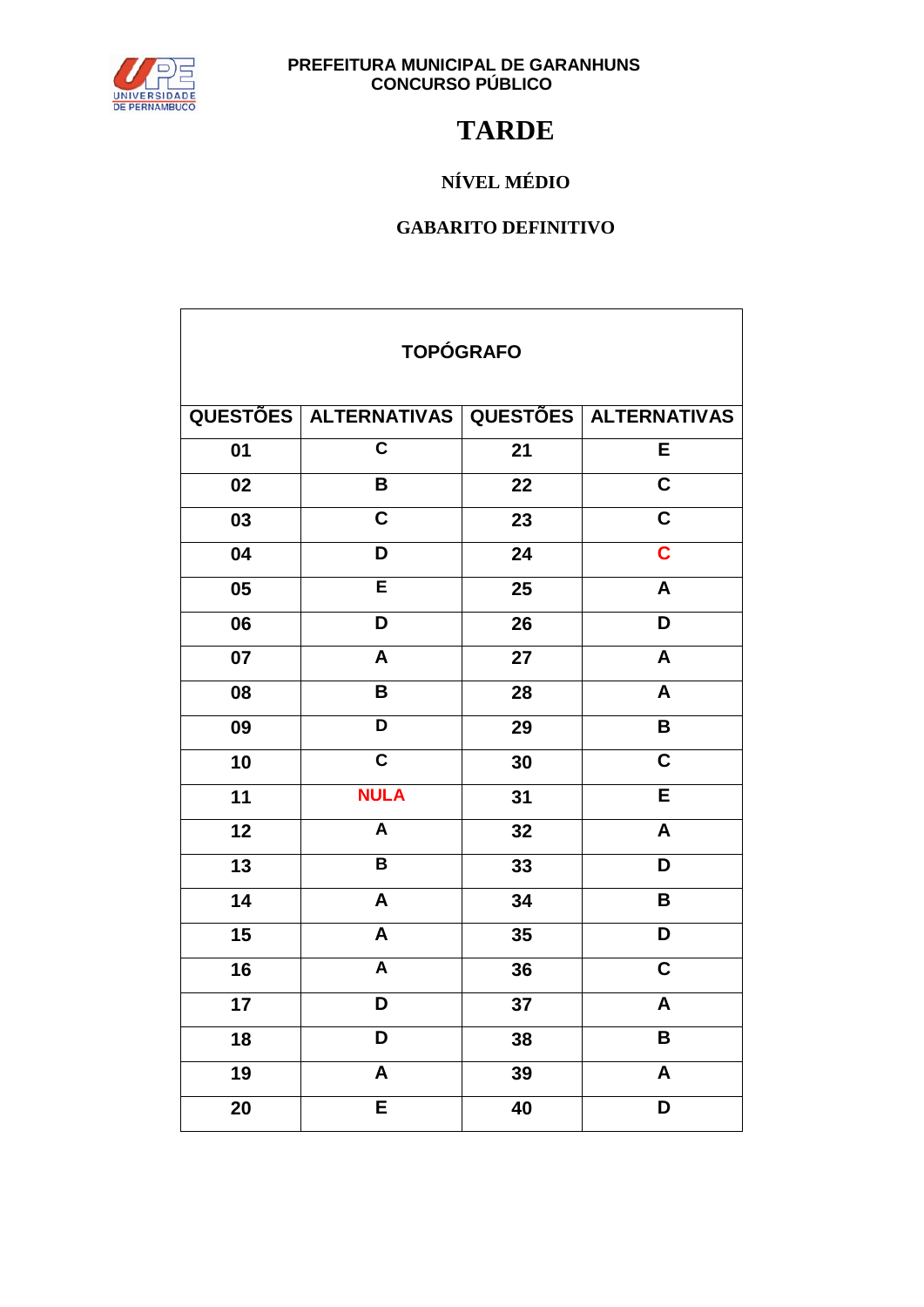

## **MANHÃ**

### NÍVEL SUPERIOR

| <b>ASSISTENTE SOCIAL</b> |                                             |    |                         |  |
|--------------------------|---------------------------------------------|----|-------------------------|--|
|                          | QUESTÕES ALTERNATIVAS QUESTÕES ALTERNATIVAS |    |                         |  |
| 01                       | D                                           | 21 | D                       |  |
| 02                       | $\overline{\mathsf{C}}$                     | 22 | $\overline{\mathsf{c}}$ |  |
| 03                       | $\pmb{\mathsf{B}}$                          | 23 | $\overline{\mathsf{C}}$ |  |
| 04                       | E                                           | 24 | E                       |  |
| 05                       | $\mathbf{A}$                                | 25 | $\overline{\mathsf{c}}$ |  |
| 06                       | <b>NULA</b>                                 | 26 | B                       |  |
| 07                       | D                                           | 27 | A                       |  |
| 08                       | <b>NULA</b>                                 | 28 | A                       |  |
| 09                       | $\overline{\mathsf{c}}$                     | 29 | D                       |  |
| 10                       | $\overline{\mathsf{B}}$                     | 30 | D                       |  |
| 11                       | <b>NULA</b>                                 | 31 | B                       |  |
| 12                       | D                                           | 32 | D                       |  |
| 13                       | <b>NULA</b>                                 | 33 | E                       |  |
| 14                       | B                                           | 34 | $\overline{\mathbf{C}}$ |  |
| 15                       | E                                           | 35 | D                       |  |
| 16                       | Ē                                           | 36 | D                       |  |
| 17                       | <b>NULA</b>                                 | 37 | E                       |  |
| 18                       | E                                           | 38 | E                       |  |
| 19                       | $\boldsymbol{\mathsf{A}}$                   | 39 | A                       |  |
| 20                       | $\overline{\mathbf{A}}$                     | 40 | $\overline{\mathsf{c}}$ |  |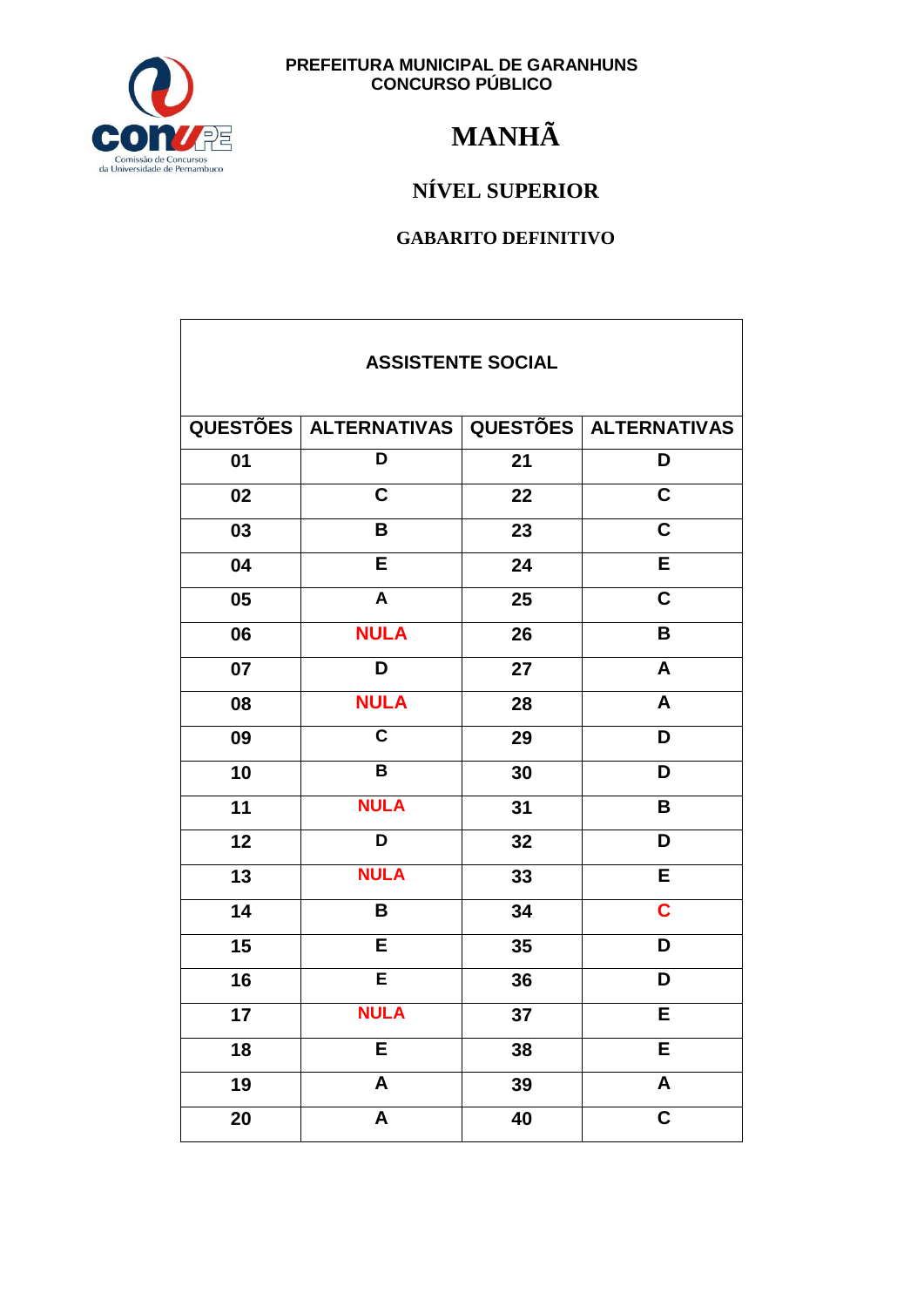

## **MANHÃ**

### NÍVEL SUPERIOR

| <b>AUDITOR FISCAL</b> |                                             |    |                         |
|-----------------------|---------------------------------------------|----|-------------------------|
|                       | QUESTÕES ALTERNATIVAS QUESTÕES ALTERNATIVAS |    |                         |
| 01                    | $\overline{\mathsf{D}}$                     | 21 | $\overline{\mathsf{B}}$ |
| 02                    | $\mathbf C$                                 | 22 | A                       |
| 03                    | B                                           | 23 | D                       |
| 04                    | Е                                           | 24 | C                       |
| 05                    | A                                           | 25 | $\mathbf C$             |
| 06                    | <b>NULA</b>                                 | 26 | <b>NULA</b>             |
| 07                    | D                                           | 27 | E                       |
| 08                    | <b>NULA</b>                                 | 28 | B                       |
| 09                    | $\mathbf C$                                 | 29 | B                       |
| 10                    | B                                           | 30 | B                       |
| 11                    | <b>NULA</b>                                 | 31 | $\overline{\mathsf{c}}$ |
| 12                    | D                                           | 32 | A                       |
| 13                    | D                                           | 33 | D                       |
| 14                    | B                                           | 34 | $\mathbf C$             |
| 15                    | E                                           | 35 | E                       |
| 16                    | E                                           | 36 | $\overline{\mathsf{D}}$ |
| 17                    | <b>NULA</b>                                 | 37 | E                       |
| 18                    | E                                           | 38 | $\overline{E}$          |
| 19                    | $\pmb{\mathsf{A}}$                          | 39 | $\overline{\mathsf{A}}$ |
| 20                    | $\pmb{\mathsf{A}}$                          | 40 | $\overline{\mathsf{c}}$ |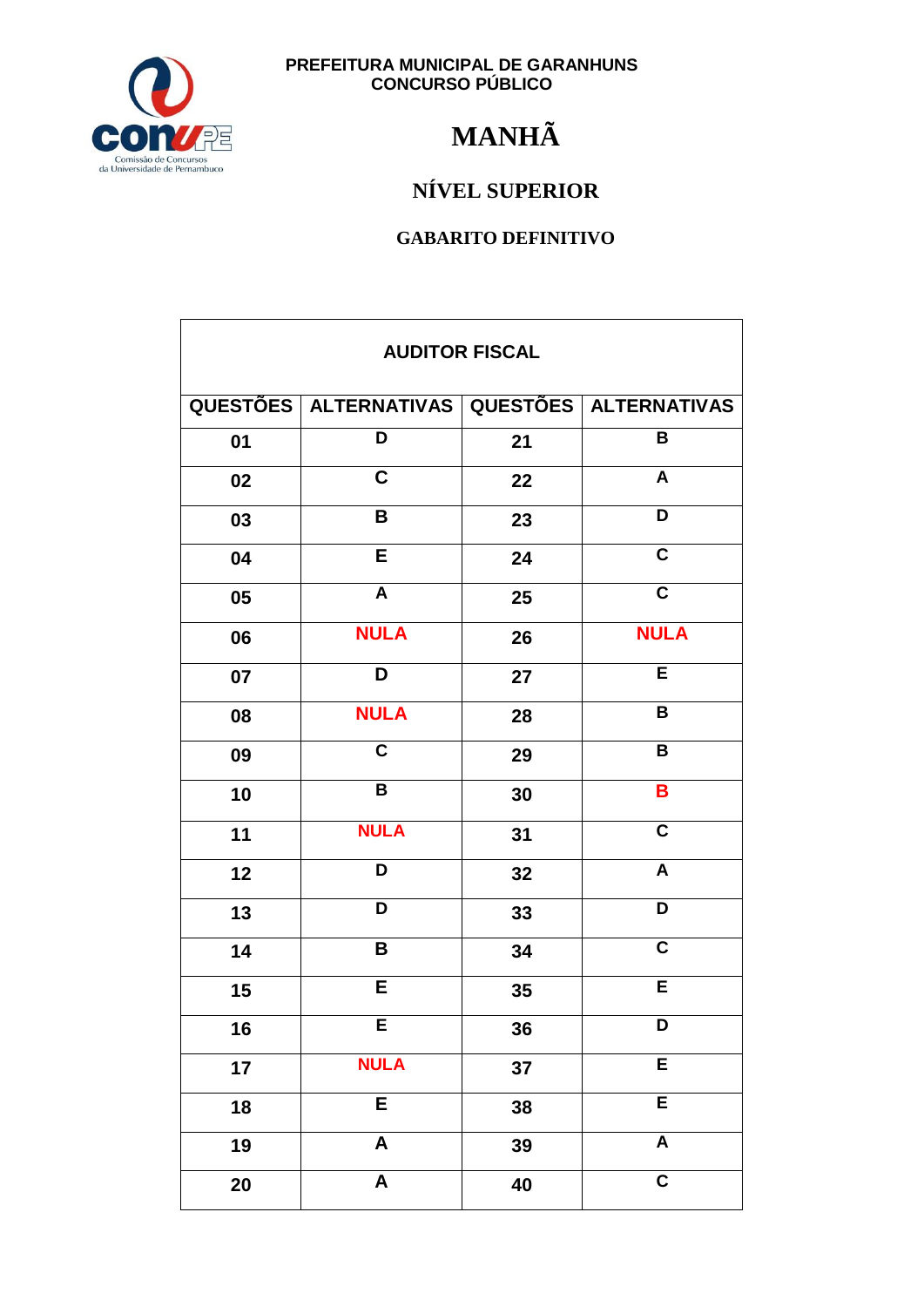

## **MANHÃ**

### NÍVEL SUPERIOR

| <b>ENFERMEIRO</b> |                           |    |                           |  |
|-------------------|---------------------------|----|---------------------------|--|
|                   | QUESTÕES   ALTERNATIVAS   |    | QUESTÕES   ALTERNATIVAS   |  |
| 01                | D                         | 21 | <b>NULA</b>               |  |
| 02                | $\mathbf C$               | 22 | $\mathbf C$               |  |
| 03                | B                         | 23 | E                         |  |
| 04                | E                         | 24 | $\overline{\mathsf{C}}$   |  |
| 05                | $\boldsymbol{A}$          | 25 | D                         |  |
| 06                | <b>NULA</b>               | 26 | <b>NULA</b>               |  |
| 07                | D                         | 27 | $\overline{\mathsf{C}}$   |  |
| 08                | <b>NULA</b>               | 28 | A                         |  |
| 09                | $\overline{\mathsf{c}}$   | 29 | B                         |  |
| 10                | $\overline{\mathsf{B}}$   | 30 | D                         |  |
| 11                | <b>NULA</b>               | 31 | B                         |  |
| 12                | D                         | 32 | D                         |  |
| 13                | <b>NULA</b>               | 33 | E                         |  |
| 14                | B                         | 34 | E                         |  |
| 15                | E                         | 35 | $\mathbf B$               |  |
| 16                | $\overline{E}$            | 36 | $\mathbf C$               |  |
| 17                | <b>NULA</b>               | 37 | D                         |  |
| 18                | E                         | 38 | $\boldsymbol{\mathsf{A}}$ |  |
| 19                | $\boldsymbol{\mathsf{A}}$ | 39 | $\boldsymbol{A}$          |  |
| 20                | A                         | 40 | $\pmb{\mathsf{A}}$        |  |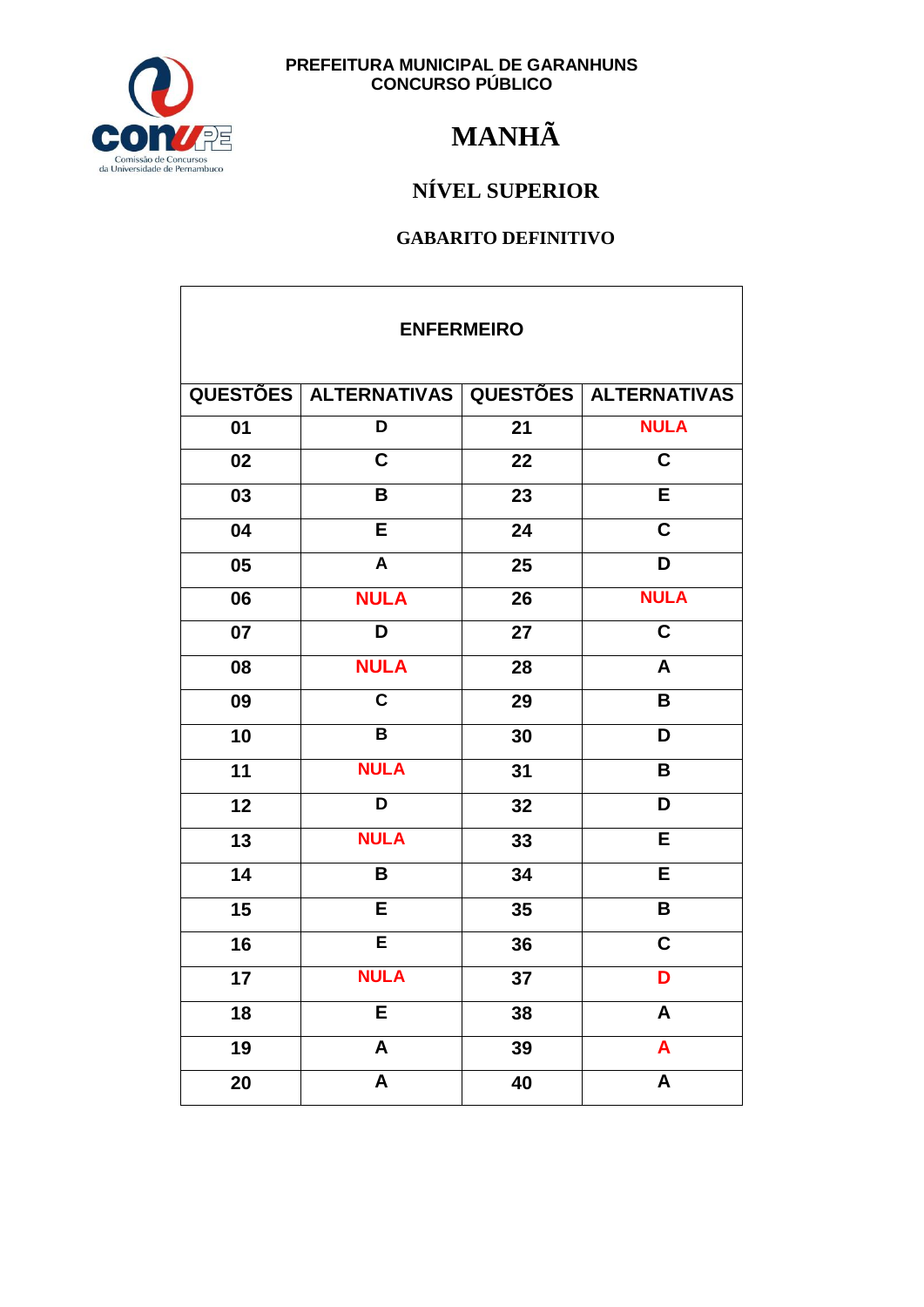

## **MANHÃ**

### NÍVEL SUPERIOR

| <b>ENGENHEIRO CIVIL</b> |                                             |    |                         |
|-------------------------|---------------------------------------------|----|-------------------------|
|                         | QUESTÕES ALTERNATIVAS QUESTÕES ALTERNATIVAS |    |                         |
| 01                      | D                                           | 21 | A                       |
| 02                      | $\mathbf C$                                 | 22 | $\mathbf C$             |
| 03                      | B                                           | 23 | B                       |
| 04                      | E                                           | 24 | E                       |
| 05                      | $\overline{A}$                              | 25 | D                       |
| 06                      | <b>NULA</b>                                 | 26 | B                       |
| 07                      | D                                           | 27 | E                       |
| 08                      | <b>NULA</b>                                 | 28 | $\overline{\mathbf{C}}$ |
| 09                      | $\overline{\mathsf{c}}$                     | 29 | D                       |
| 10                      | $\overline{B}$                              | 30 | $\boldsymbol{A}$        |
| 11                      | <b>NULA</b>                                 | 31 | $\boldsymbol{A}$        |
| 12                      | D                                           | 32 | $\blacktriangle$        |
| 13                      | <b>NULA</b>                                 | 33 | $\overline{\mathbf{C}}$ |
| 14                      | B                                           | 34 | $\overline{c}$          |
| 15                      | E.                                          | 35 | D                       |
| 16                      | E                                           | 36 | $\overline{\mathbf{B}}$ |
| 17                      | <b>NULA</b>                                 | 37 | <b>NULA</b>             |
| 18                      | E                                           | 38 | E                       |
| 19                      | $\boldsymbol{\mathsf{A}}$                   | 39 | B                       |
| 20                      | $\boldsymbol{\mathsf{A}}$                   | 40 | <b>NULA</b>             |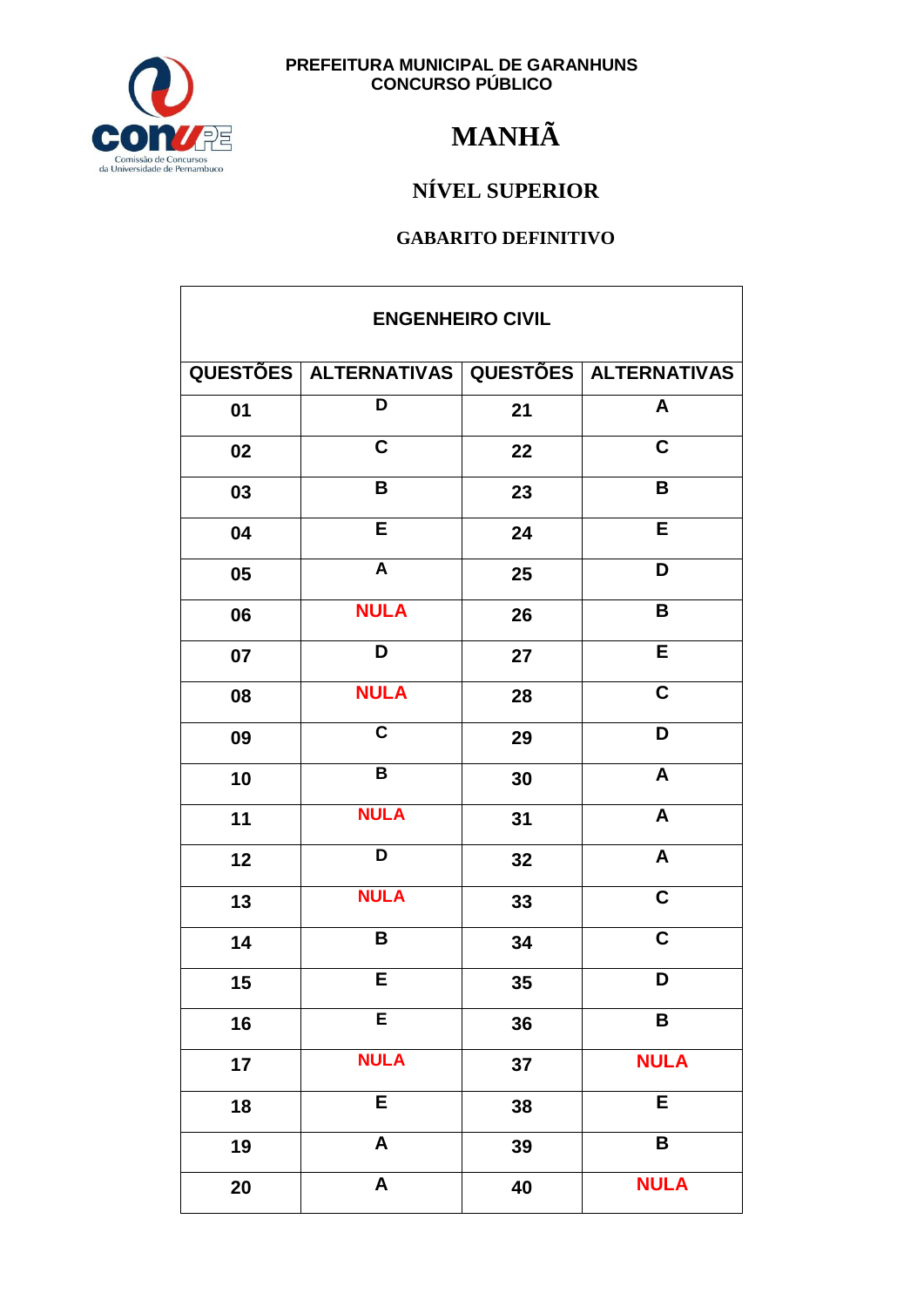

## **MANHÃ**

### NÍVEL SUPERIOR

| <b>FARMACÊUTICO</b> |                                             |    |                         |  |
|---------------------|---------------------------------------------|----|-------------------------|--|
|                     | QUESTÕES ALTERNATIVAS QUESTÕES ALTERNATIVAS |    |                         |  |
| 01                  | D                                           | 21 | В                       |  |
| 02                  | $\mathbf C$                                 | 22 | D                       |  |
| 03                  | B                                           | 23 | $\mathsf{A}$            |  |
| 04                  | E                                           | 24 | $\overline{\mathbf{C}}$ |  |
| 05                  | $\overline{\mathsf{A}}$                     | 25 | $\overline{\mathbf{C}}$ |  |
| 06                  | <b>NULA</b>                                 | 26 | $\overline{\mathbf{c}}$ |  |
| 07                  | D                                           | 27 | $\overline{\mathsf{c}}$ |  |
| 08                  | <b>NULA</b>                                 | 28 | B                       |  |
| 09                  | $\mathbf C$                                 | 29 | B                       |  |
| 10                  | $\overline{\mathbf{B}}$                     | 30 | B                       |  |
| 11                  | <b>NULA</b>                                 | 31 | E                       |  |
| 12                  | D                                           | 32 | A                       |  |
| 13                  | <b>NULA</b>                                 | 33 | D                       |  |
| 14                  | B                                           | 34 | B                       |  |
| 15                  | E                                           | 35 | B                       |  |
| 16                  | Ē                                           | 36 | D                       |  |
| 17                  | <b>NULA</b>                                 | 37 | D                       |  |
| $\overline{18}$     | $\overline{E}$                              | 38 | $\overline{E}$          |  |
| 19                  | $\boldsymbol{\mathsf{A}}$                   | 39 | E                       |  |
| 20                  | $\mathsf{A}$                                | 40 | <b>NULA</b>             |  |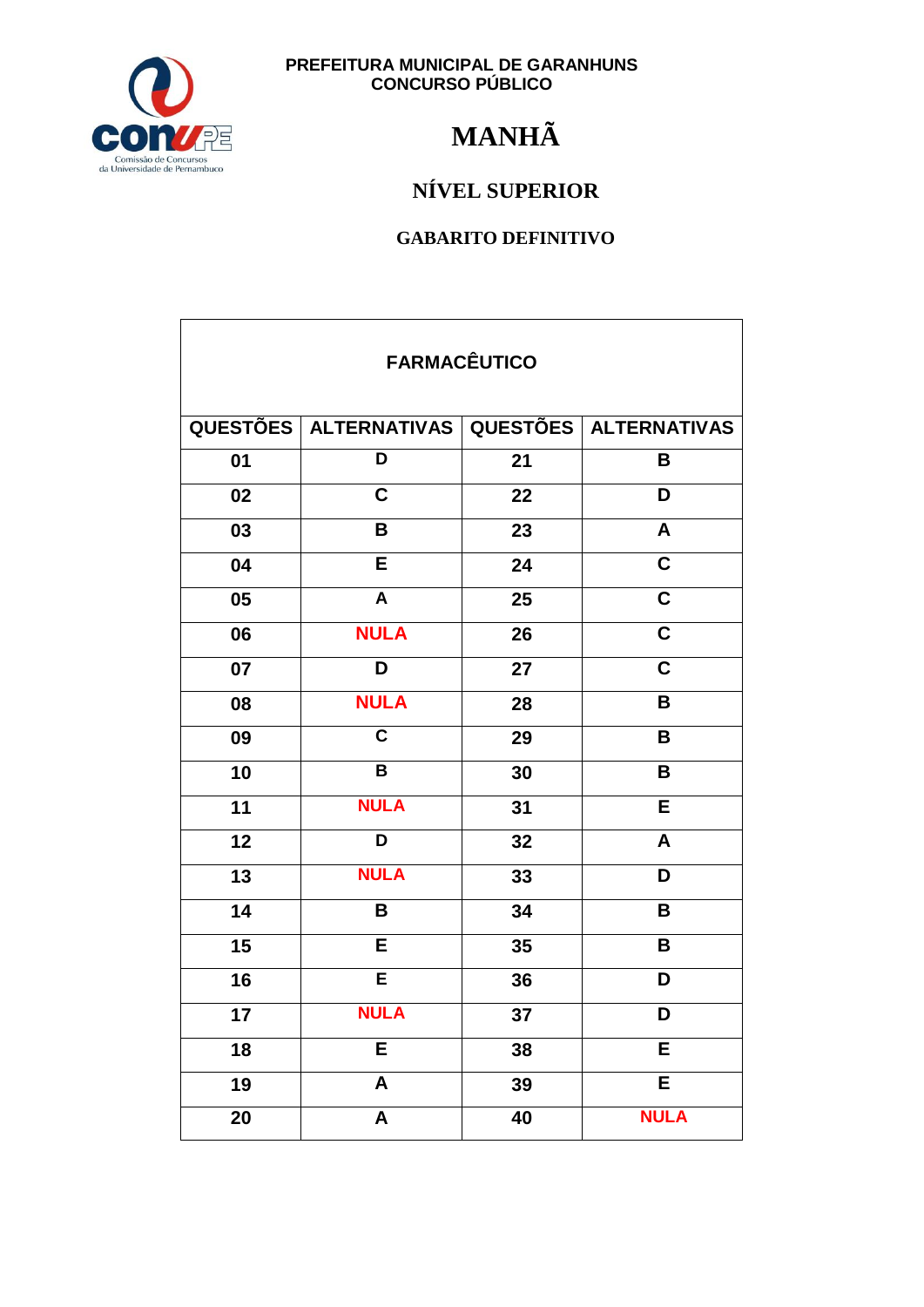

## **MANHÃ**

### NÍVEL SUPERIOR

| <b>FISIOTERAPEUTA</b> |                                                   |    |                         |
|-----------------------|---------------------------------------------------|----|-------------------------|
|                       | QUESTÕES   ALTERNATIVAS   QUESTÕES   ALTERNATIVAS |    |                         |
| 01                    | $\overline{\mathsf{D}}$                           | 21 | D                       |
| 02                    | $\mathbf C$                                       | 22 | B                       |
| 03                    | B                                                 | 23 | E                       |
| 04                    | E                                                 | 24 | $\overline{\mathsf{c}}$ |
| 05                    | $\overline{A}$                                    | 25 | $\overline{\mathbf{C}}$ |
| 06                    | <b>NULA</b>                                       | 26 | $\overline{\mathsf{c}}$ |
| 07                    | D                                                 | 27 | B                       |
| 08                    | <b>NULA</b>                                       | 28 | A                       |
| 09                    | $\mathbf C$                                       | 29 | $\overline{\mathsf{B}}$ |
| 10                    | $\overline{B}$                                    | 30 | D                       |
| 11                    | <b>NULA</b>                                       | 31 | E                       |
| 12                    | D                                                 | 32 | $\mathbf C$             |
| 13                    | <b>NULA</b>                                       | 33 | B                       |
| 14                    | B                                                 | 34 | $\mathbf C$             |
| $15\,$                | Е                                                 | 35 | Е                       |
| 16                    | E                                                 | 36 | A                       |
| 17                    | <b>NULA</b>                                       | 37 | $\overline{E}$          |
| 18                    | E                                                 | 38 | B                       |
| 19                    | $\overline{\mathsf{A}}$                           | 39 | B                       |
| 20                    | $\boldsymbol{\mathsf{A}}$                         | 40 | D                       |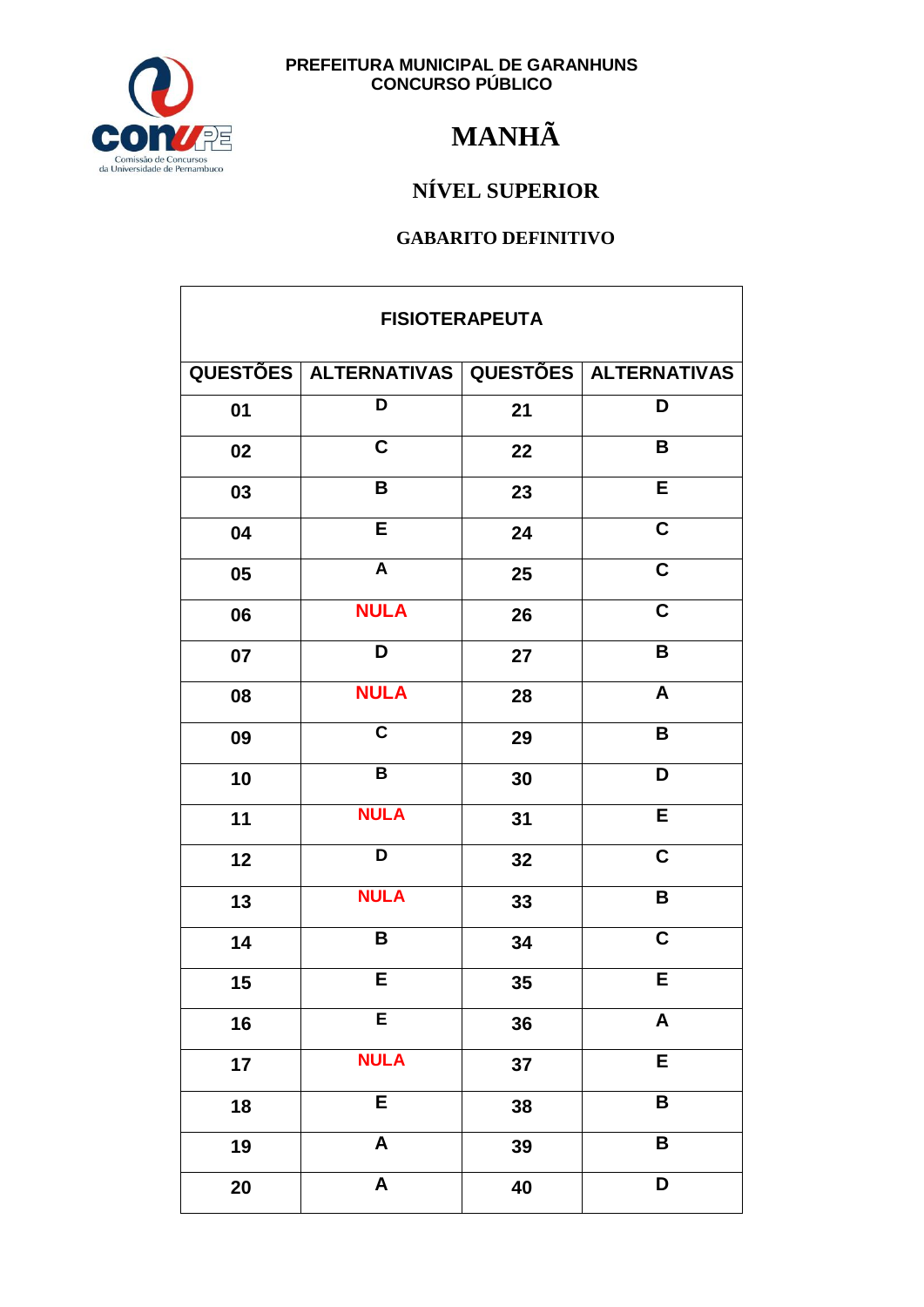

## **MANHÃ**

### NÍVEL SUPERIOR

| <b>FONOAUDIÓLOGO</b> |                                             |    |                         |  |
|----------------------|---------------------------------------------|----|-------------------------|--|
|                      | QUESTÕES ALTERNATIVAS QUESTÕES ALTERNATIVAS |    |                         |  |
| 01                   | D                                           | 21 | В                       |  |
| 02                   | $\mathbf C$                                 | 22 | $\mathbf C$             |  |
| 03                   | B                                           | 23 | E                       |  |
| 04                   | $\overline{\mathsf{E}}$                     | 24 | B                       |  |
| 05                   | A                                           | 25 | D                       |  |
| 06                   | <b>NULA</b>                                 | 26 | $\mathsf{A}$            |  |
| 07                   | D                                           | 27 | $\overline{\mathsf{D}}$ |  |
| 08                   | <b>NULA</b>                                 | 28 | B                       |  |
| 09                   | $\overline{\mathsf{c}}$                     | 29 | D                       |  |
| 10                   | $\pmb{\mathsf{B}}$                          | 30 | B                       |  |
| 11                   | <b>NULA</b>                                 | 31 | D                       |  |
| 12                   | D                                           | 32 | E                       |  |
| 13                   | <b>NULA</b>                                 | 33 | $\overline{\mathsf{c}}$ |  |
| 14                   | B                                           | 34 | $\overline{\mathsf{C}}$ |  |
| 15                   | E                                           | 35 | B                       |  |
| 16                   | Ē                                           | 36 | E                       |  |
| 17                   | <b>NULA</b>                                 | 37 | $\mathbf C$             |  |
| 18                   | E                                           | 38 | D                       |  |
| 19                   | $\boldsymbol{\mathsf{A}}$                   | 39 | A                       |  |
| 20                   | $\boldsymbol{A}$                            | 40 | $\mathbf C$             |  |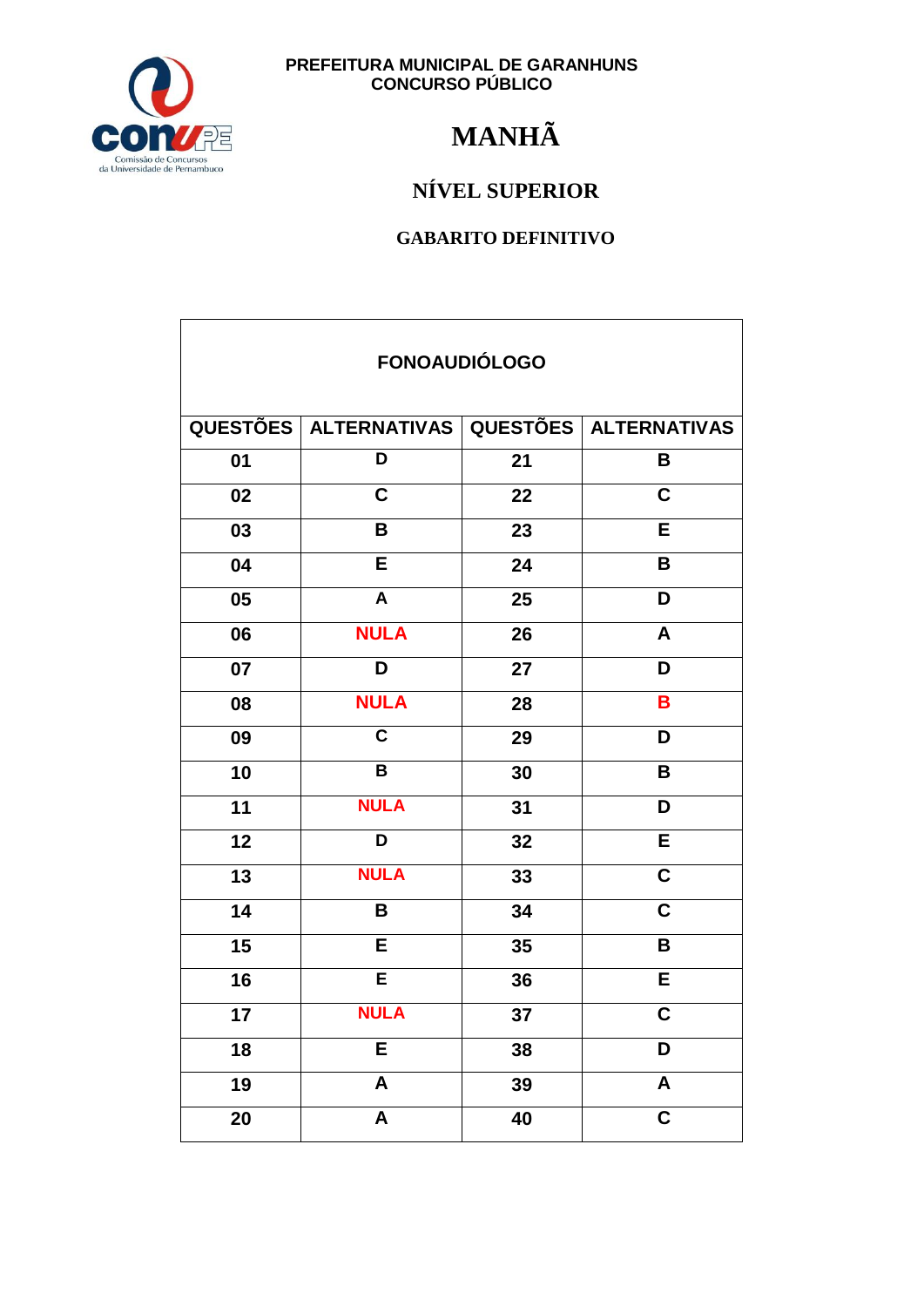

## **MANHÃ**

### NÍVEL SUPERIOR

| <b>NUTRICIONISTA</b> |                                             |    |                           |
|----------------------|---------------------------------------------|----|---------------------------|
|                      | QUESTÕES ALTERNATIVAS QUESTÕES ALTERNATIVAS |    |                           |
| 01                   | D                                           | 21 | B                         |
| 02                   | C                                           | 22 | E                         |
| 03                   | B                                           | 23 | $\overline{\mathbf{C}}$   |
| 04                   | E                                           | 24 | $\overline{\mathsf{D}}$   |
| 05                   | $\overline{\mathbf{A}}$                     | 25 | $\boldsymbol{\mathsf{A}}$ |
| 06                   | <b>NULA</b>                                 | 26 | D                         |
| 07                   | D                                           | 27 | $\mathbf C$               |
| 08                   | <b>NULA</b>                                 | 28 | $\boldsymbol{\mathsf{A}}$ |
| 09                   | $\overline{\mathsf{c}}$                     | 29 | $\overline{\mathsf{D}}$   |
| 10                   | $\, {\bf B}$                                | 30 | $\overline{\mathbf{C}}$   |
| 11                   | <b>NULA</b>                                 | 31 | D                         |
| 12                   | D                                           | 32 | E                         |
| 13                   | <b>NULA</b>                                 | 33 | $\overline{\mathsf{B}}$   |
| 14                   | B                                           | 34 | $\boldsymbol{\mathsf{A}}$ |
| 15                   | F.                                          | 35 | C                         |
| 16                   | E                                           | 36 | $\pmb{\mathsf{A}}$        |
| 17                   | <b>NULA</b>                                 | 37 | D                         |
| 18                   | E                                           | 38 | B                         |
| 19                   | $\overline{\mathsf{A}}$                     | 39 | $\overline{\mathbf{B}}$   |
| 20                   | $\boldsymbol{\mathsf{A}}$                   | 40 | D                         |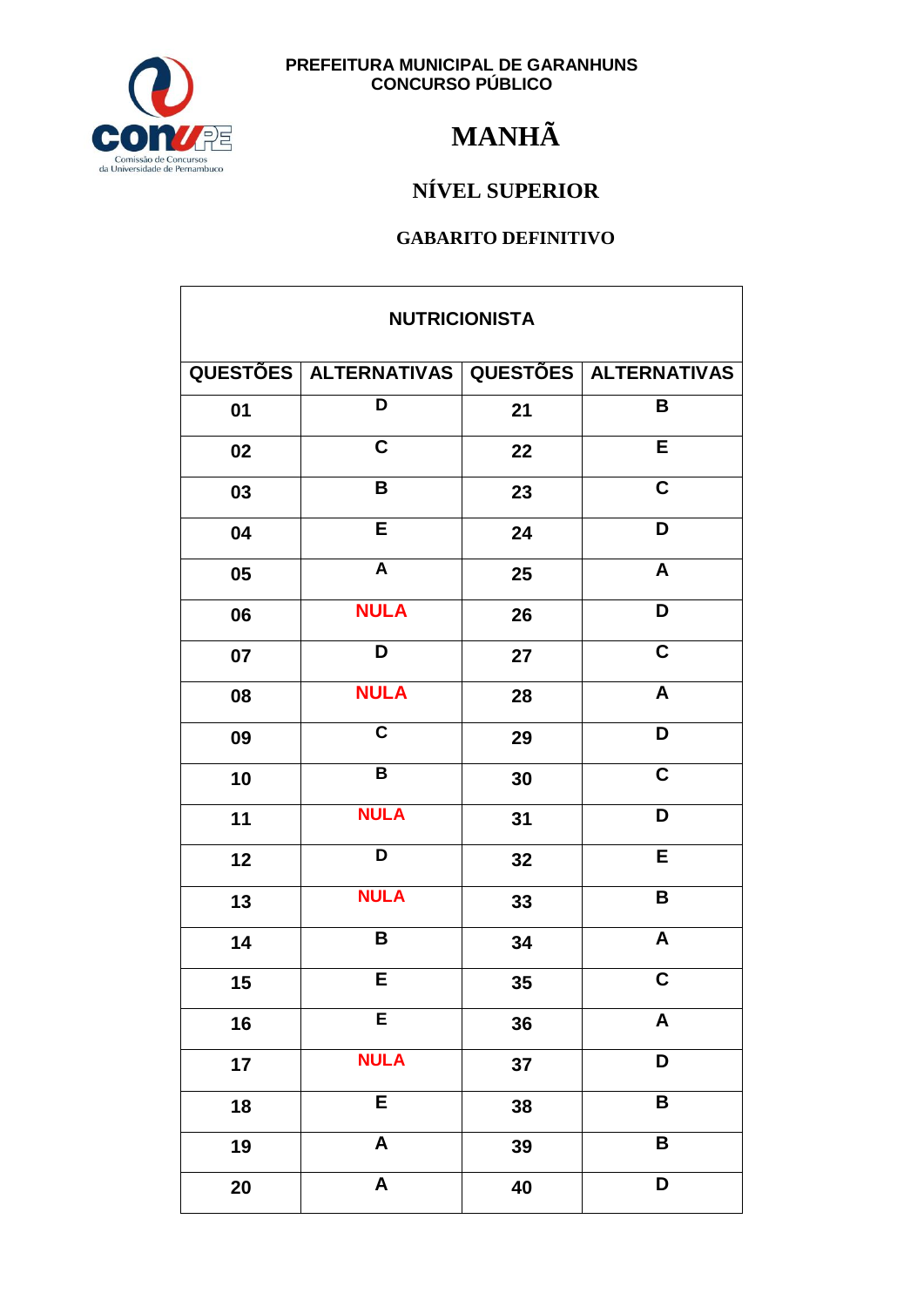

## **MANHÃ**

### NÍVEL SUPERIOR

| <b>PROCURADOR</b> |                         |                 |                         |  |
|-------------------|-------------------------|-----------------|-------------------------|--|
|                   | QUESTÕES   ALTERNATIVAS |                 | QUESTÕES ALTERNATIVAS   |  |
| 01                | D                       | 21              | A                       |  |
| 02                | $\mathbf C$             | 22              | D                       |  |
| 03                | B                       | 23              | B                       |  |
| 04                | $\overline{\mathsf{E}}$ | 24              | $\overline{E}$          |  |
| 05                | A                       | 25              | D                       |  |
| 06                | <b>NULA</b>             | 26              | $\mathbf C$             |  |
| 07                | D                       | 27              | A                       |  |
| 08                | <b>NULA</b>             | 28              | B                       |  |
| 09                | $\overline{\mathsf{c}}$ | 29              | E                       |  |
| 10                | $\pmb{\mathsf{B}}$      | 30              | D                       |  |
| 11                | <b>NULA</b>             | 31              | $\overline{\mathsf{c}}$ |  |
| 12                | D                       | 32              | $\overline{\mathsf{A}}$ |  |
| 13                | <b>NULA</b>             | 33              | $\overline{\mathbf{C}}$ |  |
| 14                | B                       | 34              | E                       |  |
| 15                | E                       | 35              | D                       |  |
| 16                | Ē                       | 36              | E                       |  |
| 17                | <b>NULA</b>             | 37              | Α                       |  |
| 18                | E                       | 38              | C                       |  |
| 19                | $\overline{\mathsf{A}}$ | 39              | D                       |  |
| 20                | $\overline{\mathsf{A}}$ | $\overline{40}$ | B                       |  |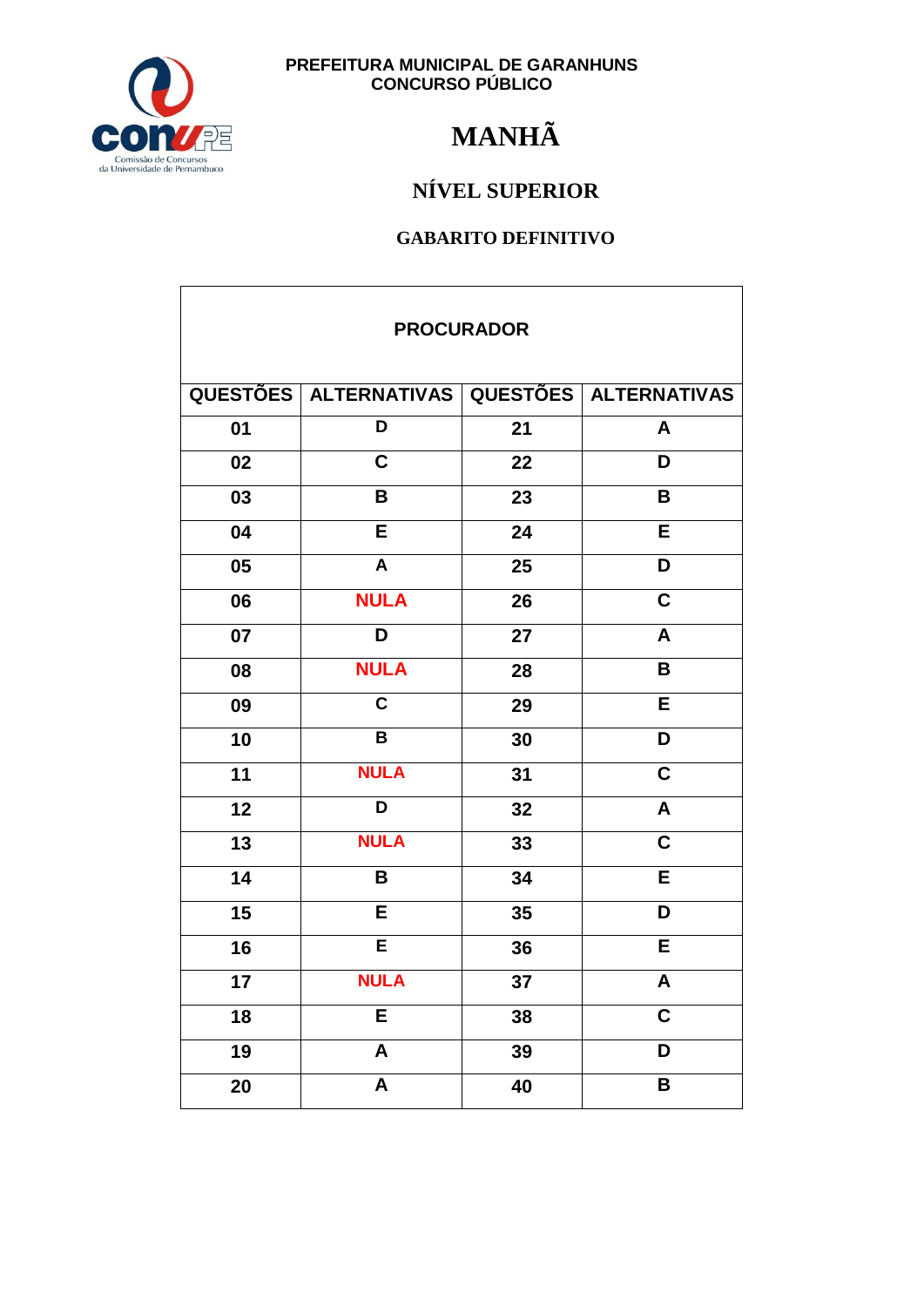

## **MANHÃ**

### NÍVEL SUPERIOR

| <b>PSICÓLOGO</b> |                                                   |    |                         |  |
|------------------|---------------------------------------------------|----|-------------------------|--|
|                  | QUESTÕES   ALTERNATIVAS   QUESTÕES   ALTERNATIVAS |    |                         |  |
| 01               | D                                                 | 21 | E                       |  |
| 02               | $\overline{\mathbf{C}}$                           | 22 | $\overline{\mathbf{C}}$ |  |
| 03               | B                                                 | 23 | $\pmb{\mathsf{A}}$      |  |
| 04               | E                                                 | 24 | A                       |  |
| 05               | $\mathsf{A}$                                      | 25 | $\pmb{\mathsf{B}}$      |  |
| 06               | <b>NULA</b>                                       | 26 | $\overline{\mathbf{C}}$ |  |
| 07               | D                                                 | 27 | D                       |  |
| 08               | <b>NULA</b>                                       | 28 | B                       |  |
| 09               | $\mathbf C$                                       | 29 | A                       |  |
| 10               | B                                                 | 30 | E                       |  |
| 11               | <b>NULA</b>                                       | 31 | D                       |  |
| 12               | D                                                 | 32 | B                       |  |
| 13               | <b>NULA</b>                                       | 33 | E                       |  |
| 14               | B                                                 | 34 | D                       |  |
| 15               | E                                                 | 35 | $\mathsf{A}$            |  |
| 16               | E                                                 | 36 | E                       |  |
| 17               | <b>NULA</b>                                       | 37 | B                       |  |
| 18               | E                                                 | 38 | $\overline{\mathsf{D}}$ |  |
| 19               | $\boldsymbol{\mathsf{A}}$                         | 39 | $\overline{\mathsf{c}}$ |  |
| 20               | $\overline{\mathbf{A}}$                           | 40 | $\overline{\mathbf{C}}$ |  |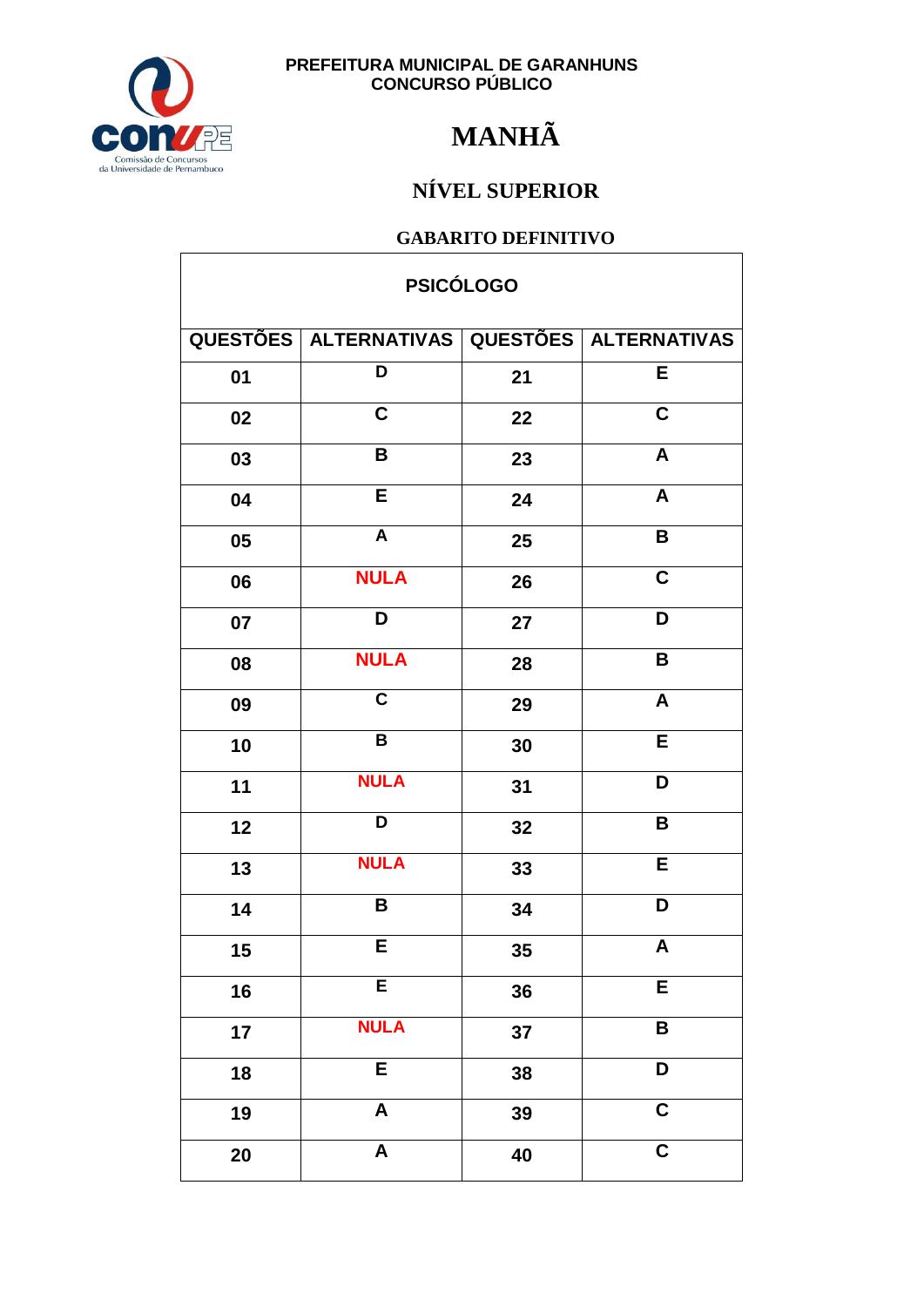

## **MANHÃ**

### NÍVEL SUPERIOR

| <b>VETERINÁRIO</b> |                         |    |                           |  |
|--------------------|-------------------------|----|---------------------------|--|
|                    | QUESTÕES ALTERNATIVAS   |    | QUESTÕES ALTERNATIVAS     |  |
| 01                 | D                       | 21 | D                         |  |
| 02                 | $\mathbf C$             | 22 | B                         |  |
| 03                 | B                       | 23 | E                         |  |
| 04                 | $\overline{\mathsf{E}}$ | 24 | $\overline{\mathsf{E}}$   |  |
| 05                 | $\overline{A}$          | 25 | $\overline{\mathsf{A}}$   |  |
| 06                 | <b>NULA</b>             | 26 | $\overline{\mathbf{C}}$   |  |
| 07                 | D                       | 27 | $\mathbf C$               |  |
| 08                 | <b>NULA</b>             | 28 | D                         |  |
| 09                 | $\overline{\mathsf{c}}$ | 29 | E                         |  |
| 10                 | $\overline{\mathbf{B}}$ | 30 | A                         |  |
| 11                 | <b>NULA</b>             | 31 | $\boldsymbol{A}$          |  |
| 12                 | $\overline{\mathsf{D}}$ | 32 | $\overline{\mathsf{B}}$   |  |
| 13                 | <b>NULA</b>             | 33 | E                         |  |
| 14                 | B                       | 34 | D                         |  |
| 15                 | E                       | 35 | $\overline{\mathbf{C}}$   |  |
| 16                 | Ē                       | 36 | $\boldsymbol{\mathsf{A}}$ |  |
| 17                 | <b>NULA</b>             | 37 | D                         |  |
| 18                 | E                       | 38 | В                         |  |
| 19                 | $\overline{\mathsf{A}}$ | 39 | B                         |  |
| 20                 | $\overline{\mathsf{A}}$ | 40 | $\overline{\mathbf{c}}$   |  |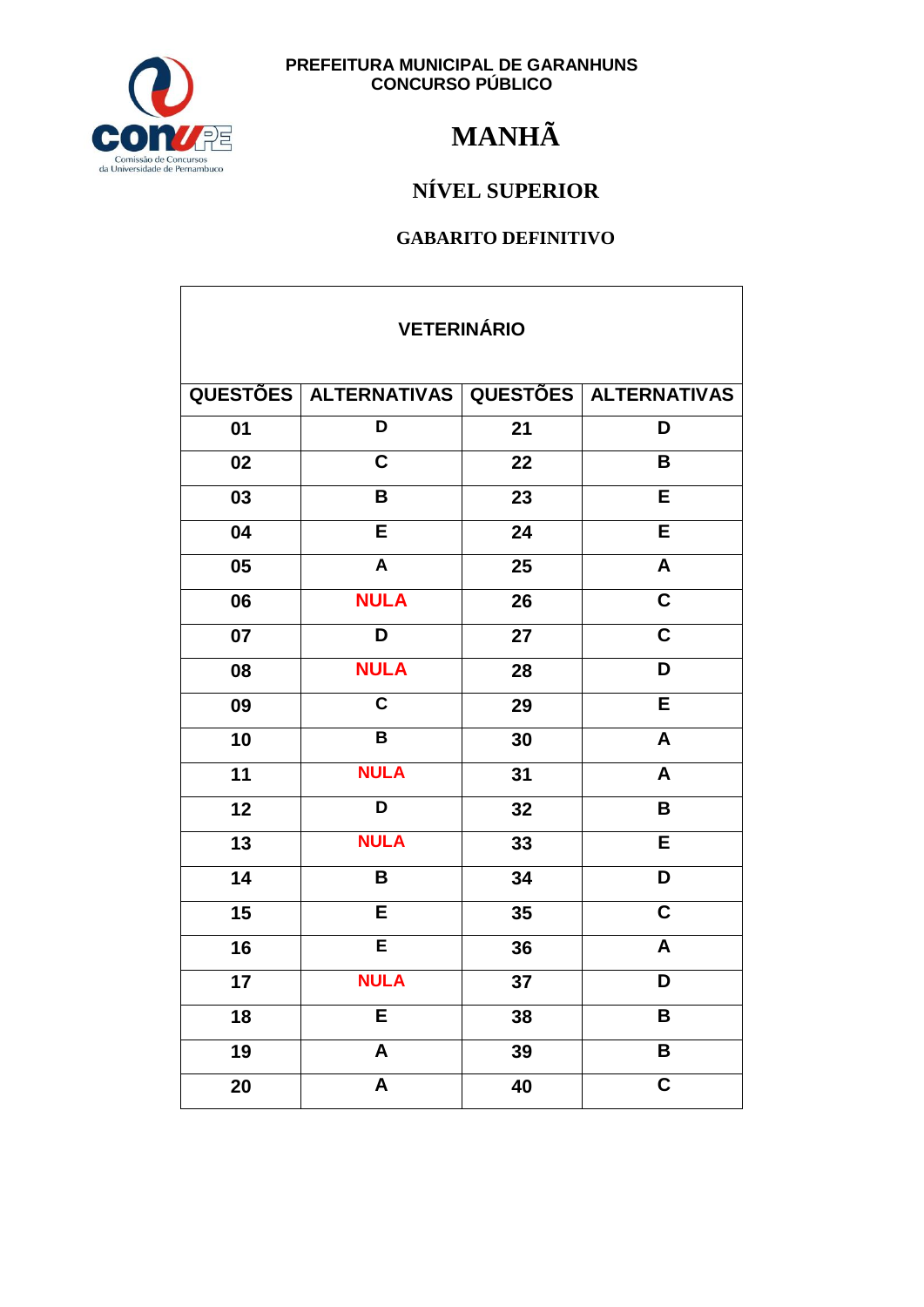

## **MANHÃ**

### NÍVEL SUPERIOR

| <b>PROFESSOR II - ARTES</b> |                                                   |    |                           |
|-----------------------------|---------------------------------------------------|----|---------------------------|
|                             | QUESTÕES   ALTERNATIVAS   QUESTÕES   ALTERNATIVAS |    |                           |
| 01                          | D                                                 | 21 | D                         |
| 02                          | C                                                 | 22 | D                         |
| 03                          | B                                                 | 23 | $\overline{\mathbf{C}}$   |
| 04                          | E                                                 | 24 | $\mathsf B$               |
| 05                          | $\boldsymbol{\mathsf{A}}$                         | 25 | B                         |
| 06                          | <b>NULA</b>                                       | 26 | E                         |
| 07                          | D                                                 | 27 | E                         |
| 08                          | <b>NULA</b>                                       | 28 | B                         |
| 09                          | $\overline{\mathsf{c}}$                           | 29 | $\boldsymbol{A}$          |
| 10                          | $\, {\bf B}$                                      | 30 | E                         |
| 11                          | <b>NULA</b>                                       | 31 | $\mathbf C$               |
| 12                          | D                                                 | 32 | $\boldsymbol{A}$          |
| 13                          | <b>NULA</b>                                       | 33 | $\overline{\mathsf{D}}$   |
| 14                          | B                                                 | 34 | $\overline{c}$            |
| $15\,$                      | Е                                                 | 35 | D                         |
| 16                          | E                                                 | 36 | $\pmb{\mathsf{A}}$        |
| 17                          | <b>NULA</b>                                       | 37 | E                         |
| 18                          | E                                                 | 38 | D                         |
| 19                          | $\overline{\mathsf{A}}$                           | 39 | $\boldsymbol{\mathsf{A}}$ |
| 20                          | $\boldsymbol{\mathsf{A}}$                         | 40 | B                         |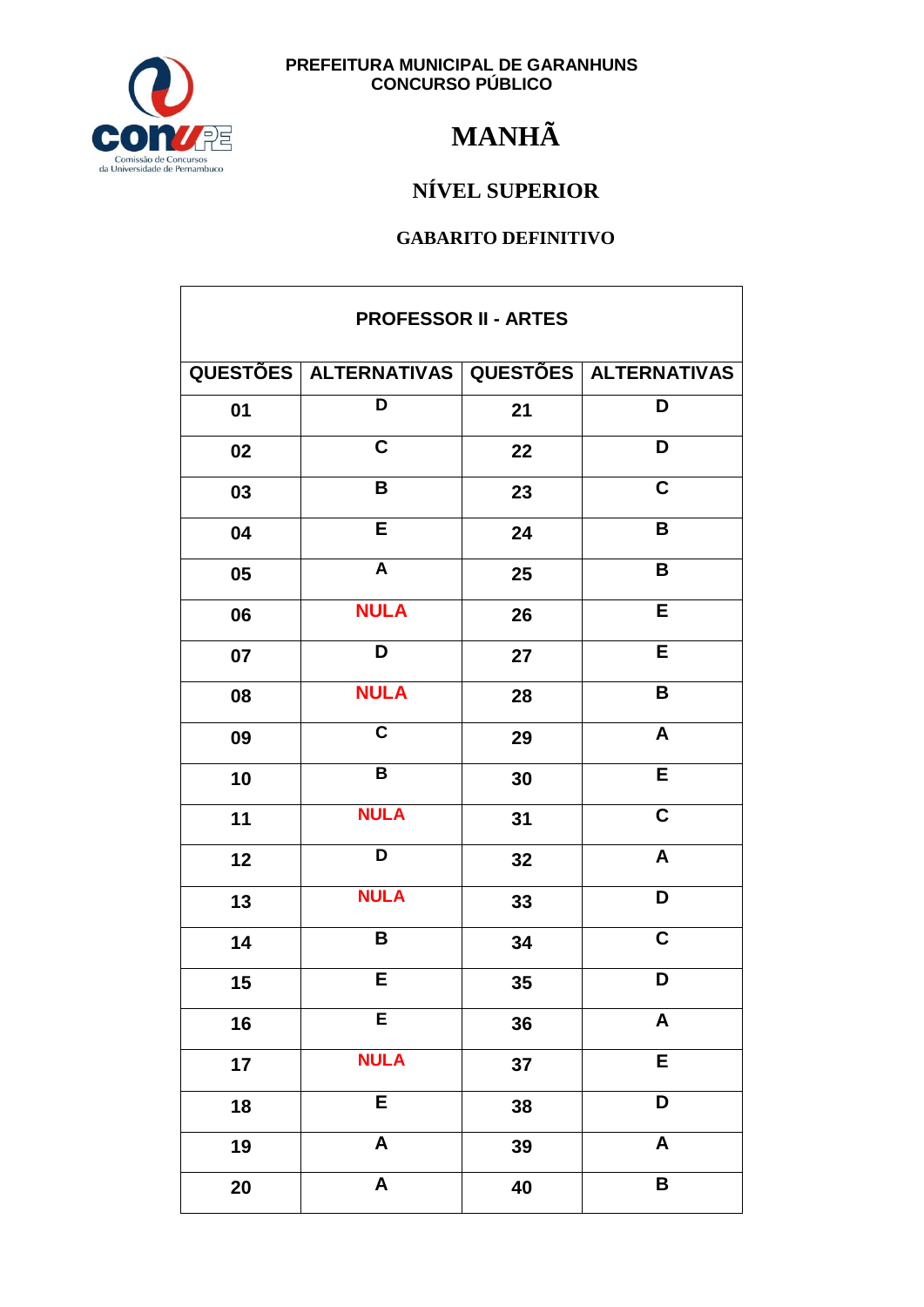

## **MANHÃ**

### NÍVEL SUPERIOR

| <b>PROFESSOR II - CIÊNCIAS</b> |                                             |    |                         |  |
|--------------------------------|---------------------------------------------|----|-------------------------|--|
|                                | QUESTÕES ALTERNATIVAS QUESTÕES ALTERNATIVAS |    |                         |  |
| 01                             | D                                           | 21 | B                       |  |
| 02                             | $\overline{\mathsf{C}}$                     | 22 | <b>NULA</b>             |  |
| 03                             | B                                           | 23 | E                       |  |
| 04                             | E                                           | 24 | $\mathbf C$             |  |
| 05                             | $\mathsf{A}$                                | 25 | D                       |  |
| 06                             | <b>NULA</b>                                 | 26 | E                       |  |
| 07                             | D                                           | 27 | $\mathbf C$             |  |
| 08                             | <b>NULA</b>                                 | 28 | D                       |  |
| 09                             | $\overline{\mathsf{c}}$                     | 29 | B                       |  |
| 10                             | $\overline{\mathsf{B}}$                     | 30 | $\overline{\mathsf{c}}$ |  |
| 11                             | <b>NULA</b>                                 | 31 | B                       |  |
| 12                             | D                                           | 32 | $\overline{\mathsf{C}}$ |  |
| 13                             | <b>NULA</b>                                 | 33 | A                       |  |
| 14                             | B                                           | 34 | D                       |  |
| 15                             | E                                           | 35 | E                       |  |
| 16                             | E                                           | 36 | A                       |  |
| 17                             | <b>NULA</b>                                 | 37 | D                       |  |
| 18                             | E                                           | 38 | $\overline{\mathbf{C}}$ |  |
| 19                             | $\overline{\mathsf{A}}$                     | 39 | B                       |  |
| 20                             | $\overline{\mathsf{A}}$                     | 40 | E                       |  |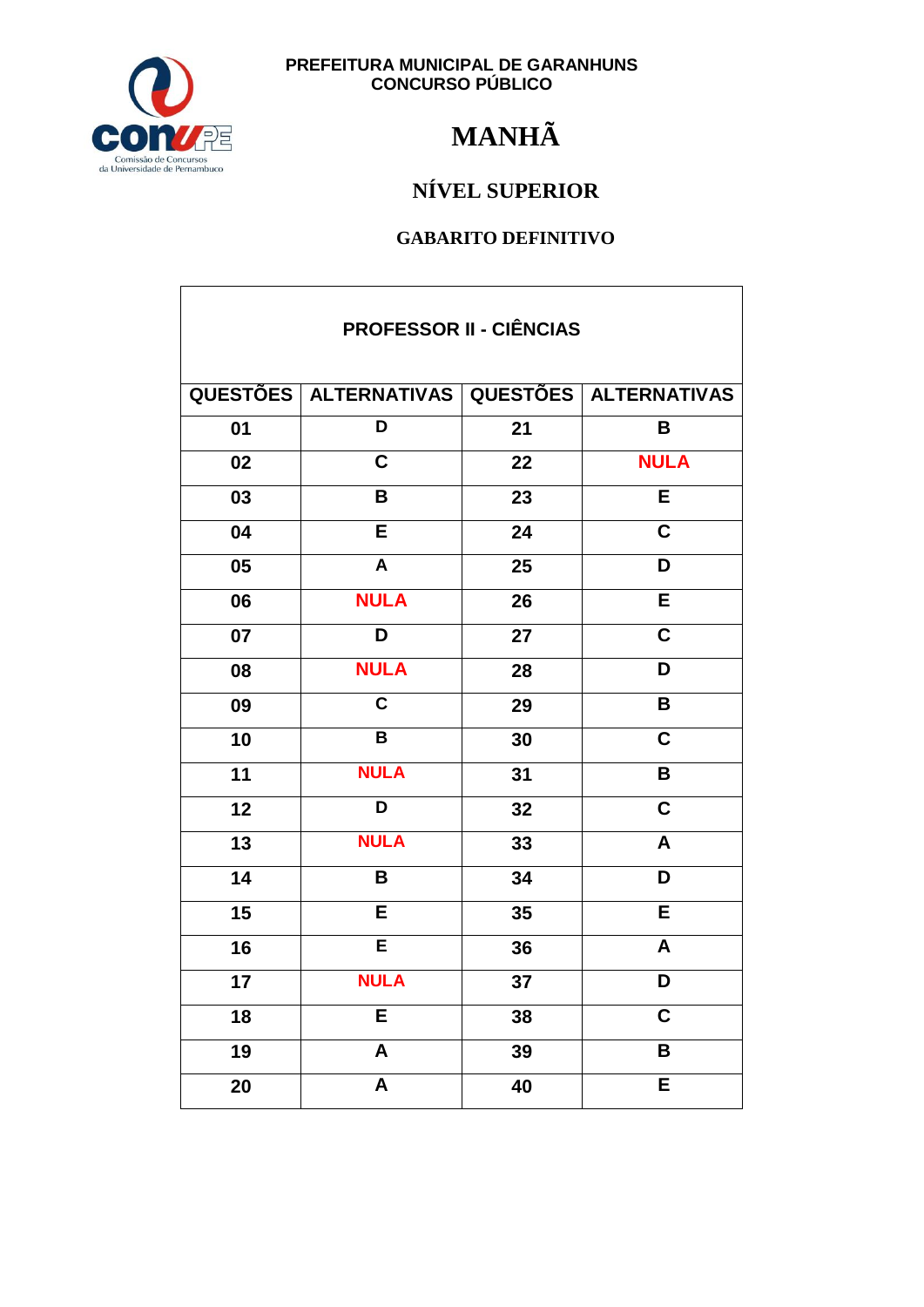

## **MANHÃ**

### NÍVEL SUPERIOR

| PROFESSOR II - EDUCAÇÃO FÍSICA |                                             |    |                           |
|--------------------------------|---------------------------------------------|----|---------------------------|
|                                | QUESTÕES ALTERNATIVAS QUESTÕES ALTERNATIVAS |    |                           |
| 01                             | D                                           | 21 | $\mathbf C$               |
| 02                             | $\mathbf C$                                 | 22 | B                         |
| 03                             | B                                           | 23 | E                         |
| 04                             | E                                           | 24 | D                         |
| 05                             | $\overline{A}$                              | 25 | E                         |
| 06                             | <b>NULA</b>                                 | 26 | A                         |
| 07                             | D                                           | 27 | D                         |
| 08                             | <b>NULA</b>                                 | 28 | E                         |
| 09                             | $\overline{\mathbf{c}}$                     | 29 | D                         |
| 10                             | $\overline{\mathsf{B}}$                     | 30 | B                         |
| 11                             | <b>NULA</b>                                 | 31 | D                         |
| 12                             | D                                           | 32 | B                         |
| 13                             | <b>NULA</b>                                 | 33 | $\overline{E}$            |
| 14                             | B                                           | 34 | <b>NULA</b>               |
| $15\,$                         | Е                                           | 35 | A                         |
| 16                             | $\overline{\mathsf{E}}$                     | 36 | B                         |
| 17                             | <b>NULA</b>                                 | 37 | <b>NULA</b>               |
| 18                             | E                                           | 38 | B                         |
| 19                             | A                                           | 39 | $\boldsymbol{\mathsf{A}}$ |
| 20                             | $\boldsymbol{\mathsf{A}}$                   | 40 | E                         |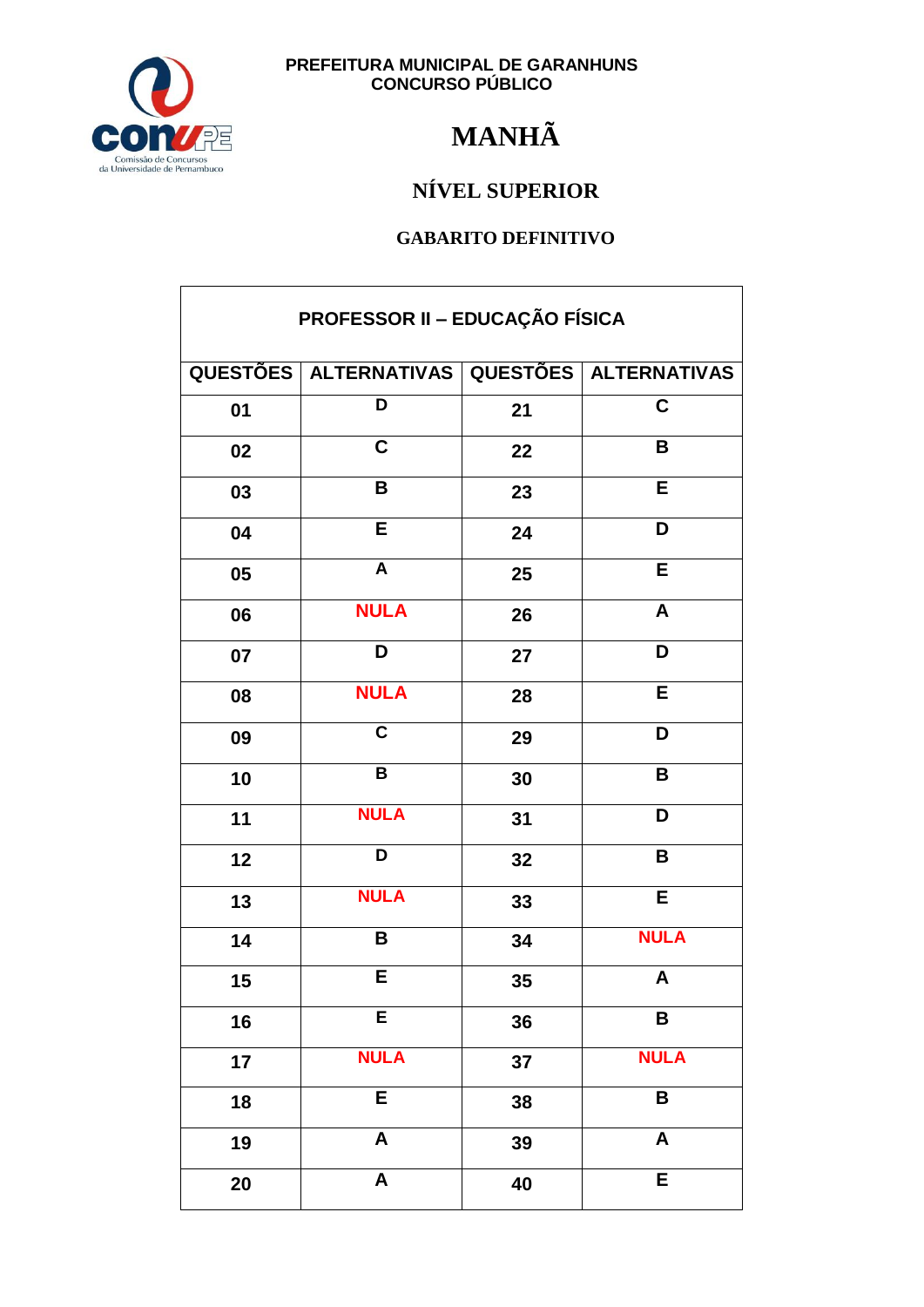

## **MANHÃ**

### NÍVEL SUPERIOR

| <b>PROFESSOR II - GEOGRAFIA</b> |                                                   |    |                         |  |
|---------------------------------|---------------------------------------------------|----|-------------------------|--|
|                                 | QUESTÕES   ALTERNATIVAS   QUESTÕES   ALTERNATIVAS |    |                         |  |
| 01                              | D                                                 | 21 | C                       |  |
| 02                              | $\mathbf C$                                       | 22 | B                       |  |
| 03                              | B                                                 | 23 | E                       |  |
| 04                              | E                                                 | 24 | A                       |  |
| 05                              | $\boldsymbol{A}$                                  | 25 | $\mathbf B$             |  |
| 06                              | <b>NULA</b>                                       | 26 | C                       |  |
| 07                              | D                                                 | 27 | E                       |  |
| 08                              | <b>NULA</b>                                       | 28 | D                       |  |
| 09                              | $\mathbf C$                                       | 29 | D                       |  |
| 10                              | $\overline{\mathbf{B}}$                           | 30 | $\overline{\mathsf{c}}$ |  |
| 11                              | <b>NULA</b>                                       | 31 | E                       |  |
| 12                              | D                                                 | 32 | A                       |  |
| 13                              | D                                                 | 33 | D                       |  |
| 14                              | B                                                 | 34 | D                       |  |
| 15                              | E                                                 | 35 | A                       |  |
| 16                              | E                                                 | 36 | В                       |  |
| 17                              | <b>NULA</b>                                       | 37 | D                       |  |
| 18                              | E                                                 | 38 | B                       |  |
| 19                              | $\boldsymbol{\mathsf{A}}$                         | 39 | E                       |  |
| 20                              | A                                                 | 40 | E                       |  |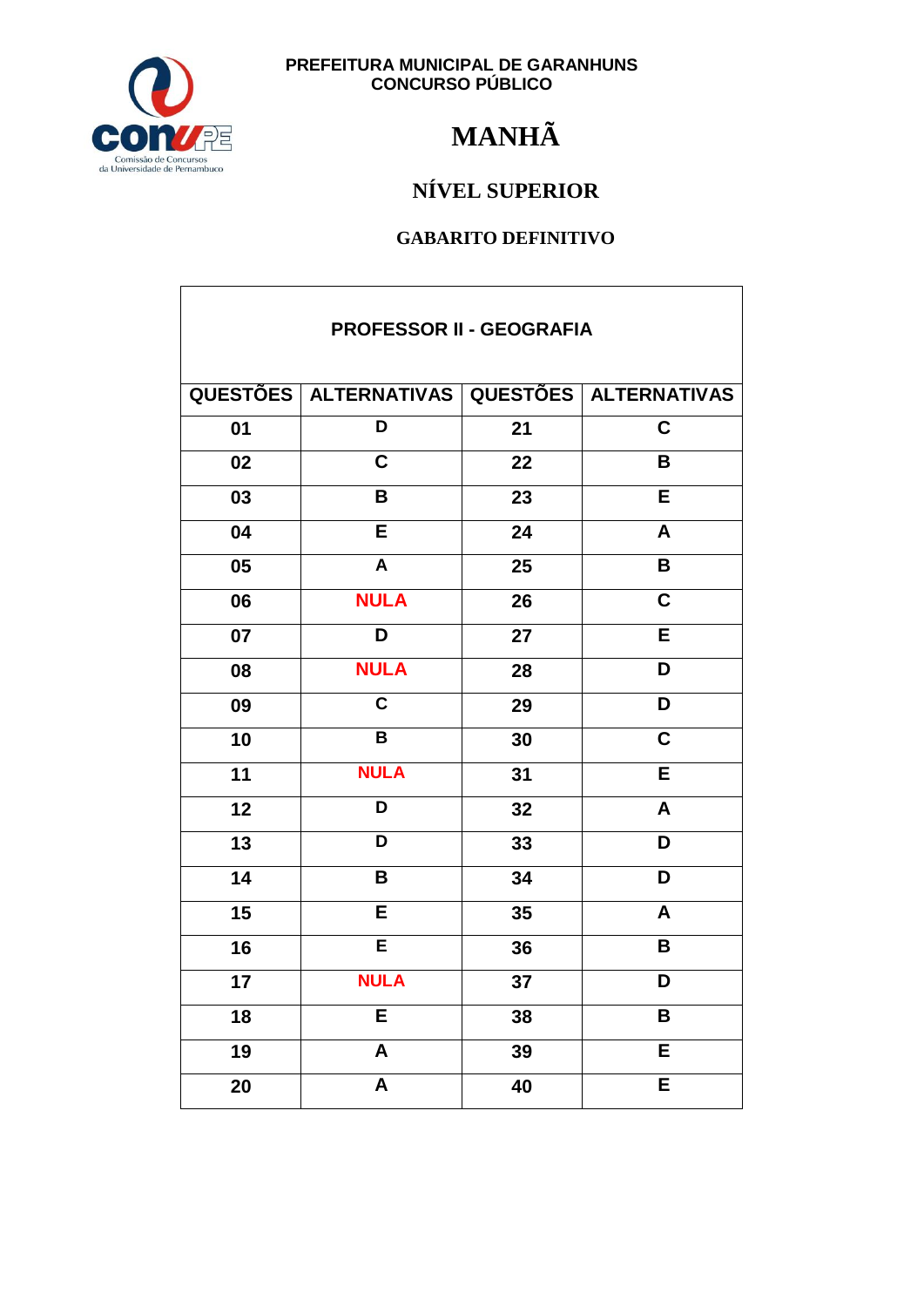

## **MANHÃ**

### NÍVEL SUPERIOR

| PROFESSOR II - HISTÓRIA |                                             |    |                           |  |
|-------------------------|---------------------------------------------|----|---------------------------|--|
|                         | QUESTÕES ALTERNATIVAS QUESTÕES ALTERNATIVAS |    |                           |  |
| 01                      | D                                           | 21 | B                         |  |
| 02                      | $\mathbf C$                                 | 22 | A                         |  |
| 03                      | B                                           | 23 | E                         |  |
| 04                      | E                                           | 24 | B                         |  |
| 05                      | $\mathsf{A}$                                | 25 | D                         |  |
| 06                      | <b>NULA</b>                                 | 26 | $\mathbf B$               |  |
| 07                      | D                                           | 27 | $\overline{\mathsf{C}}$   |  |
| 08                      | <b>NULA</b>                                 | 28 | A                         |  |
| 09                      | $\mathbf C$                                 | 29 | $\mathbf C$               |  |
| 10                      | $\overline{\mathsf{B}}$                     | 30 | $\overline{\mathsf{A}}$   |  |
| 11                      | <b>NULA</b>                                 | 31 | <b>NULA</b>               |  |
| 12                      | D                                           | 32 | A                         |  |
| 13                      | D                                           | 33 | E                         |  |
| 14                      | B                                           | 34 | D                         |  |
| 15                      | E                                           | 35 | D                         |  |
| 16                      | E                                           | 36 | Е                         |  |
| 17                      | <b>NULA</b>                                 | 37 | $\pmb{\mathsf{B}}$        |  |
| 18                      | E                                           | 38 | $\overline{E}$            |  |
| 19                      | $\boldsymbol{\mathsf{A}}$                   | 39 | $\mathbf C$               |  |
| 20                      | $\overline{\mathsf{A}}$                     | 40 | $\boldsymbol{\mathsf{A}}$ |  |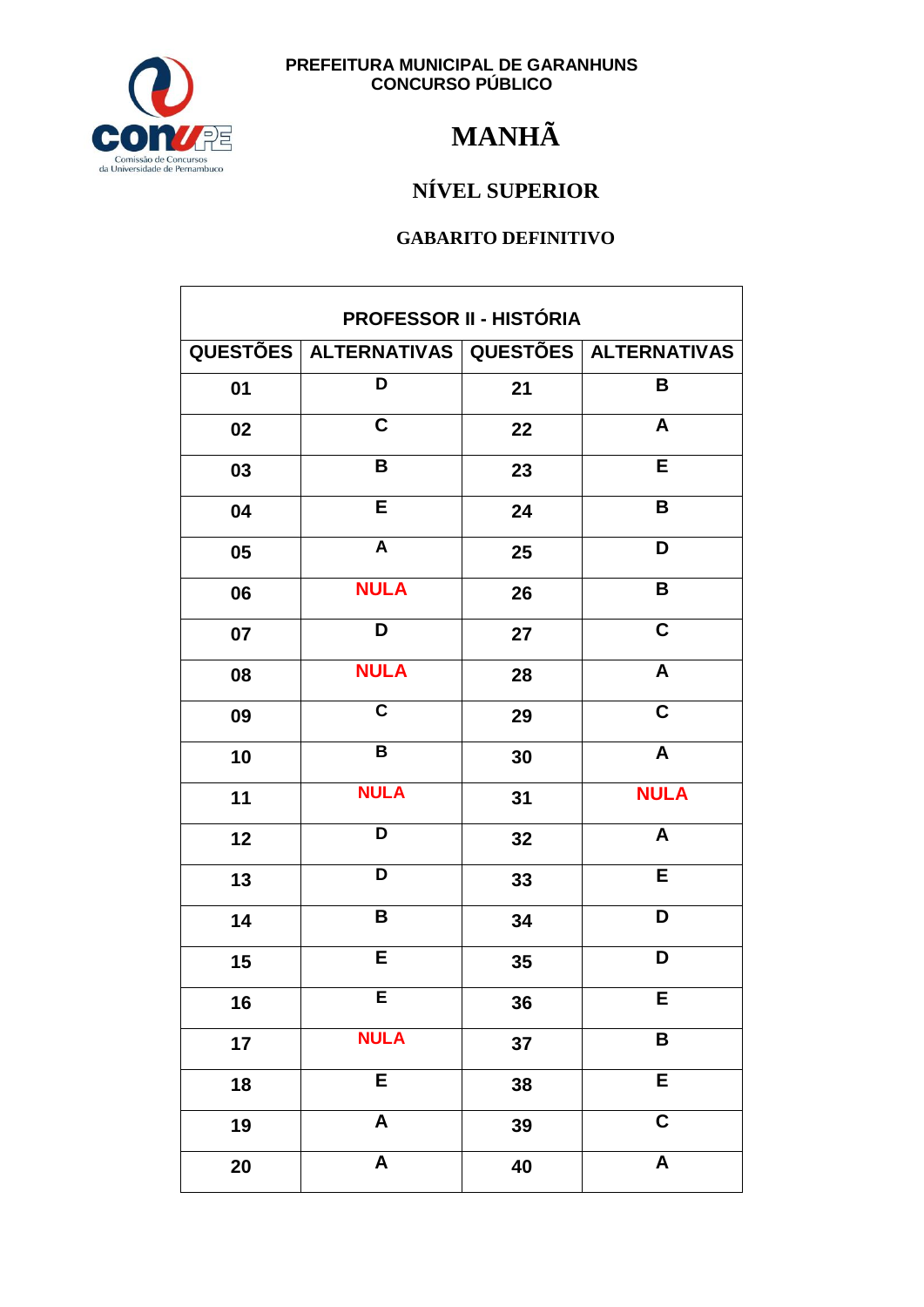

## **MANHÃ**

### NÍVEL SUPERIOR

| <b>PROFESSOR II - LÍNGUA INGLESA</b> |                                                   |    |                           |  |
|--------------------------------------|---------------------------------------------------|----|---------------------------|--|
|                                      | QUESTÕES   ALTERNATIVAS   QUESTÕES   ALTERNATIVAS |    |                           |  |
| 01                                   | D                                                 | 21 | $\overline{\mathbf{C}}$   |  |
| 02                                   | $\mathbf C$                                       | 22 | B                         |  |
| 03                                   | B                                                 | 23 | A                         |  |
| 04                                   | E                                                 | 24 | E                         |  |
| 05                                   | A                                                 | 25 | D                         |  |
| 06                                   | <b>NULA</b>                                       | 26 | A                         |  |
| 07                                   | D                                                 | 27 | $\mathbf C$               |  |
| 08                                   | <b>NULA</b>                                       | 28 | D                         |  |
| 09                                   | $\overline{\mathsf{c}}$                           | 29 | B                         |  |
| 10                                   | B                                                 | 30 | $\overline{\mathsf{c}}$   |  |
| 11                                   | <b>NULA</b>                                       | 31 | B                         |  |
| 12                                   | D                                                 | 32 | D                         |  |
| 13                                   | <b>NULA</b>                                       | 33 | A                         |  |
| 14                                   | B                                                 | 34 | $\mathbf C$               |  |
| 15                                   | E                                                 | 35 | E                         |  |
| 16                                   | $\overline{\mathsf{E}}$                           | 36 | D                         |  |
| 17                                   | <b>NULA</b>                                       | 37 | B                         |  |
| 18                                   | E                                                 | 38 | D                         |  |
| 19                                   | $\pmb{\mathsf{A}}$                                | 39 | $\boldsymbol{\mathsf{A}}$ |  |
| 20                                   | A                                                 | 40 | $\overline{\mathbf{C}}$   |  |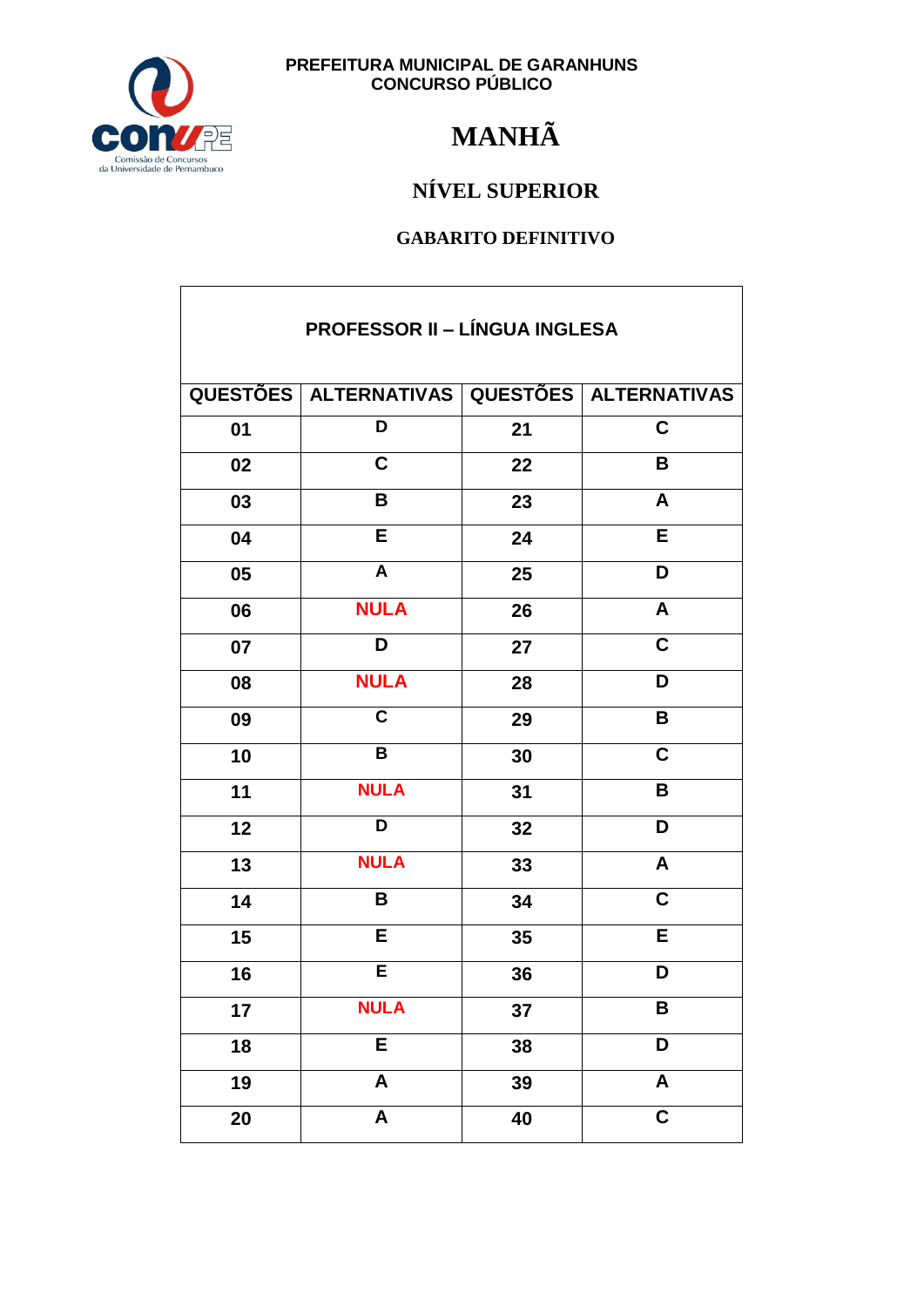

## **MANHÃ**

### NÍVEL SUPERIOR

#### **GABARITO DEFINITIVO**

| <b>PROFESSOR II - LÍNGUA PORTUGUESA</b> |                                             |    |                         |
|-----------------------------------------|---------------------------------------------|----|-------------------------|
|                                         | QUESTÕES ALTERNATIVAS QUESTÕES ALTERNATIVAS |    |                         |
| 01                                      | D                                           | 21 | A                       |
| 02                                      | $\mathbf C$                                 | 22 | D                       |
| 03                                      | B                                           | 23 | B                       |
| 04                                      | $\overline{\mathsf{E}}$                     | 24 | $\overline{E}$          |
| 05                                      | $\overline{A}$                              | 25 | $\overline{\mathbf{C}}$ |
| 06                                      | <b>NULA</b>                                 | 26 | A                       |
| 07                                      | D                                           | 27 | A                       |
| 08                                      | <b>NULA</b>                                 | 28 | B                       |
| 09                                      | $\overline{\mathsf{c}}$                     | 29 | $\overline{\mathsf{D}}$ |
| 10                                      | B                                           | 30 | $\mathbf B$             |
| 11                                      | <b>NULA</b>                                 | 31 | A                       |
| 12                                      | D                                           | 32 | D                       |
| 13                                      | <b>NULA</b>                                 | 33 | E                       |
| 14                                      | B                                           | 34 | <b>NULA</b>             |
| 15                                      | E.                                          | 35 | D                       |
| 16                                      | E                                           | 36 | $\overline{E}$          |
| 17                                      | <b>NULA</b>                                 | 37 | $\mathbf C$             |
| 18                                      | E                                           | 38 | E                       |
| 19                                      | $\boldsymbol{\mathsf{A}}$                   | 39 | $\mathbf C$             |
| 20                                      | $\overline{\mathbf{A}}$                     | 40 | <b>NULA</b>             |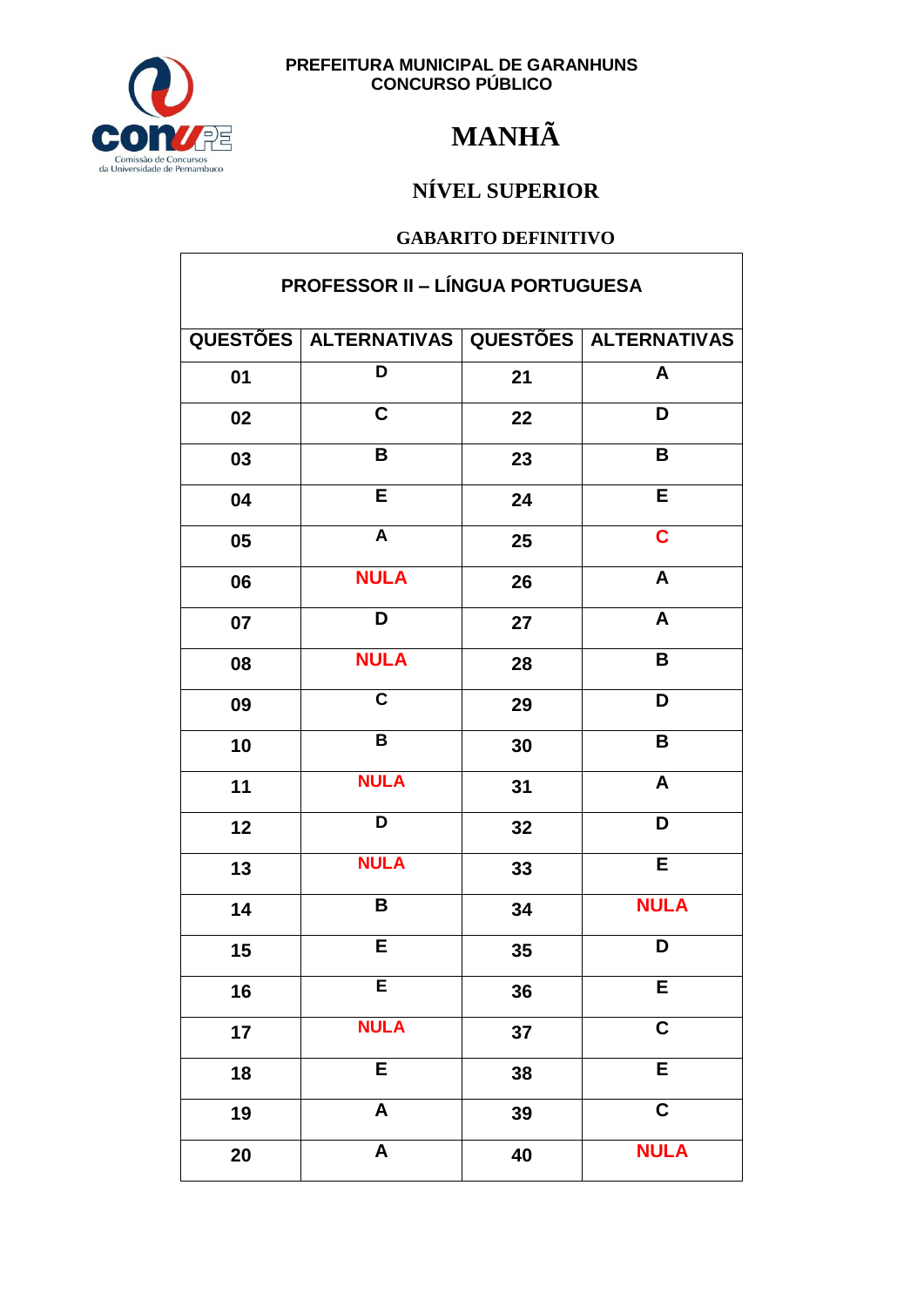

 $\overline{\phantom{a}}$ 

**PREFEITURA MUNICIPAL DE GARANHUNS<br>CONCURSO PÚBLICO** 

## **MANHÃ**

### NÍVEL SUPERIOR

| <b>PROFESSOR II - MATEMÁTICA</b> |                                             |    |                         |  |
|----------------------------------|---------------------------------------------|----|-------------------------|--|
|                                  | QUESTÕES ALTERNATIVAS QUESTÕES ALTERNATIVAS |    |                         |  |
| 01                               | D                                           | 21 | B                       |  |
| 02                               | $\overline{\mathsf{c}}$                     | 22 | D                       |  |
| 03                               | B                                           | 23 | $\overline{\mathsf{c}}$ |  |
| 04                               | E                                           | 24 | C                       |  |
| 05                               | $\overline{\mathsf{A}}$                     | 25 | A                       |  |
| 06                               | <b>NULA</b>                                 | 26 | Ē                       |  |
| 07                               | $\overline{\mathsf{D}}$                     | 27 | A                       |  |
| 08                               | <b>NULA</b>                                 | 28 | B                       |  |
| 09                               | $\overline{\mathsf{c}}$                     | 29 | E                       |  |
| 10                               | B                                           | 30 | <b>NULA</b>             |  |
| $\overline{11}$                  | <b>NULA</b>                                 | 31 | $\overline{\mathsf{A}}$ |  |
| 12                               | $\overline{\mathsf{D}}$                     | 32 | E                       |  |
| 13                               | <b>NULA</b>                                 | 33 | B                       |  |
| 14                               | B                                           | 34 | B                       |  |
| 15                               | E                                           | 35 | $\overline{\mathsf{c}}$ |  |
| 16                               | $\overline{\mathsf{E}}$                     | 36 | A                       |  |
| 17                               | <b>NULA</b>                                 | 37 | B                       |  |
| 18                               | Ē                                           | 38 | $\overline{\mathsf{c}}$ |  |
| 19                               | A                                           | 39 | $\overline{\mathsf{E}}$ |  |
| 20                               | A                                           | 40 | A                       |  |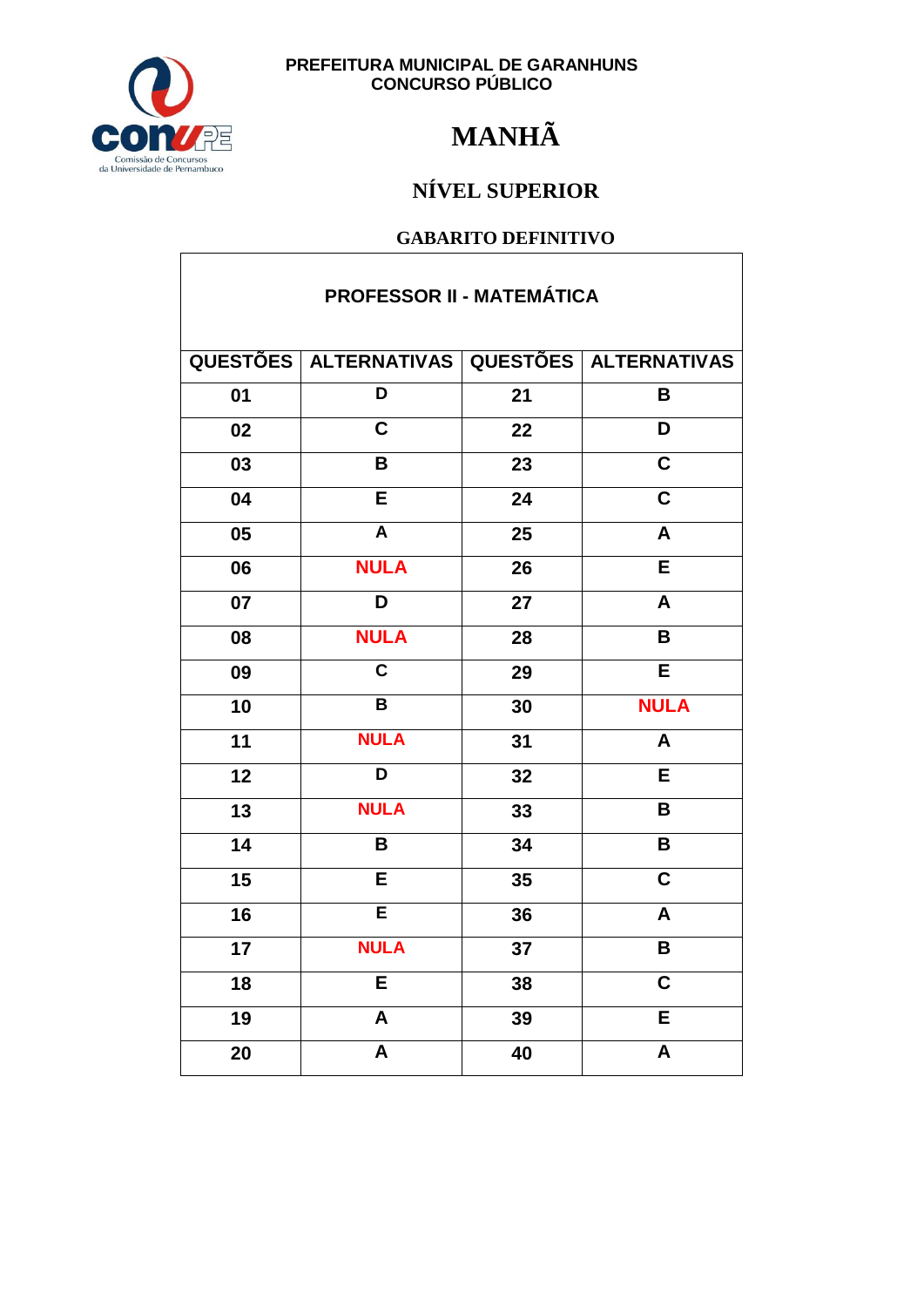

 $\overline{1}$ 

**PREFEITURA MUNICIPAL DE GARANHUNS<br>CONCURSO PÚBLICO** 

## **MANHÃ**

### NÍVEL SUPERIOR

| <b>MÉDICO - CARDIOLOGISTA</b> |                                             |    |                           |  |
|-------------------------------|---------------------------------------------|----|---------------------------|--|
|                               | QUESTÕES ALTERNATIVAS QUESTÕES ALTERNATIVAS |    |                           |  |
| 01                            | D                                           | 21 | A                         |  |
| 02                            | $\mathbf C$                                 | 22 | A                         |  |
| 03                            | B                                           | 23 | $\boldsymbol{\mathsf{A}}$ |  |
| 04                            | E                                           | 24 | $\overline{\mathsf{c}}$   |  |
| 05                            | A                                           | 25 | $\mathbf C$               |  |
| 06                            | <b>NULA</b>                                 | 26 | D                         |  |
| 07                            | D                                           | 27 | A                         |  |
| 08                            | <b>NULA</b>                                 | 28 | D                         |  |
| 09                            | $\overline{\mathsf{c}}$                     | 29 | $\boldsymbol{A}$          |  |
| 10                            | $\pmb{\mathsf{B}}$                          | 30 | B                         |  |
| 11                            | <b>NULA</b>                                 | 31 | $\boldsymbol{A}$          |  |
| 12                            | D                                           | 32 | B                         |  |
| 13                            | <b>NULA</b>                                 | 33 | D                         |  |
| 14                            | B                                           | 34 | $\boldsymbol{A}$          |  |
| 15                            | E                                           | 35 | D                         |  |
| 16                            | E                                           | 36 | $\mathbf C$               |  |
| 17                            | <b>NULA</b>                                 | 37 | $\overline{\mathbf{A}}$   |  |
| 18                            | E                                           | 38 | B                         |  |
| 19                            | $\boldsymbol{\mathsf{A}}$                   | 39 | $\boldsymbol{\mathsf{A}}$ |  |
| 20                            | $\boldsymbol{\mathsf{A}}$                   | 40 | $\pmb{\mathsf{A}}$        |  |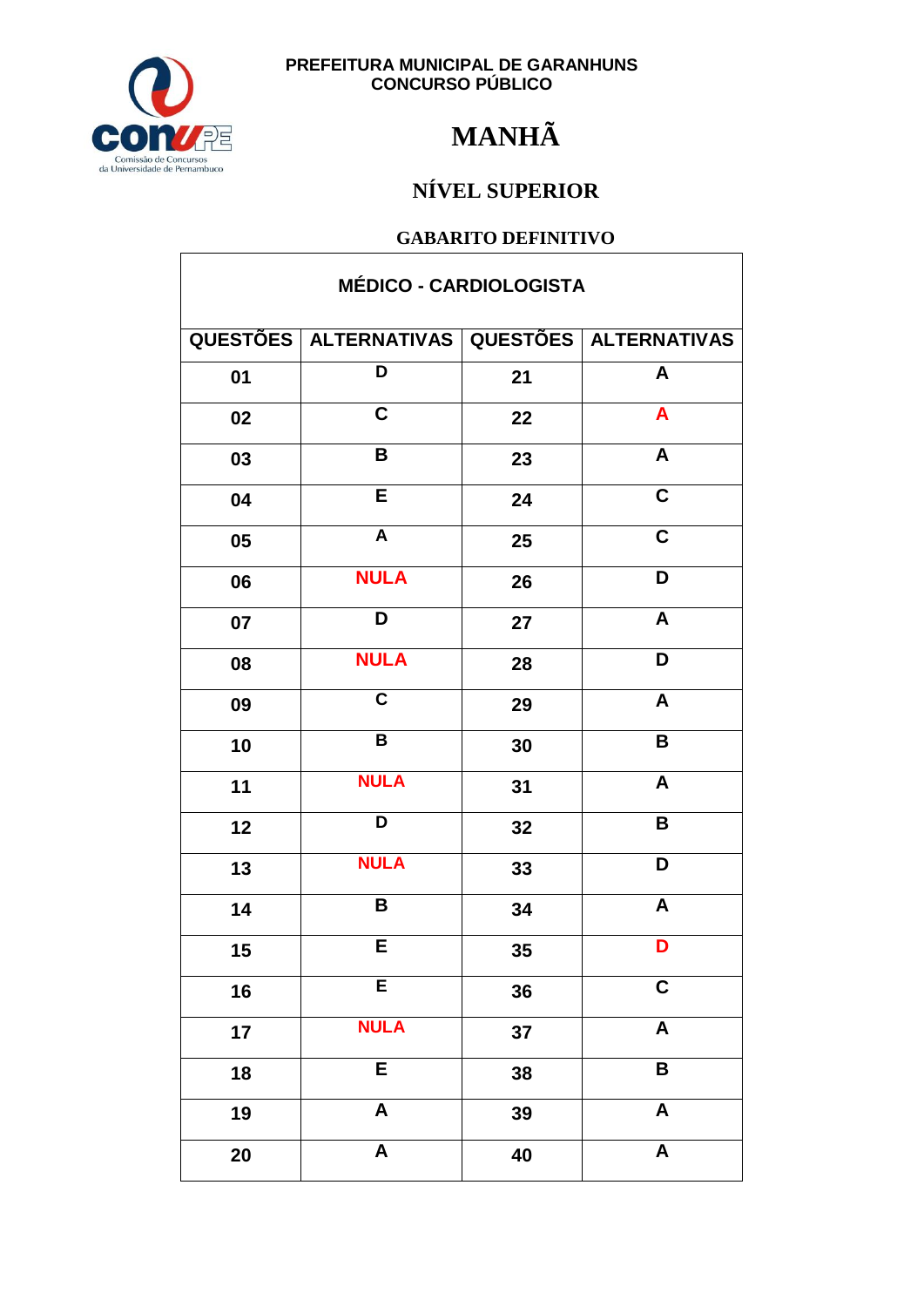

## **MANHÃ**

### NÍVEL SUPERIOR

| <b>MÉDICO – CLÍNICO GERAL</b> |                                             |    |                         |  |
|-------------------------------|---------------------------------------------|----|-------------------------|--|
|                               | QUESTÕES ALTERNATIVAS QUESTÕES ALTERNATIVAS |    |                         |  |
| 01                            | $\overline{\mathsf{D}}$                     | 21 | $\mathbf C$             |  |
| 02                            | $\mathbf C$                                 | 22 | $\mathbf C$             |  |
| 03                            | B                                           | 23 | E                       |  |
| 04                            | E                                           | 24 | $\overline{\mathsf{A}}$ |  |
| 05                            | $\overline{A}$                              | 25 | $\overline{\mathbf{C}}$ |  |
| 06                            | <b>NULA</b>                                 | 26 | $\overline{\mathsf{C}}$ |  |
| 07                            | D                                           | 27 | $\boldsymbol{A}$        |  |
| 08                            | <b>NULA</b>                                 | 28 | E                       |  |
| 09                            | $\overline{\mathsf{c}}$                     | 29 | $\mathsf{A}$            |  |
| 10                            | $\mathbf B$                                 | 30 | E                       |  |
| 11                            | <b>NULA</b>                                 | 31 | $\overline{\mathsf{c}}$ |  |
| 12                            | $\overline{\mathsf{D}}$                     | 32 | $\overline{\mathsf{A}}$ |  |
| 13                            | <b>NULA</b>                                 | 33 | $\overline{\mathsf{E}}$ |  |
| 14                            | B                                           | 34 | E                       |  |
| 15                            | E                                           | 35 | A                       |  |
| 16                            | E                                           | 36 | B                       |  |
| 17                            | <b>NULA</b>                                 | 37 | C.                      |  |
| 18                            | E                                           | 38 | Е                       |  |
| 19                            | A                                           | 39 | D                       |  |
| 20                            | $\overline{\mathsf{A}}$                     | 40 | B                       |  |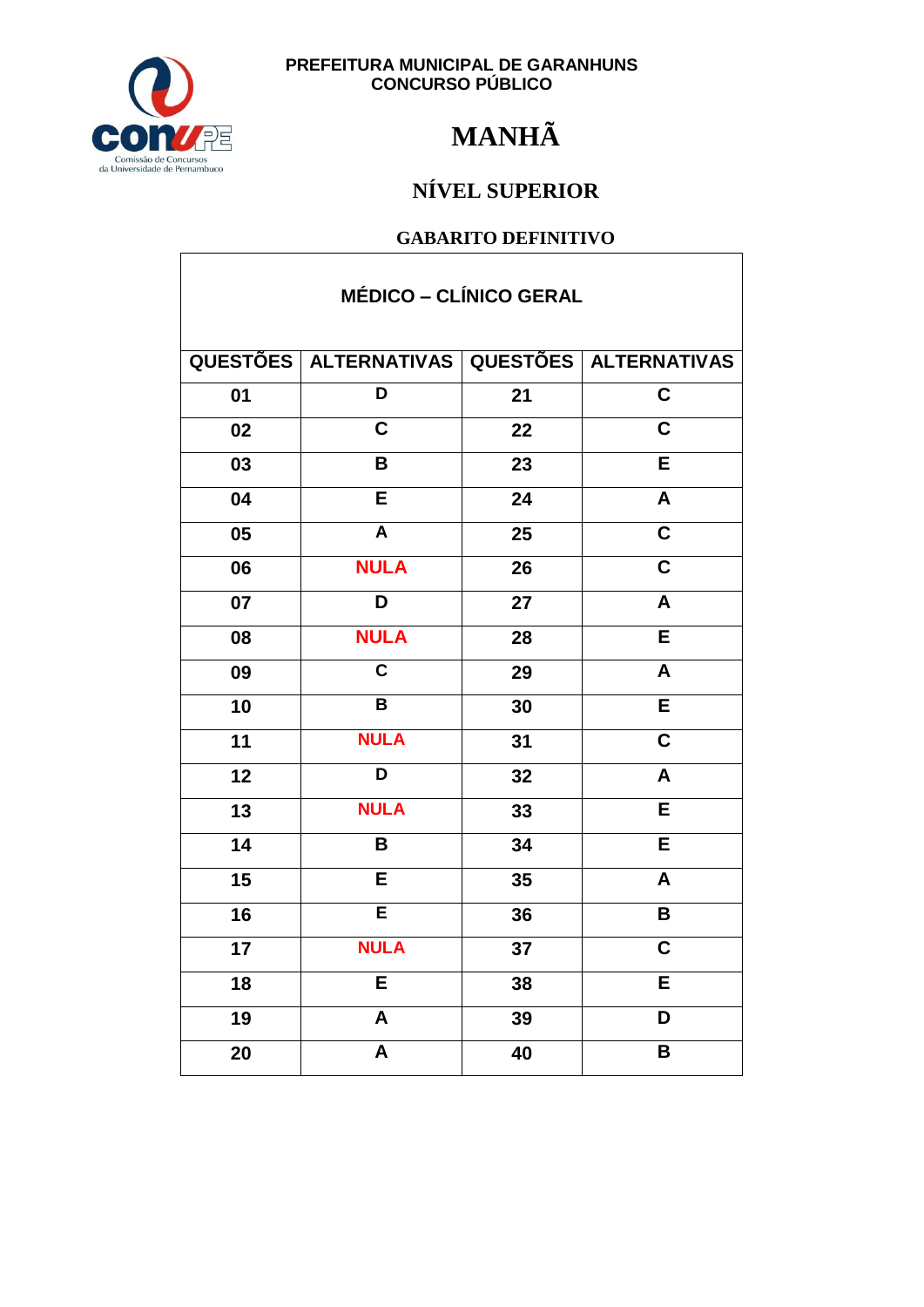

## **MANHÃ**

### NÍVEL SUPERIOR

#### **GABARITO DEFINITIVO**

| <b>MÉDICO - ENDOCRINOLOGISTA</b> |                                             |    |                         |
|----------------------------------|---------------------------------------------|----|-------------------------|
|                                  | QUESTÕES ALTERNATIVAS QUESTÕES ALTERNATIVAS |    |                         |
| 01                               | D                                           | 21 | E                       |
| 02                               | $\mathbf C$                                 | 22 | D                       |
| 03                               | B                                           | 23 | E                       |
| 04                               | E                                           | 24 | $\mathsf{A}$            |
| 05                               | $\overline{A}$                              | 25 | $\overline{\mathbf{c}}$ |
| 06                               | <b>NULA</b>                                 | 26 | $\overline{\mathbf{C}}$ |
| 07                               | D                                           | 27 | E                       |
| 08                               | <b>NULA</b>                                 | 28 | $\overline{\mathsf{c}}$ |
| 09                               | $\overline{\mathsf{c}}$                     | 29 | $\overline{\mathsf{D}}$ |
| 10                               | $\, {\bf B}$                                | 30 | $\pmb{\mathsf{A}}$      |
| 11                               | <b>NULA</b>                                 | 31 | $\mathbf C$             |
| 12                               | D                                           | 32 | B                       |
| 13                               | <b>NULA</b>                                 | 33 | E                       |
| 14                               | B                                           | 34 | $\mathsf B$             |
| 15                               | E                                           | 35 | $\mathbf C$             |
| 16                               | E                                           | 36 | D                       |
| 17                               | <b>NULA</b>                                 | 37 | E                       |
| 18                               | E                                           | 38 | $\mathbf C$             |
| 19                               | $\boldsymbol{\mathsf{A}}$                   | 39 | E                       |
| 20                               | $\boldsymbol{\mathsf{A}}$                   | 40 | E                       |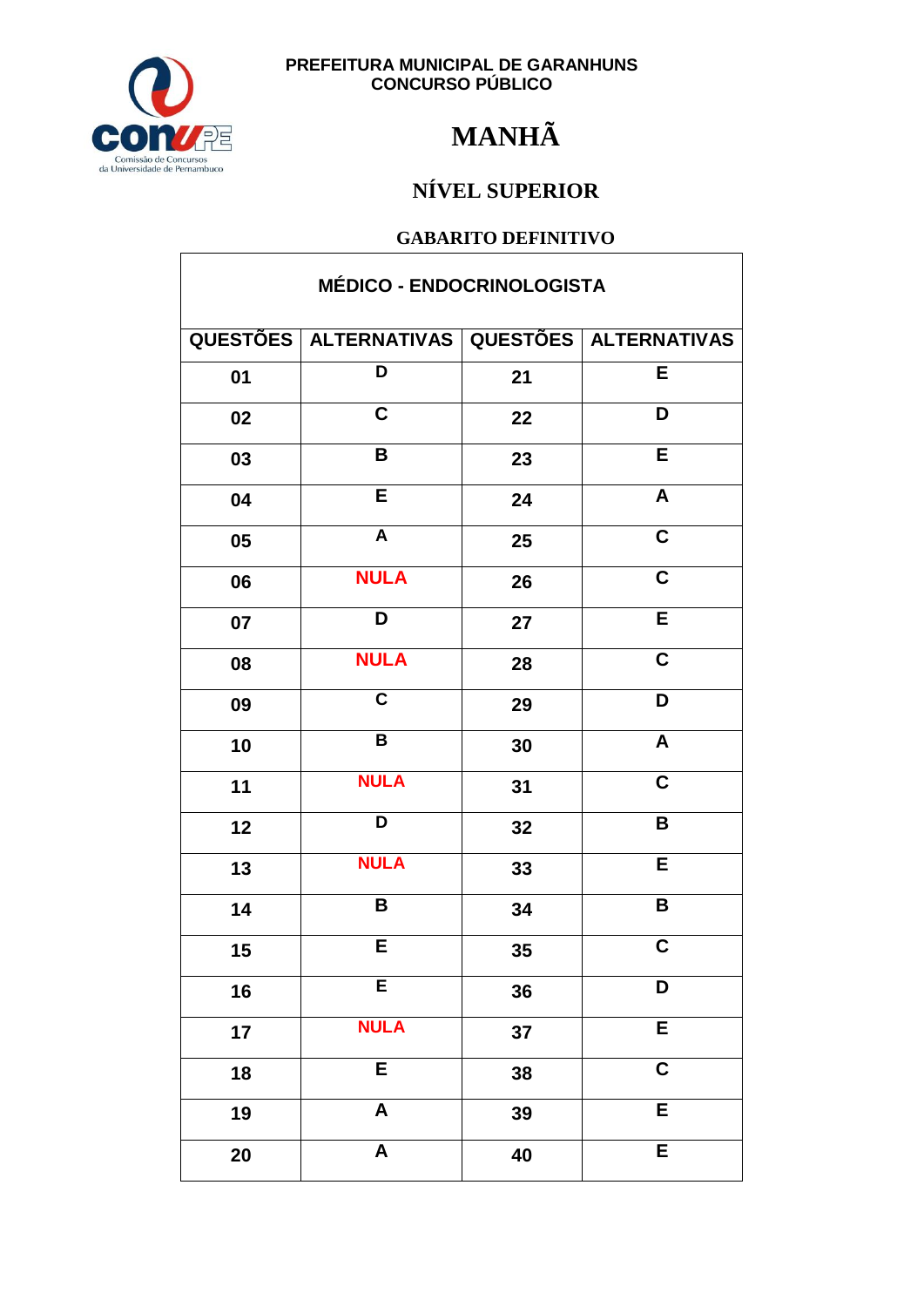

## **MANHÃ**

### NÍVEL SUPERIOR

| <b>MÉDICO - GERIATRA</b> |                                             |    |                         |
|--------------------------|---------------------------------------------|----|-------------------------|
|                          | QUESTÕES ALTERNATIVAS QUESTÕES ALTERNATIVAS |    |                         |
| 01                       | D                                           | 21 | B                       |
| 02                       | $\overline{\mathsf{C}}$                     | 22 | A                       |
| 03                       | B                                           | 23 | B                       |
| 04                       | E                                           | 24 | $\overline{\mathsf{C}}$ |
| 05                       | $\boldsymbol{\mathsf{A}}$                   | 25 | B                       |
| 06                       | <b>NULA</b>                                 | 26 | $\overline{\mathsf{C}}$ |
| 07                       | D                                           | 27 | E                       |
| 08                       | <b>NULA</b>                                 | 28 | $\boldsymbol{A}$        |
| 09                       | $\overline{\mathbf{c}}$                     | 29 | E                       |
| 10                       | $\overline{\mathbf{B}}$                     | 30 | $\overline{\mathbf{C}}$ |
| 11                       | <b>NULA</b>                                 | 31 | $\overline{\mathbf{C}}$ |
| 12                       | D                                           | 32 | $\mathsf{A}$            |
| 13                       | <b>NULA</b>                                 | 33 | D                       |
| 14                       | B                                           | 34 | B                       |
| 15                       | E                                           | 35 | D                       |
| 16                       | E                                           | 36 | B                       |
| 17                       | <b>NULA</b>                                 | 37 | A                       |
| 18                       | E                                           | 38 | D                       |
| 19                       | $\boldsymbol{\mathsf{A}}$                   | 39 | $\boldsymbol{A}$        |
| 20                       | $\overline{\mathsf{A}}$                     | 40 | B                       |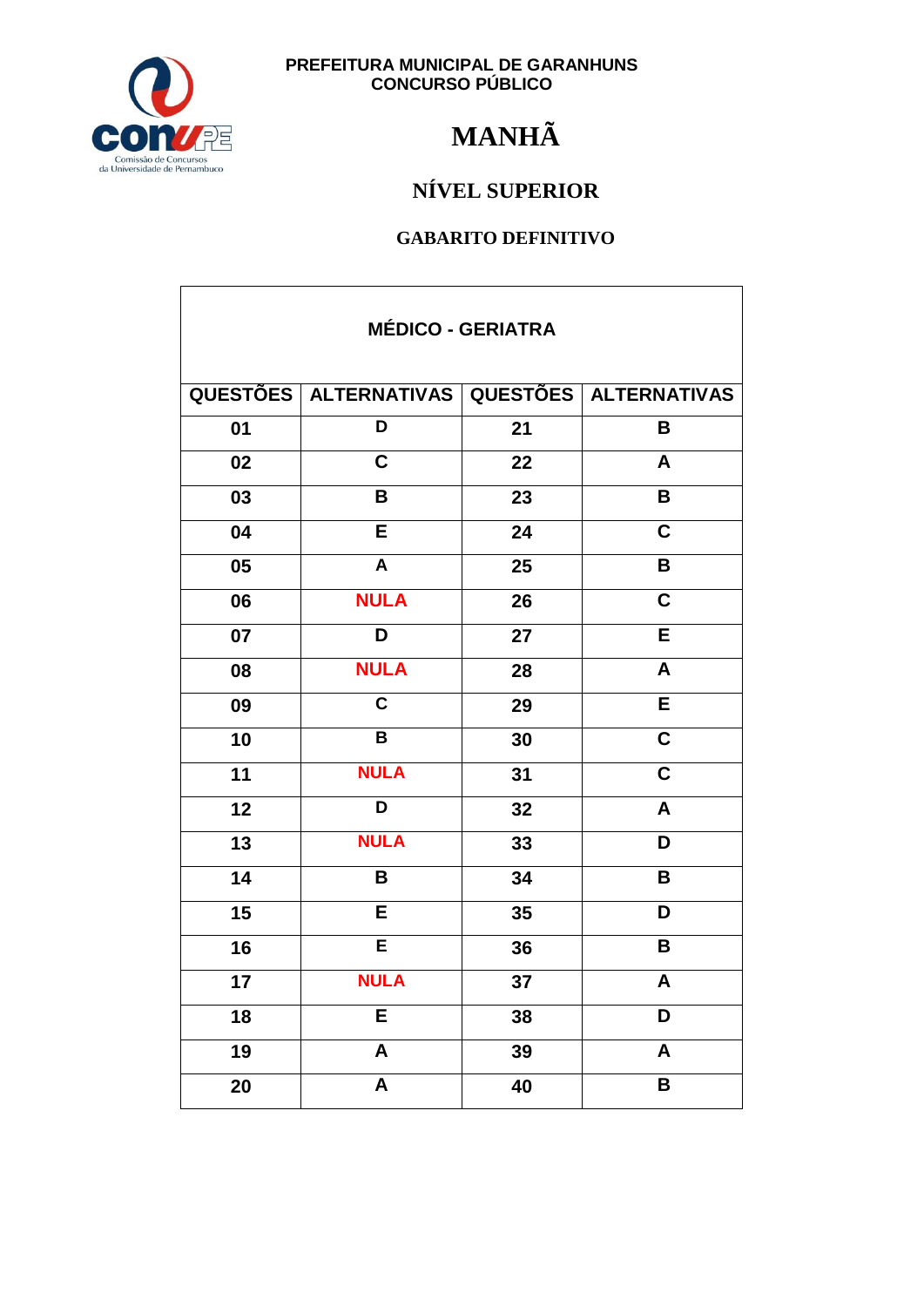

## **MANHÃ**

### NÍVEL SUPERIOR

| <b>MÉDICO - GINECO / OBSTETRA</b> |                                                   |    |                           |
|-----------------------------------|---------------------------------------------------|----|---------------------------|
|                                   | QUESTÕES   ALTERNATIVAS   QUESTÕES   ALTERNATIVAS |    |                           |
| 01                                | D                                                 | 21 | B                         |
| 02                                | C                                                 | 22 | $\mathbf C$               |
| 03                                | B                                                 | 23 | $\mathbf C$               |
| 04                                | $\overline{E}$                                    | 24 | $\overline{A}$            |
| 05                                | $\overline{A}$                                    | 25 | $\overline{\mathbf{C}}$   |
| 06                                | <b>NULA</b>                                       | 26 | B                         |
| 07                                | D                                                 | 27 | D                         |
| 08                                | <b>NULA</b>                                       | 28 | $\mathbf C$               |
| 09                                | $\overline{\mathsf{c}}$                           | 29 | $\boldsymbol{A}$          |
| 10                                | $\overline{B}$                                    | 30 | $\overline{E}$            |
| 11                                | <b>NULA</b>                                       | 31 | A                         |
| 12                                | D                                                 | 32 | D                         |
| 13                                | <b>NULA</b>                                       | 33 | B                         |
| 14                                | B                                                 | 34 | E                         |
| $15\,$                            | Е                                                 | 35 | B                         |
| 16                                | E                                                 | 36 | D                         |
| 17                                | <b>NULA</b>                                       | 37 | $\boldsymbol{\mathsf{A}}$ |
| 18                                | E                                                 | 38 | $\overline{\mathbf{B}}$   |
| 19                                | $\boldsymbol{\mathsf{A}}$                         | 39 | $\overline{\mathbf{C}}$   |
| 20                                | $\boldsymbol{\mathsf{A}}$                         | 40 | E                         |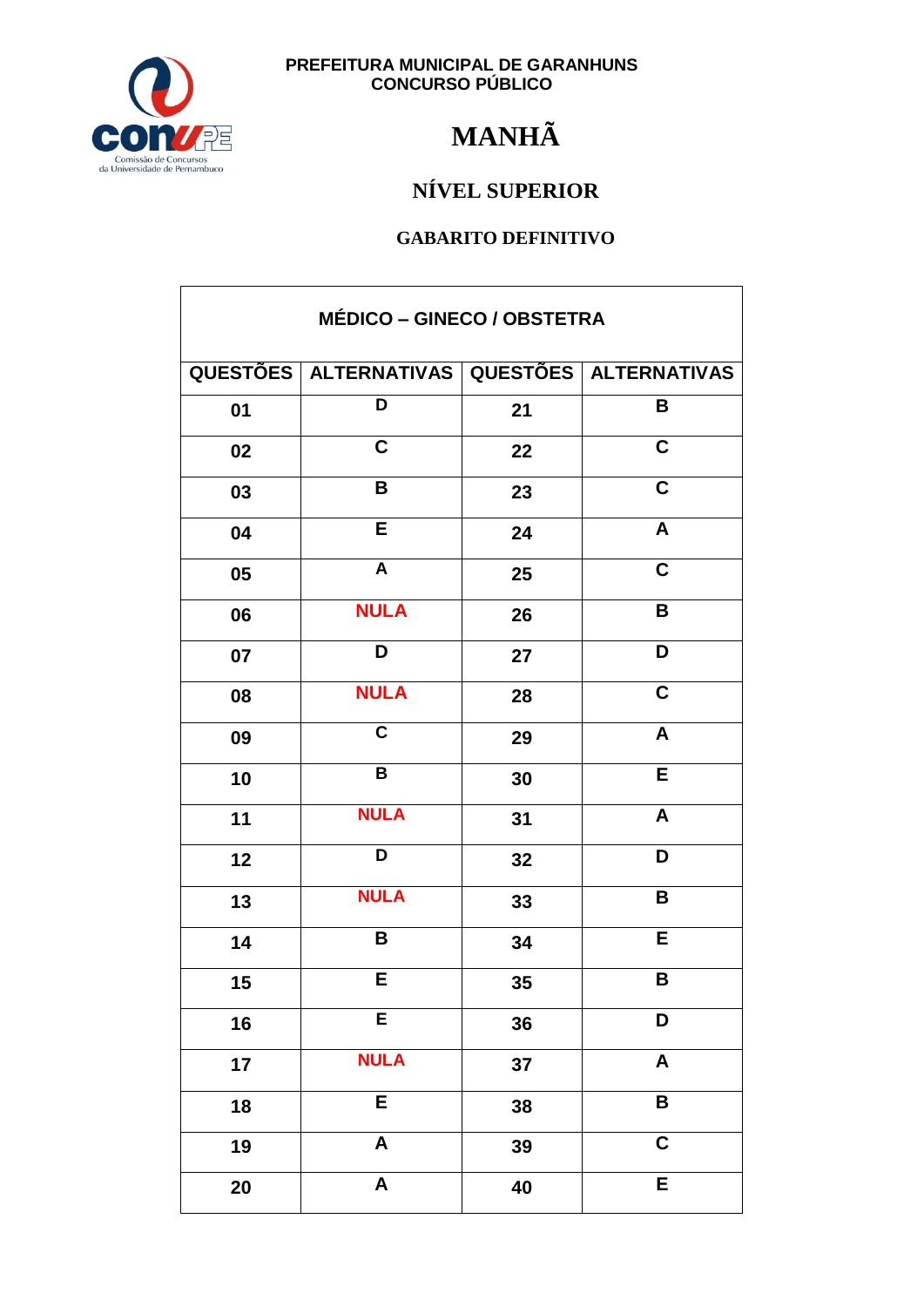

## **MANHÃ**

### NÍVEL SUPERIOR

| <b>MÉDICO - NEUROLOGISTA GERAL</b> |                                                   |    |                         |
|------------------------------------|---------------------------------------------------|----|-------------------------|
|                                    | QUESTÕES   ALTERNATIVAS   QUESTÕES   ALTERNATIVAS |    |                         |
| 01                                 | D                                                 | 21 | D                       |
| 02                                 | $\overline{\mathsf{C}}$                           | 22 | $\overline{\mathbf{C}}$ |
| 03                                 | B                                                 | 23 | D                       |
| 04                                 | E                                                 | 24 | A                       |
| 05                                 | $\mathbf{A}$                                      | 25 | A                       |
| 06                                 | <b>NULA</b>                                       | 26 | Е                       |
| 07                                 | D                                                 | 27 | B                       |
| 08                                 | <b>NULA</b>                                       | 28 | E                       |
| 09                                 | $\overline{\mathsf{c}}$                           | 29 | B                       |
| 10                                 | $\overline{\mathbf{B}}$                           | 30 | A                       |
| 11                                 | <b>NULA</b>                                       | 31 | D                       |
| 12                                 | D                                                 | 32 | B                       |
| 13                                 | <b>NULA</b>                                       | 33 | $\mathbf C$             |
| 14                                 | B                                                 | 34 | E                       |
| 15                                 | E                                                 | 35 | A                       |
| 16                                 | E                                                 | 36 | D                       |
| 17                                 | <b>NULA</b>                                       | 37 | D                       |
| 18                                 | E                                                 | 38 | $\overline{\mathbf{C}}$ |
| 19                                 | $\overline{\mathsf{A}}$                           | 39 | E                       |
| 20                                 | $\boldsymbol{\mathsf{A}}$                         | 40 | $\pmb{\mathsf{A}}$      |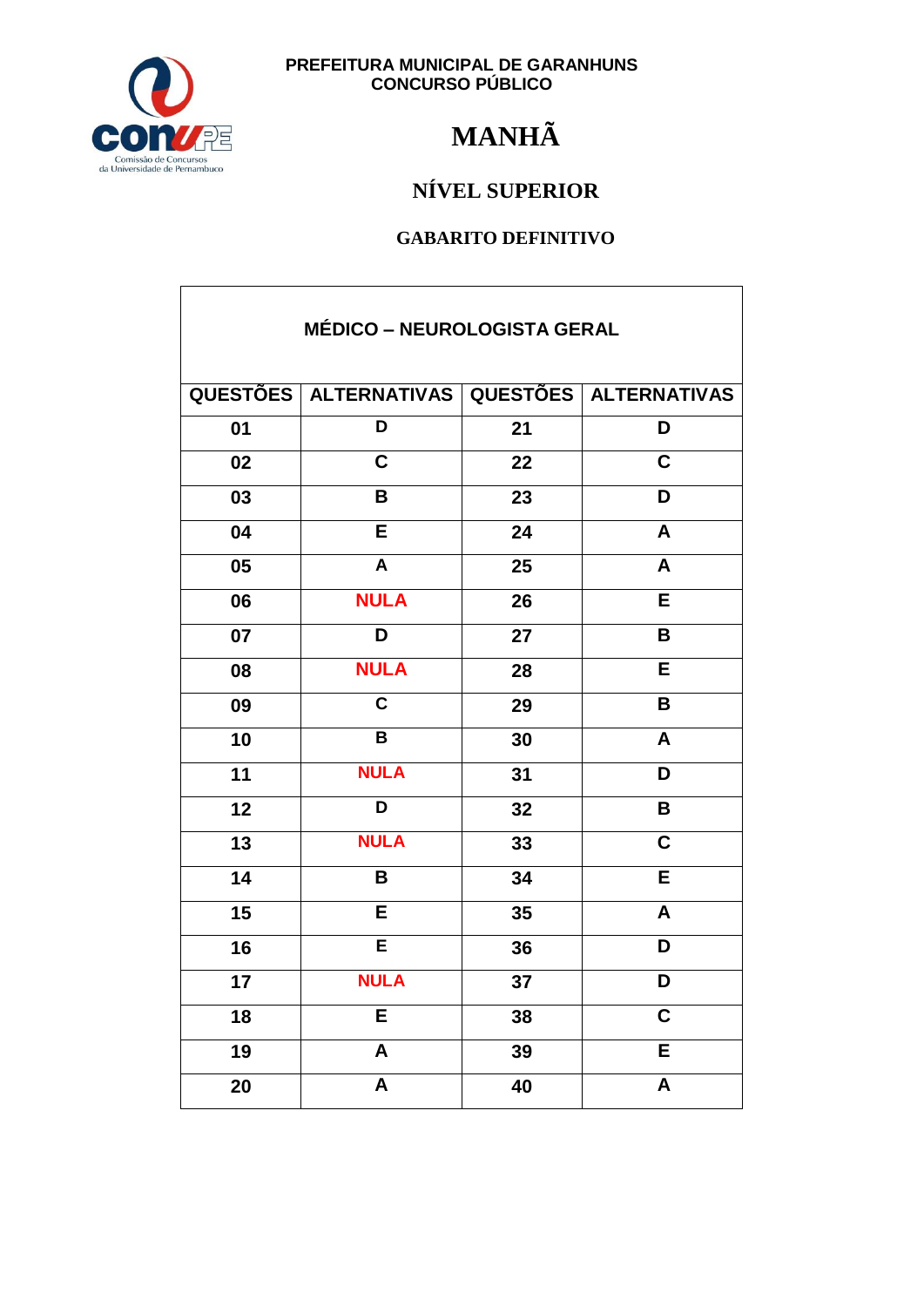

## **MANHÃ**

### NÍVEL SUPERIOR

| MÉDICO - OTORRINOLARINGOLOGISTA |                           |    |                         |
|---------------------------------|---------------------------|----|-------------------------|
|                                 | QUESTÕES   ALTERNATIVAS   |    | QUESTÕES   ALTERNATIVAS |
| 01                              | D                         | 21 | B                       |
| 02                              | C                         | 22 | C                       |
| 03                              | B                         | 23 | $\mathbf B$             |
| 04                              | $\overline{E}$            | 24 | B                       |
| 05                              | $\overline{A}$            | 25 | $\mathbf B$             |
| 06                              | <b>NULA</b>               | 26 | $\overline{\mathbf{C}}$ |
| 07                              | D                         | 27 | D                       |
| 08                              | <b>NULA</b>               | 28 | $\mathbf C$             |
| 09                              | $\overline{\mathsf{c}}$   | 29 | D                       |
| 10                              | $\overline{\mathbf{B}}$   | 30 | B                       |
| 11                              | <b>NULA</b>               | 31 | B                       |
| 12                              | D                         | 32 | $\mathbf C$             |
| 13                              | <b>NULA</b>               | 33 | $\overline{\mathsf{c}}$ |
| 14                              | B                         | 34 | A                       |
| $15\,$                          | Е                         | 35 | B                       |
| 16                              | E                         | 36 | B                       |
| 17                              | <b>NULA</b>               | 37 | B                       |
| 18                              | E                         | 38 | B                       |
| 19                              | $\boldsymbol{\mathsf{A}}$ | 39 | $\pmb{\mathsf{B}}$      |
| 20                              | $\boldsymbol{\mathsf{A}}$ | 40 | $\mathbf C$             |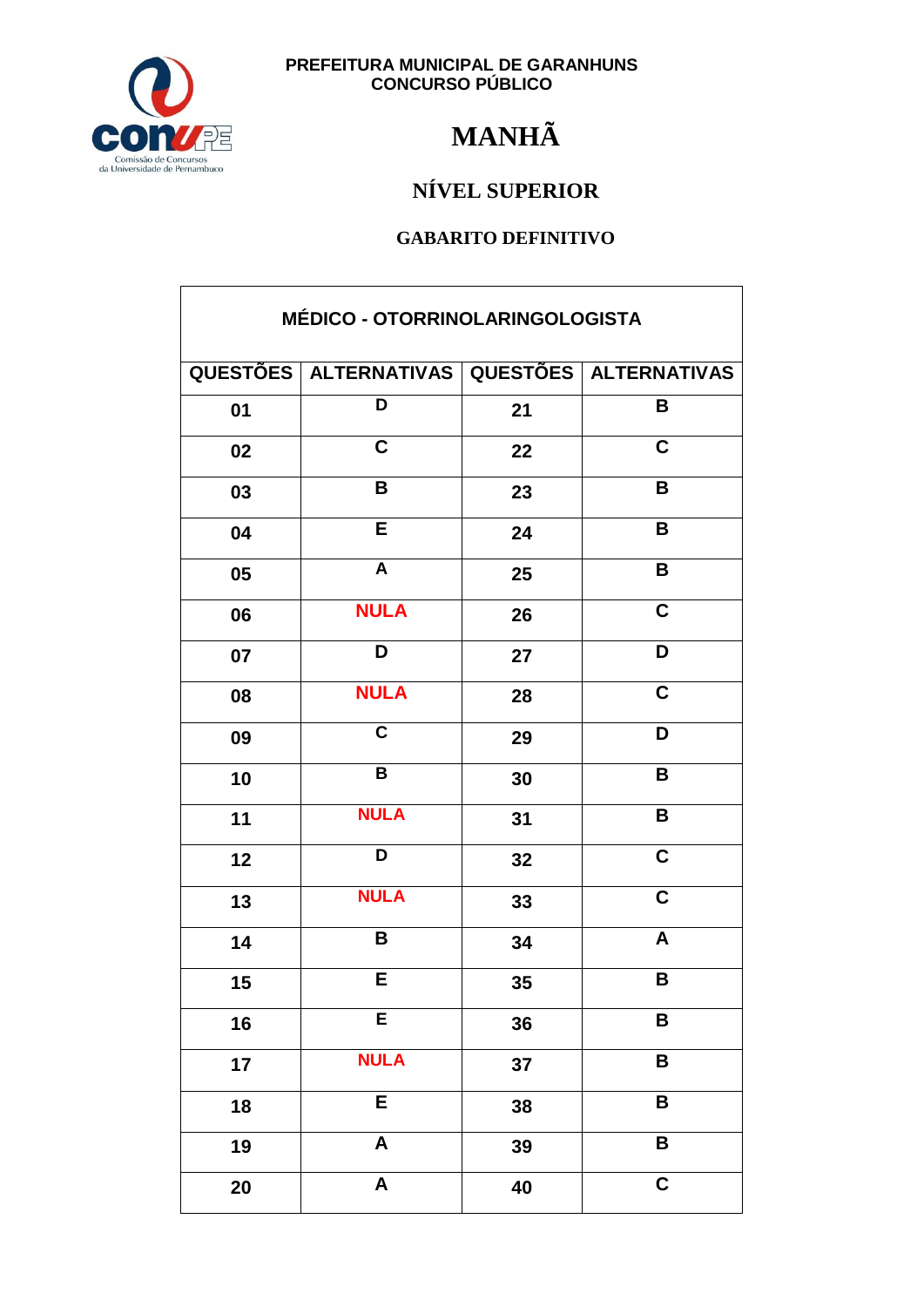

## **MANHÃ**

### NÍVEL SUPERIOR

| <b>MÉDICO - ORTOPEDISTA</b> |                                             |    |                           |  |
|-----------------------------|---------------------------------------------|----|---------------------------|--|
|                             | QUESTÕES ALTERNATIVAS QUESTÕES ALTERNATIVAS |    |                           |  |
| 01                          | D                                           | 21 | E                         |  |
| 02                          | $\overline{\mathsf{C}}$                     | 22 | $\mathsf{A}$              |  |
| 03                          | B                                           | 23 | B                         |  |
| 04                          | $\overline{\mathsf{E}}$                     | 24 | $\overline{\mathsf{c}}$   |  |
| 05                          | $\mathsf{A}$                                | 25 | $\boldsymbol{\mathsf{A}}$ |  |
| 06                          | <b>NULA</b>                                 | 26 | $\mathbf C$               |  |
| 07                          | D                                           | 27 | $\overline{\mathsf{C}}$   |  |
| 08                          | <b>NULA</b>                                 | 28 | D                         |  |
| 09                          | $\overline{\mathsf{c}}$                     | 29 | D                         |  |
| 10                          | $\mathbf B$                                 | 30 | A                         |  |
| 11                          | <b>NULA</b>                                 | 31 | $\boldsymbol{\mathsf{A}}$ |  |
| 12                          | $\overline{\mathsf{D}}$                     | 32 | $\overline{\mathbf{c}}$   |  |
| 13                          | <b>NULA</b>                                 | 33 | A                         |  |
| 14                          | B                                           | 34 | E                         |  |
| 15                          | E                                           | 35 | $\overline{\mathbf{C}}$   |  |
| 16                          | Ē                                           | 36 | $\overline{\mathbf{C}}$   |  |
| 17                          | <b>NULA</b>                                 | 37 | B                         |  |
| 18                          | E                                           | 38 | E                         |  |
| $\overline{1}9$             | $\overline{\mathsf{A}}$                     | 39 | $\overline{\mathsf{C}}$   |  |
| 20                          | $\overline{\mathsf{A}}$                     | 40 | E                         |  |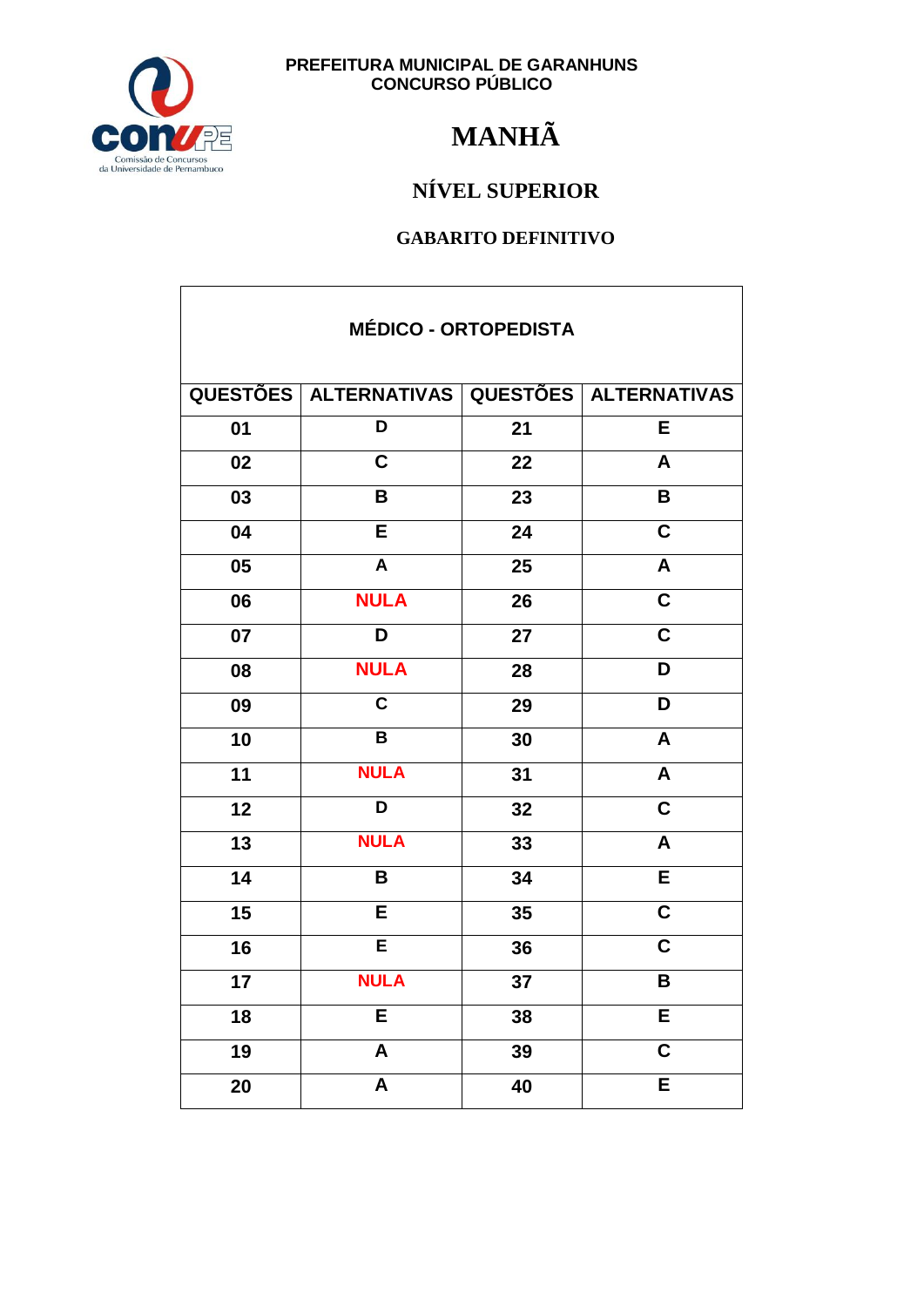

## **MANHÃ**

### NÍVEL SUPERIOR

| <b>MÉDICO - PSIQUIATRA</b> |                                             |    |                           |
|----------------------------|---------------------------------------------|----|---------------------------|
|                            | QUESTÕES ALTERNATIVAS QUESTÕES ALTERNATIVAS |    |                           |
| 01                         | $\overline{\mathsf{D}}$                     | 21 | $\mathsf{A}$              |
| 02                         | $\mathbf C$                                 | 22 | C                         |
| 03                         | B                                           | 23 | $\boldsymbol{A}$          |
| 04                         | $\overline{E}$                              | 24 | $\overline{\mathsf{E}}$   |
| 05                         | $\overline{\mathsf{A}}$                     | 25 | D                         |
| 06                         | <b>NULA</b>                                 | 26 | B                         |
| 07                         | D                                           | 27 | $\mathsf{A}$              |
| 08                         | <b>NULA</b>                                 | 28 | D                         |
| 09                         | $\overline{\mathsf{c}}$                     | 29 | D                         |
| 10                         | $\overline{\mathsf{B}}$                     | 30 | $\overline{\mathbf{c}}$   |
| 11                         | <b>NULA</b>                                 | 31 | $\overline{\mathbf{C}}$   |
| 12                         | D                                           | 32 | $\pmb{\mathsf{A}}$        |
| 13                         | <b>NULA</b>                                 | 33 | $\overline{E}$            |
| 14                         | B                                           | 34 | $\mathbf C$               |
| 15                         | E                                           | 35 | D                         |
| 16                         | E                                           | 36 | $\pmb{\mathsf{A}}$        |
| 17                         | <b>NULA</b>                                 | 37 | E                         |
| 18                         | E                                           | 38 | $\boldsymbol{\mathsf{A}}$ |
| 19                         | $\boldsymbol{\mathsf{A}}$                   | 39 | B                         |
| 20                         | $\boldsymbol{\mathsf{A}}$                   | 40 | $\pmb{\mathsf{A}}$        |